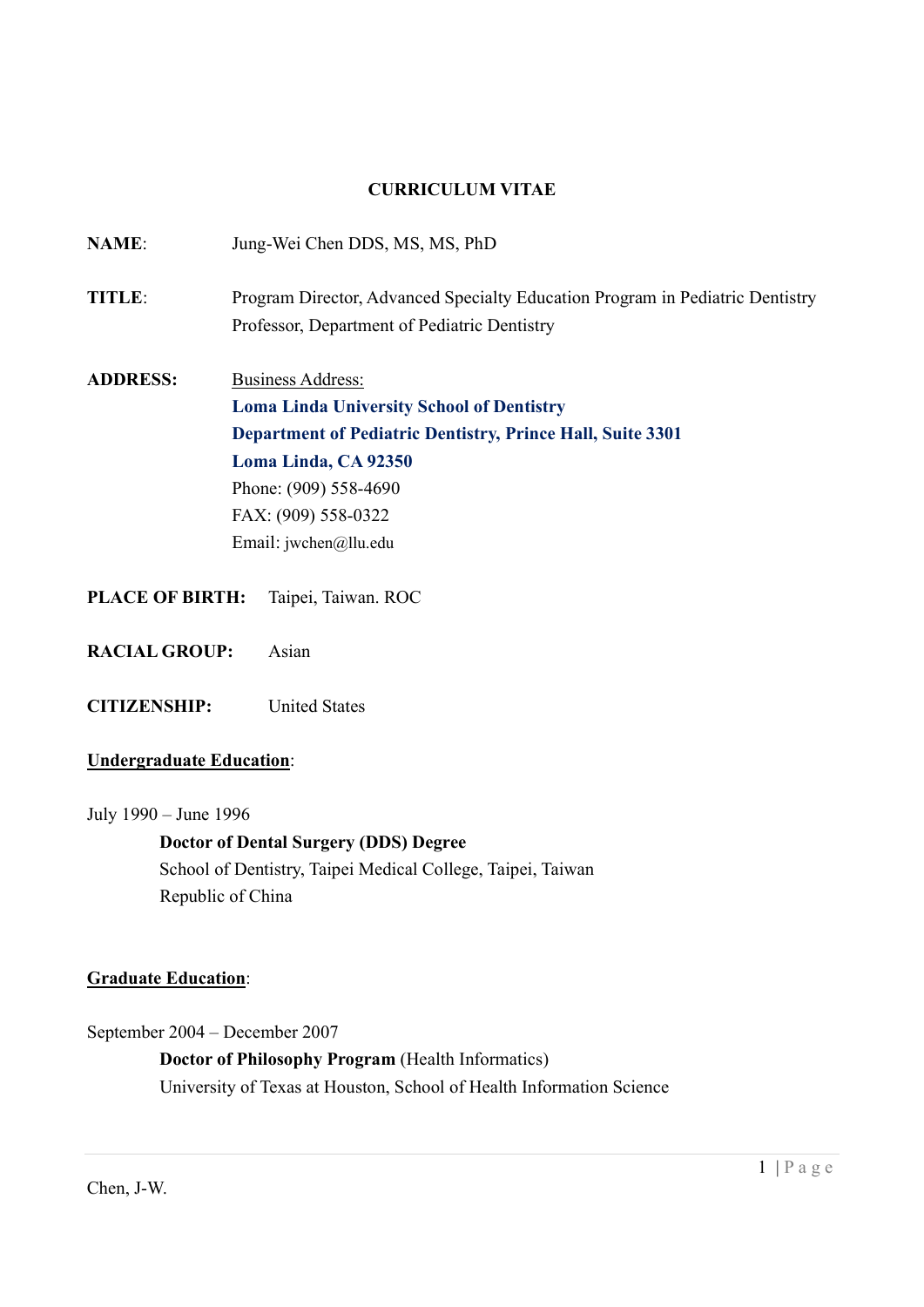#### September 2000 – May 2002

 Master of Science Program (Health Informatics) University of Texas at Houston, School of Health Information Science

#### July 1998 – June 2000

 Advanced Education in Pediatric Dentistry, Master of Science Program (Oral Biology) University of Maryland at Baltimore

## Postgraduate Training:

#### June 2006 – December 2007

 National Library of Medicine Fellowship (Health Informatics National Library of Medicine) (NLM) / Computational Biology and Medicine Training Program

#### June 2003 – June 2006

 National Institution of Health Trainee of University of Texas Training Program in Craniofacial-Oral Biology Research that is Comprehensive and Integrated with the Health Science Center at Houston (UT-TORCH) (Health Informatics)

#### July 1998 – June 2000

 Advanced Education in Pediatric Dentistry, 2-Year Pediatric Dentistry Residency Program University of Maryland at Baltimore

## Academic Appointments:

#### April 2017 – Present

Program Director – Advanced Specialty Education Program in Pediatric Dentistry Full-Time Professor Department of Pediatric Dentistry Loma Linda University School of Dentistry Loma Linda, California

## September 2016 – April 2017

Acting Chair and Program Director – Advanced Specialty Education Program in Pediatric **Dentistry**  Full-Time Professor Department of Pediatric Dentistry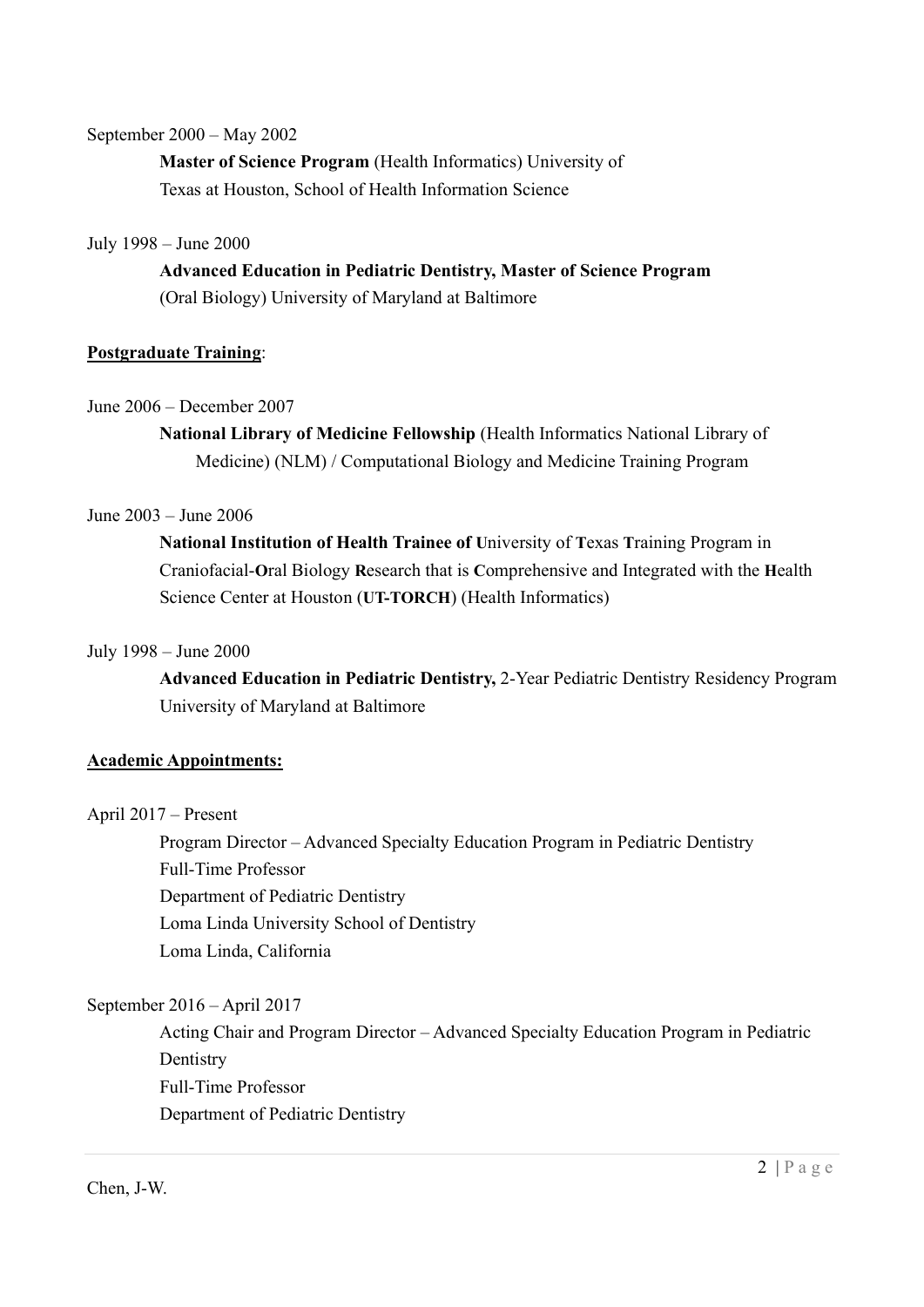Loma Linda University School of Dentistry Loma Linda, California

#### January 2014 – September 2016

 Program Director – Advanced Specialty Education Program in Pediatric Dentistry Full-Time Professor Department of Pediatric Dentistry Loma Linda University School of Dentistry Loma Linda, California

#### July 2009 – January 2014

 Program Director – Advanced Specialty Education Program in Pediatric Dentistry Full-Time Associate Professor Department of Pediatric Dentistry Loma Linda University School of Dentistry Loma Linda, California

#### August 2008 – July 2009

 Full-Time Associate Professor Department of Pediatric Dentistry Loma Linda University School of Dentistry Loma Linda, California

#### April 2008 – July 2008

 Interim Program Director Full-Time Associate Professor Department of Pediatric Dentistry University of Texas Dental Branch at Houston

#### September 2007 – April 2008

 Interim Program Director Full-Time Assistant Professor Department of Pediatric Dentistry University of Texas Dental Branch at Houston

#### June 2004 – August 2007

Part-Time Clinical Assistant Professor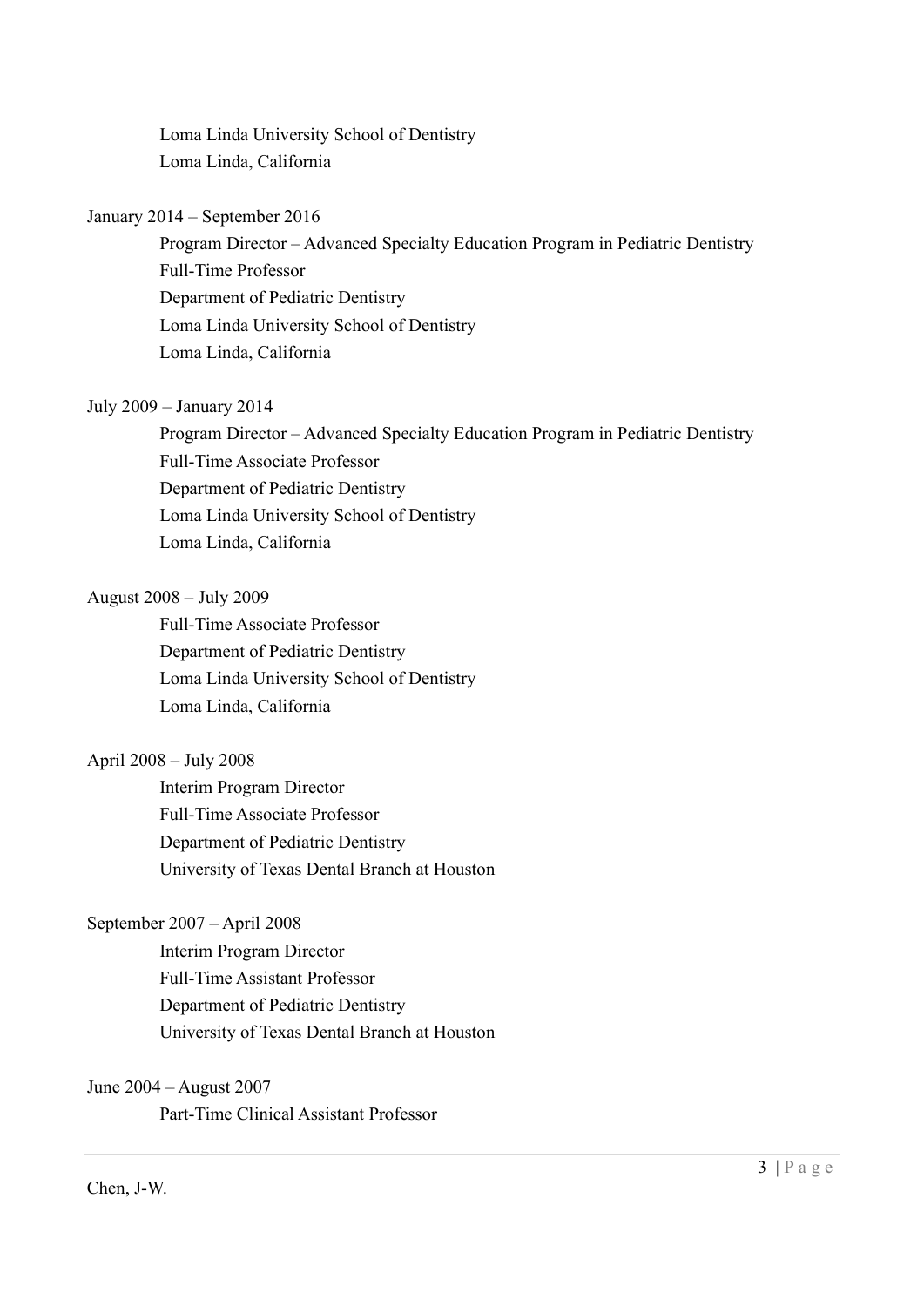Department of Pediatric Dentistry University of Texas Dental Branch at Houston

#### April 2002 – June 2004

 Full-Time Assistant Professor Department of Pediatric Dentistry University of Texas Dental Branch at Houston

#### August 2000 – January 2002

 Graduate Research Assistant Department of Oral Pathology University of Texas Dental Branch at Houston

#### September 2000 – April 2002

 Part-Time Clinical Assistant Professor Pediatric Dentistry Department University of Texas Dental Branch at Houston

#### July 1999 – June 2000

 Pediatric Dentistry Resident Rotation Johns Hopkins Cleft Palate Clinic, Baltimore, Maryland

#### July 1998 – June 2000

 Pediatric Dentistry Resident, Kernan Hospital Pediatric Dentistry Clinic, Baltimore, Maryland

#### July 1996 – June 1998

 Private Practice, Taipei Dr. Shen-Po Ko's Dental Clinic

#### July 1996 – June 1998

 Resident of Pediatric Dentistry Taipei Medical School Hospital

#### July 1996 – June 1998

Teaching Assistant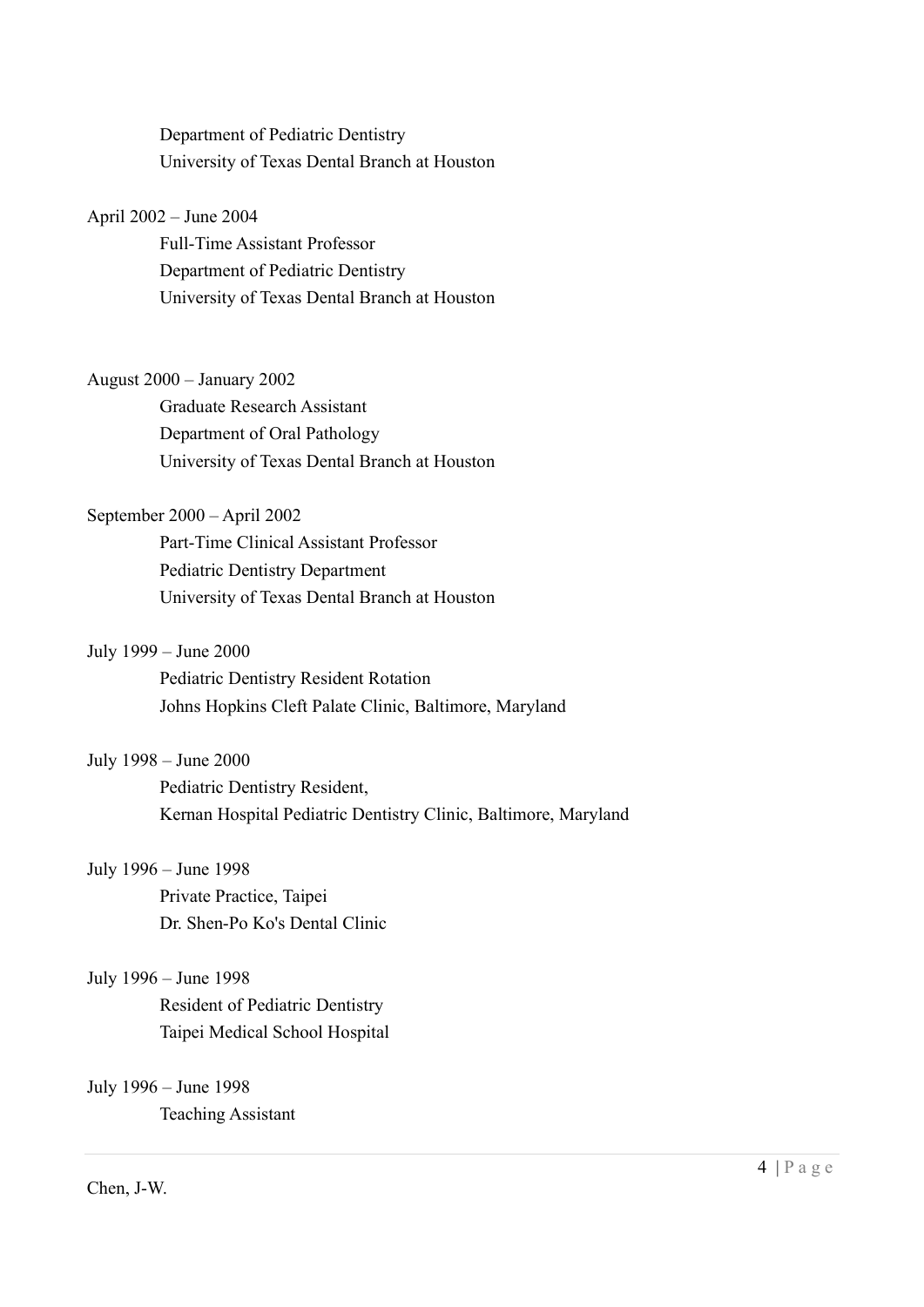Dental School of Taipei Medical College

July 1995 – June 1996

 Internship, Rotational Training in all Specialties of Dentistry Taipei Medical School

## HOSPITAL APPOINTMENTS:

#### May 2009 – Present

 Loma Linda University Medical Center Koppel Special Care Dentistry Loma Linda, California

January 2008 – July 2008

 Texas Children's Hospital Houston, Texas

July 2005 – July 2008 Memorial Hermann Hospital Houston, Texas

## Licenses:

| 2008 | California Dental License                                                      |
|------|--------------------------------------------------------------------------------|
| 2002 | Texas Dental License                                                           |
| 2001 | Passed WREB, eligible for licensure to practice dentistry in the United States |
| 1998 | Passed US National Board Part 1 and Part 2                                     |
| 1996 | Passed Part 2 Taiwan National Board Exam, obtained Taiwan Dental License       |
| 1994 | Passed Part 1 Taiwan National Board Exam                                       |

## Certifications:

| 2013 | Fellow of Academy College of Diplomats                   |
|------|----------------------------------------------------------|
| 2007 | Fellow Status of American Academy of Pediatric Dentistry |
| 2006 | Diplomate of the American Board of Pediatric Dentistry   |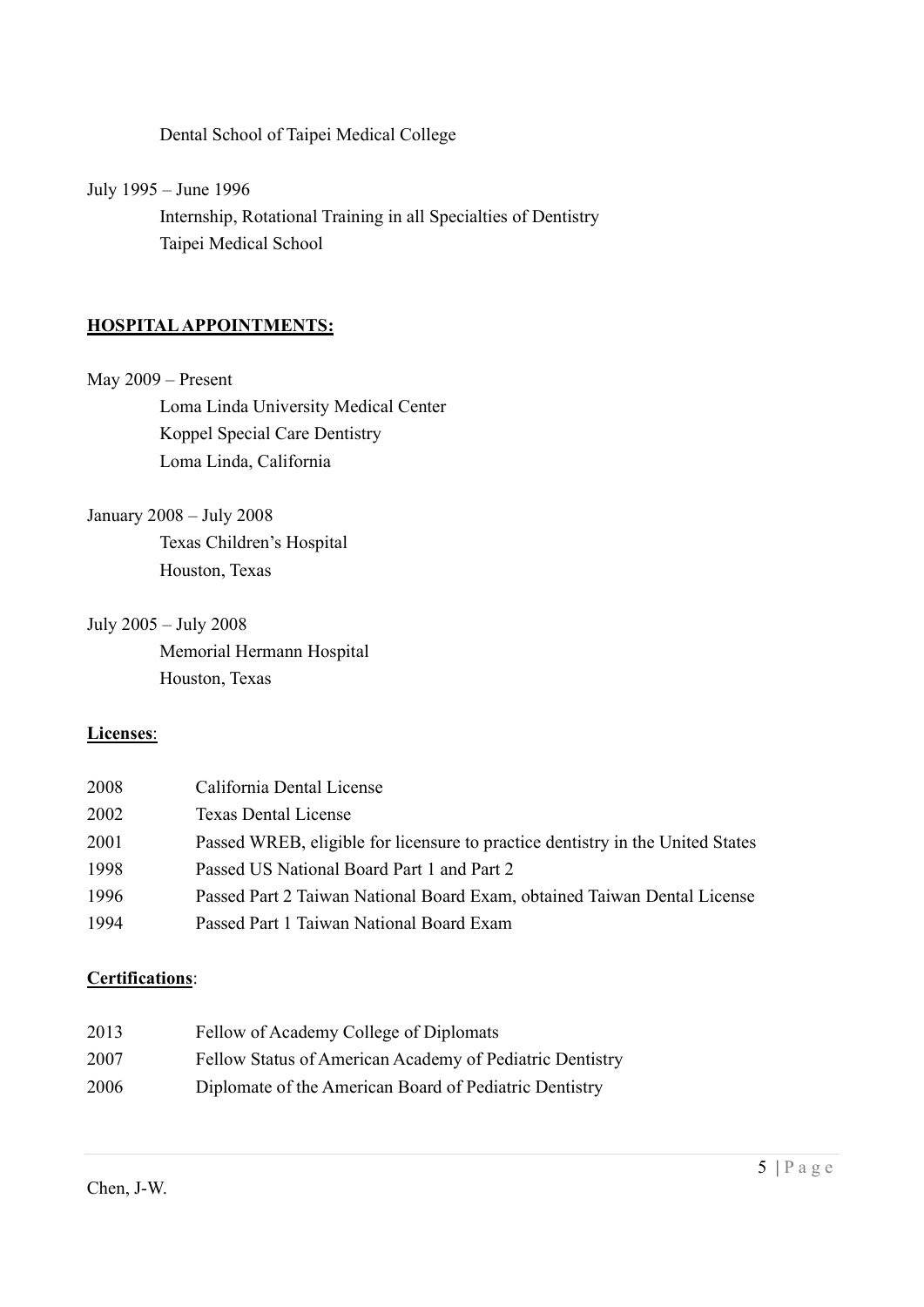#### Editor position:

2017 – Present Reviewer of Biomaterials International Journal 2016 – Present Invited editor of special issue "Bioengineering Material in Dental Application" 2014 – Present Reviewer of Journal of Pediatric Dentistry, AAPD 2014 – 2015 Editor: California Society of Pediatric Dentistry Official publication: Bulletin 2005 – 2007 Editor in Chief: The Internet Journal of Dental Science

#### Consultantships:

2007 Kaplan EduNeering Inc. (http://www.eduneering.com)

#### Teaching Responsibilities:

#### Loma Linda University School of Dentistry

#### Dental Graduate Student / Residents:

Advanced Specialty Education Program in Pediatric Dentistry: Summer 2008 – Present

#### Course Director: 2009 – Present

 PEDN 503 – Pediatric Dentistry Seminar 1 Restorative & Prosthetic Procedures / Prevention of Oral/Dental Disease (Taught in the Summer, July to September)

 PEDN 503 – Pediatric Dentistry Seminar II Dental Trauma (Taught in the Fall, September to December)

## PEDN 503 – Pediatric Dentistry Seminar III

- A: Pulp Histology & Pathology of Primary and Young Permanent Teeth
- B: Treatment Planning & Complicated Case Discussion

## (Taught in the Winter, January to March)

PEDN 503 – Pediatric Dentistry Seminar IV Infant Oral Health

## (Taught in the Spring, April to June)

PEDN 503 – Pediatric Dentistry Seminar V Treatment Planning and Complicated Case Discussion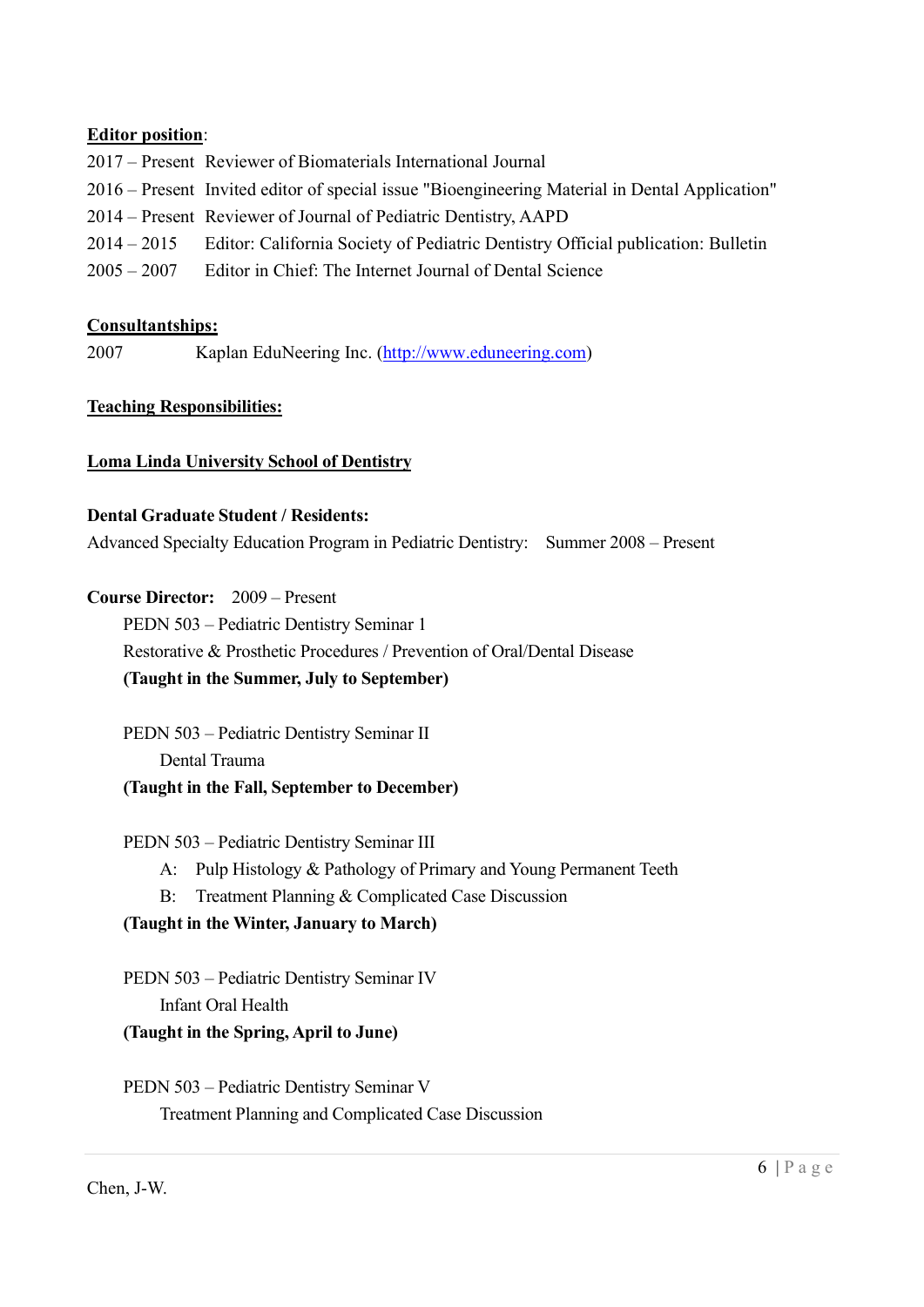#### (Taught in the Summer, July to September)

PEDN 503 – Pediatric Dentistry Seminar VI Medical Conditions The Alternative in the Delivery of Dental Care That Those Conditions Require (Taught in the Fall, September to December)

PEDN 503 – Pediatric Dentistry Seminar VII Psychological & Social Growth & Development (Taught in the Winter, January to March)

PEDN 503 – Pediatric Dentistry Seminar VII

- A: Language Development
- B: Oral Board Review Course

#### (Taught in the Spring, April to June)

PEDN 512 – Oral Sedation Seminar (Taught in the Fall, September to December)

 PEDN 521 – Principles of Medicine and Physical Diagnosis (Taught in the Summer, July to September)

 PEDN 524 – Introduction to Orthodontics (Taught in the Fall, September to December)

 PEDN 524L – Introduction to Orthodontics Lab (Taught in the Fall, September to December)

 PEDN 604 – Pediatric Dental Literature (Taught in the Fall, September to December)

 PEDN 654 – Pediatric Dental Teaching (Taught in the Winter, January to March)

 PEDN 680 – Elective Study/Advance Education Pediatric Dentistry (Taught in the Summer, July to September)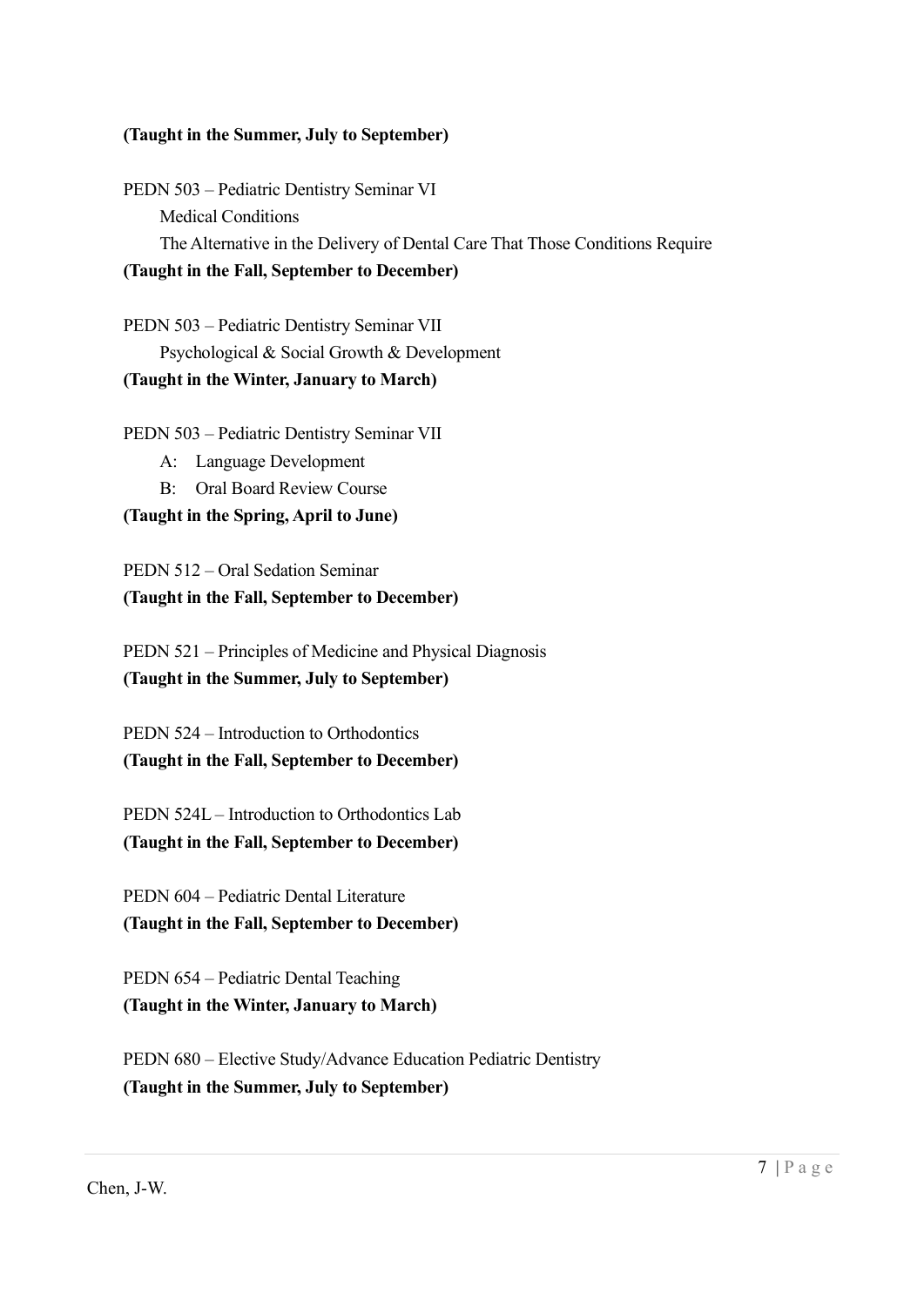PEDN 696 – Scholarly Activity

PEDN 697A, B & C – Research Advanced Education Program in Pediatric Dentistry (Taught in the Summer, July to September and Spring, April to June)

 PEDN 698 – Thesis – MS Track (Taught in the Spring, April to June)

Course Participant: 2008 – Present

 Advanced Education Program in Endodontics ENDN 697A & B – Research Summer  $2008$  – Present Advanced Education Program in Dental Education Services DNES 806 – Research Design Lecture DNES 806L – Research Design Lab

 Advanced Education Program in International Dentistry IDPP 756 – Pediatric Dentistry I Lecture IDPP 765L – Pediatric Dentistry I Lab Summer 2008 – Present Advanced Education Program in Implant Dentistry, IMPD 697A  $& B -$ Research Summer 2008 – Present Advanced Education Program in Orthodontic and Dentofacial Orthopedics ORDN 606 – Craniofacial Genetic Summer 2009 – Present ORDN 697A  $&B =$  Research Summer 2008 – Present

 Advanced Education Program in Pediatric Dentistry PEDN 753 – Pediatric Dentistry I Lecture PEDN 753L – Pediatric Dentistry I Lab PEDN 821 – Pediatric Dentistry II Lecture

 Advanced Education Program in Periodontics PERI 697A & B – Research Summer 2008 – Present

 Advanced Education Program in Prosthodontics, PROS 697A & B – Research Summer 2008 – Present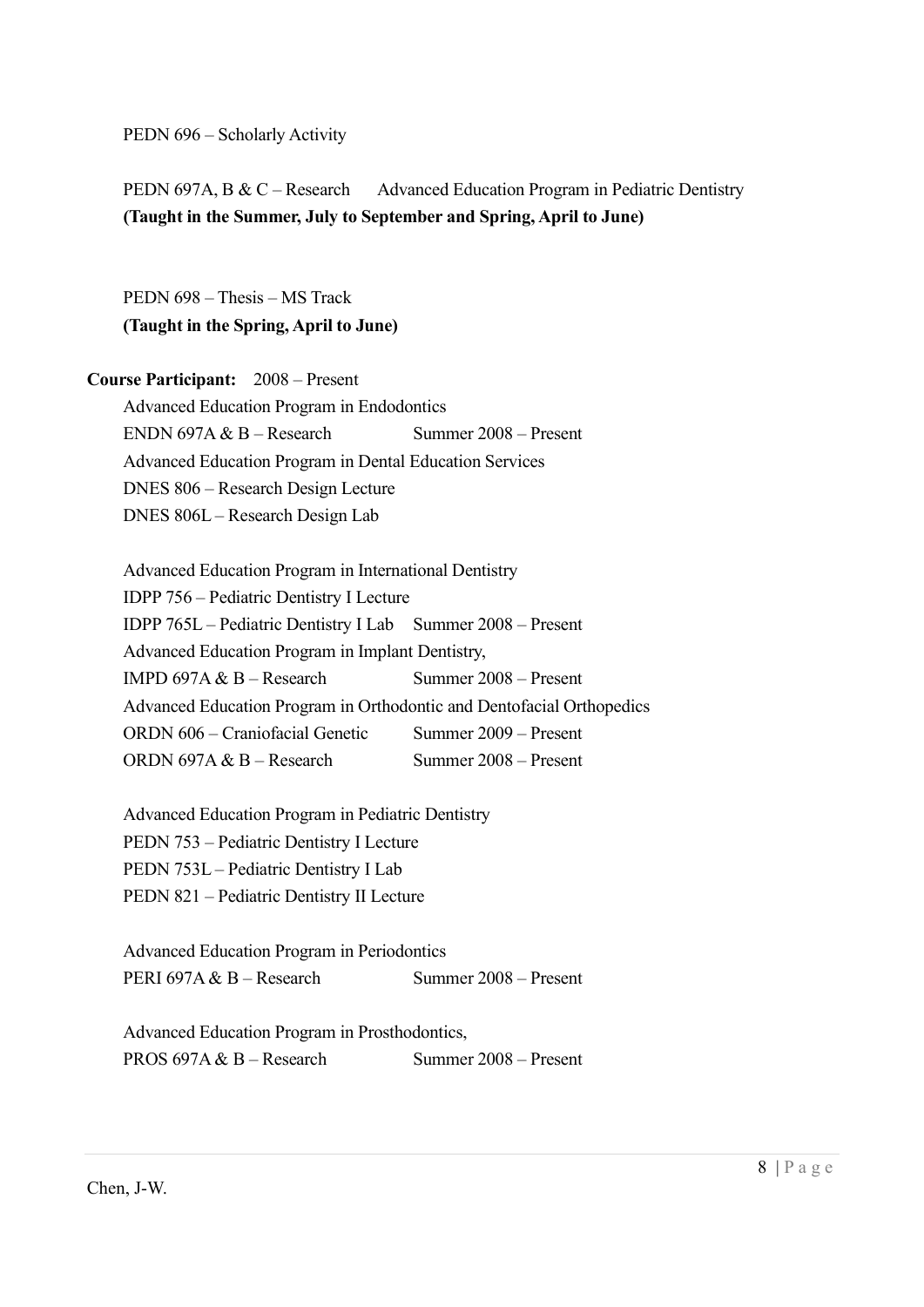#### Research Guidance Committee

ENDN 697A & B – Research, Advanced Education Program in Endodontics, 2008 – 2011 IMPD 697A & B – Research, Advanced Education Program in Implant Dentistry, 2008 – Present ORDN 697A & B – Research, Advanced Education Program in Orthodontic and Dentofacial Orthopedics, 2008 – 2011 PERI 697A & B – Research Advanced Education Program in Periodontics, 2008 – 2010 PROS 697A & B – Research Advanced Education Program in Prosthodontics, 2008 – 2010 Clinical Teaching: Pediatric Dentistry Clinic PEDN 725 Summer 2008 – Present Pediatric Dentistry Clinic PEDN 825, Summer 2008 – Present

| Pediatric Dentistry Clinic     | PEDN 825, Summer 2008 – Present   |
|--------------------------------|-----------------------------------|
| Pediatric Dentistry Clinic     | PEDN 875, Summer 2008 – Present   |
| Pediatric Dentistry Clinic-IDP | IDPP 755, Summer $2008 -$ Present |

## University of Texas Health Science Center at Houston Dental Branch

## Dental Students:

Pediatric Dentistry I, DSII 2962. Course Participant: Fall 2002 – Fall 2006 Pediatric Dentistry II, DSII 2963. Course Director: Spring 2003 – Spring 2008 Pediatric Dentistry III, DSIII 3961. Course Participant: Fall 2002 – Fall 2006 Course Director: 2004 – 2006 Differential Diagnosis of Soft Tissue Lesions (4701). Web Developer and Technical Support Fall 2001 – August 2008 Information Resource Training: DSI 1991. Course Participant, Fall 2004 – August 2008 Interdisciplinary Clinical Science Review DSIV 4991. Course Participant, Fall 2002 – August 2008.

## Dental and Medical Graduate Students/Residents:

Research Method and Statistics Contract, Pediatric Dentistry Residents 5 weeks of lecture, computer training and literature review workshop. Fall 2004 – August 2008

Trauma and Dental Clinic Emergency Treatment Contract, Pediatric Dentistry Residents 5 weeks of lecture and literature review workshop. Fall 2004 – August 2008

GPR Resident and AEGD Resident Trauma Lecture. Fall 2003 – August 2006

Hermann Pediatric Residents, pediatric dentistry lecture. Fall 2004 – August 2008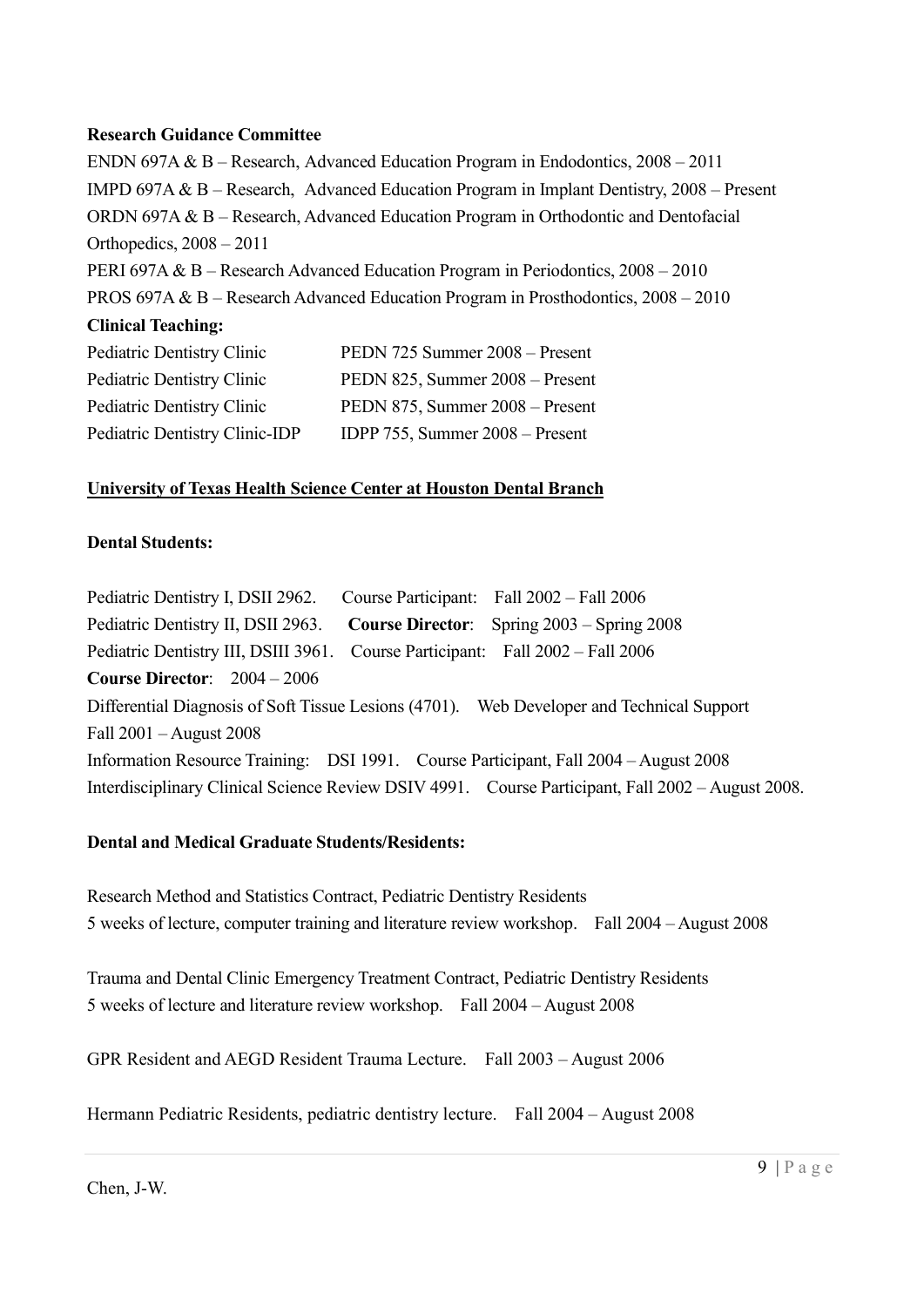## Clinical Teaching

3001 and 4001 (Undergraduate) Clinical Pediatric Dentistry, Fall 2000 – August 2008 Graduate Pediatric Dentistry Clinic-Pediatric Dentistry Resident, Spring 2005 – August 2008 Hospital Dentistry, Pediatric Dentistry Resident. Fall 2005 – August 2008

## Research Supervision

## Loma Linda University School of Dentistry

## 2019

Amy Huh, Pediatric Dentistry. Research Topic: Management of Primary Dentition Traumatic Injuries by Dental and Medical Professionals with Clinical Decision Support Tools. Mentor: Dr. Jung-Wei Chen.

Logan Mariano, Pediatric Dentistry. Research Topic: An In-Vitro Study of Color Stability and Surface Roughness of a new BioActive Restorative Material. Mentor: Dr. Jung-Wei Chen.

Janine Tran, Pediatric Dentistry. Research Topic: The Adverse Effects of General Anesthesia on Pediatric Dental Patients with Autism and ADHD. Mentor: Dr. Jung-Wei Chen.

Ke-Chung Wu, Pediatric Dentistry. Research Topic: A Micro-CT Study on Time-Course Mineral Change Associated with Demineralization and Remineralization Cycles in Primary Teeth. Mentor: Dr. Jung-Wei Chen.

## 2018

Lin Jing, Pediatric Dentistry. Research topic: Effect of Crown Preparation Height on Retention of Prefabricated Primary Posterior Zirconia Crowns. Mentor: Dr. Jung-Wei Chen. Graduated June 2018

Roya Mahmoodi, Pediatric Dentistry. Research topic: An in Vitro Comparison of Color Stability of BioACTIVE Materials and Traditional Restorative Materials. Mentor: Dr. Jung-Wei Chen. Graduated June 2018.

Eduardo Rappaccioli, Pediatric Dentistry. Research topic: Fluoride Levels in Tap and Bottled Water in Nicaragua and Development of Recommendations for FL Ingestion According to ADA Guidelines. Mentor: Dr. Jung-Wei Chen. Graduated June 2018.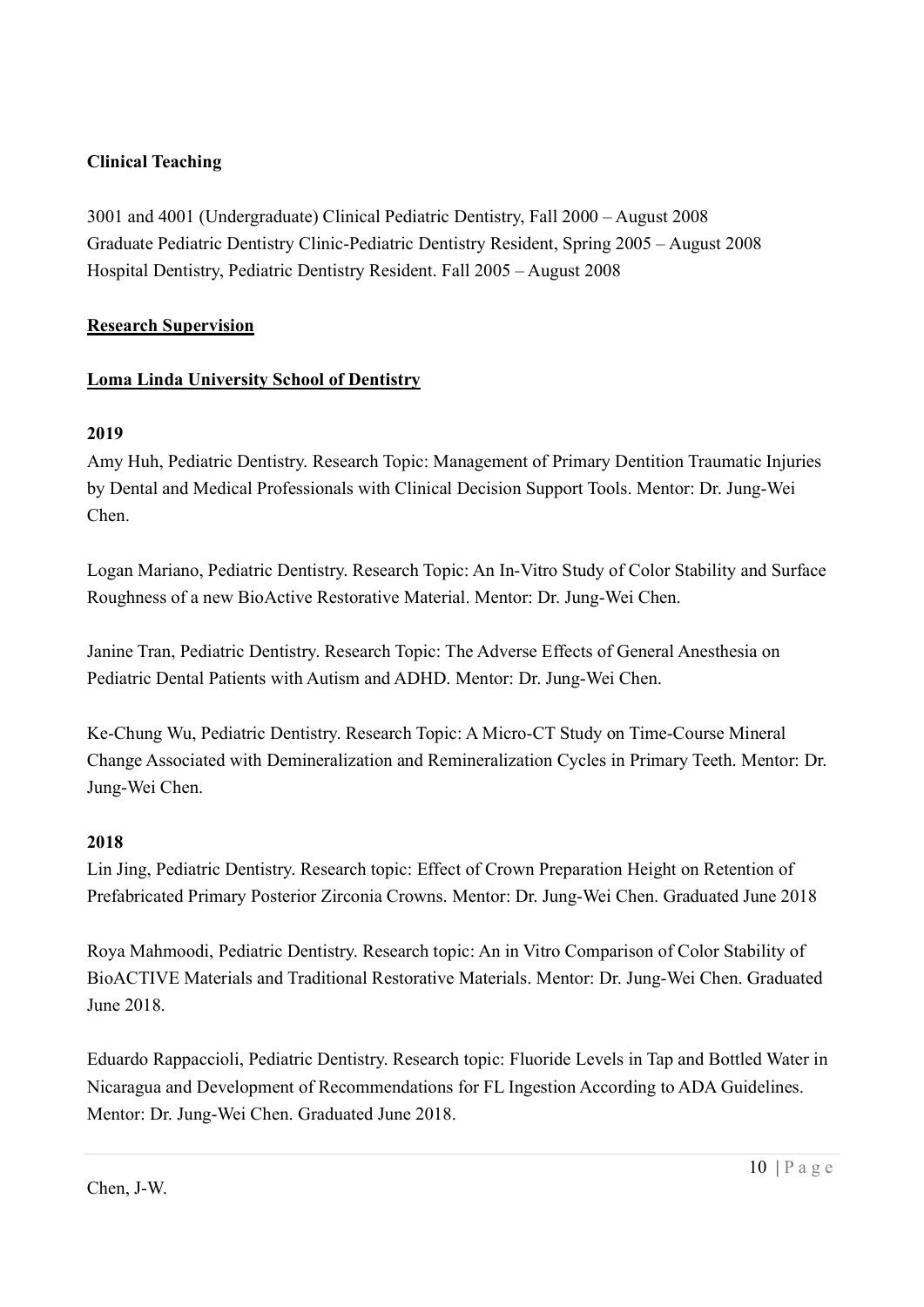Susan Xu, Pediatric Dentistry. Research topic: Evaluating Microleakage of Active BioACTIVE Restorative. Mentor: Dr. Jung-Wei Chen. Graduated June 2018.

## 2017

Christine Kim, Pediatric Dentistry. Research topic: Retention Comparison of Different Prefabricated Primary Posterior Zirconia Crowns. Mentor: Dr. Jung-Wei Chen. Graduated June 2017.

Jessica Machado, Pediatric Dentistry. Research topic: Effectiveness of a Clinical Decision Support Tool on Efficiency and Accuracy in Managing Dental Trauma in Primary Teeth. Mentor: Dr. Jung-Wei Chen. Graduated June 2017.

Linda Ngo, Pediatric Dentistry. Research topic: Comparison of Clinical and Radiographic Success between Mineral Trioxide Aggregate (MTA) & Ferric Sulfate (FS) Pulpotomies for Primary Molars. Mentor: Dr. Jung-Wei Chen. Graduated June 2017.

Hanieh Hassani, Pediatric Dentistry. Research topic: A Study of Oral Microbial Changes Associated with the Use of the Presurgical Nasoalveolar Molding Appliance. Mentor: Dr. Jung-Wei Chen. Graduated June 2017.

## 2016

Ryan Baker, Pediatric Dentistry. Research topic: Use of an Oral Health Education Intervention to Assess Oral Health Knowledge and Behavioral Change Amongst Fifth Graders. Mentor: Dr. Jung-Wei Chen. Graduated June 2016.

Xuan Lam, Pediatric Dentistry. Research topic: Effectiveness of a Clinical Decision Support Tool on Efficiency and Accuracy of Dental Trauma. Mentor: Dr. Jung-Wei Chen. Graduated June 2016. (CDA research competition 3rd place)

Adriana Cuellar, Pediatric Dentistry. Research topic: Retentive Strengths for Primary Posterior Zirconia Crowns using Five Different Cements. Mentor: Dr. Jung-Wei Chen. Graduated June 2016.

Amanda Zenthoefer, Pediatric Dentistry. Research topic: Teachers and Laypersons First Impression of Unilateral Cleft Lip and Palate Versus Normal Children. Mentor: Dr. Jung-Wei Chen. Graduated June 2016.

## 2015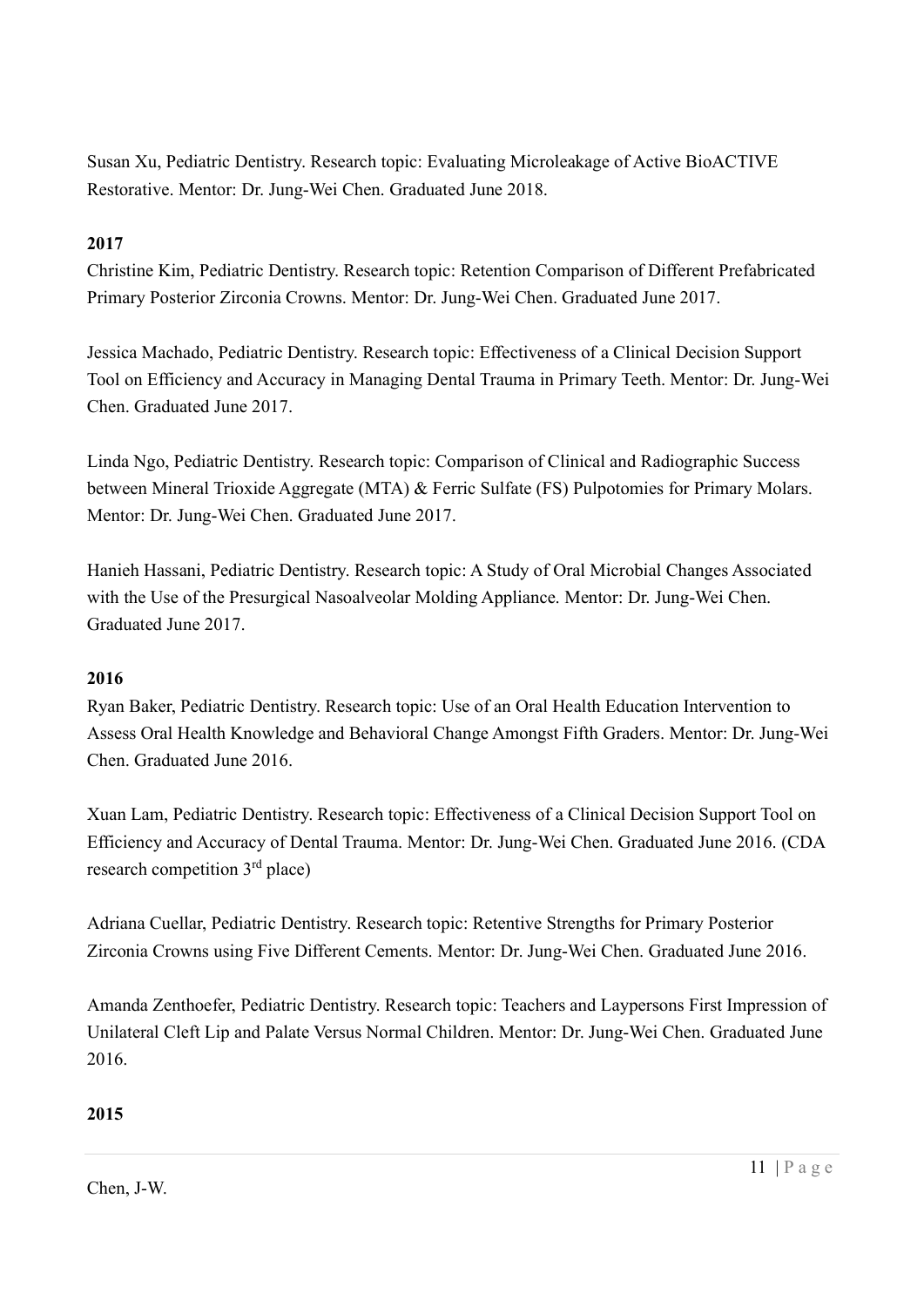Ava Chung, Pediatric Dentistry. Research topic: Color Stability between Highly Polished and Glazed Primary Tooth Zirconium Crowns. Mentor: Dr. Jung-Wei Chen. Graduated June 2015.

Adi Genish, Pediatric Dentistry. Research topic: Nasal and Labial Symmetry Outcomes in Patients with Isolated Unilateral Cleft Lip and Palate. Mentor: Dr. Jung-Wei Chen. Graduated June 2015.

Pooyan Nasibi, Pediatric Dentistry. Research topic: The comparison of Perlite and Pumice Prophy Pastes on Surface Property of Preveneered Stainless steel crowns. Mentor: Dr. Jung-Wei Chen. Graduated June 2015.

Minh-Ky Young, Pediatric Dentistry. Research topic: Comparison of Clinic and Radiology Success between Mineral Trioxide Aggregated & Ferric Sulfate Pulpotomies for Primary Molars. Mentor: Dr. Jung-Wei Chen. Graduated June 2015.

Thanhdung Nguyen, Linda Sah, Dental student. Research topic: A study of oral microbial changes associated with the use of the presurgical nasoalveolar molding appliance Mentor: Dr. Jung-Wei Chen. Graduates June 2016. (CDA Honor mention award)

Shivali Gohel, Pediatric Dentistry. Research topic: The Correlation between Dental Implant Education and Implant Practice Mentor: Dr. Jung-Wei Chen. Graduates June 2015.

## 2014

Parisa Kermanshahi, Pediatric Dentistry. Research topic: Color Stability of Pre-Veneered Anterior Stainless Steel Crowns and Zirconia Crowns in Different Beverages. Mentor: Dr. Jung-Wei Chen. Graduated June 2014.

Clinton Lepetich, Pediatric Dentistry. Research topic: Evaluation of Compressive Strength of Esthetic Primary Posterior Crowns. Mentor: Dr. Jung-Wei Chen. Graduated June 2014.

Michelle Shin, Pediatric Dentistry. Research topic: Cytoxicity and Antimicrobial Effects of a New Fast-Set MTA. Mentor: Dr. Jung-Wei Chen. Graduated June 2014.

Khanh Truong, Pediatric Dentistry. Research topic: Effects of Staining Beverages and Prophylaxis Polishing on Preveneered Stainless Steel Crowns. Mentor: Dr. Jung-Wei Chen. Graduated June 2014.

# 2013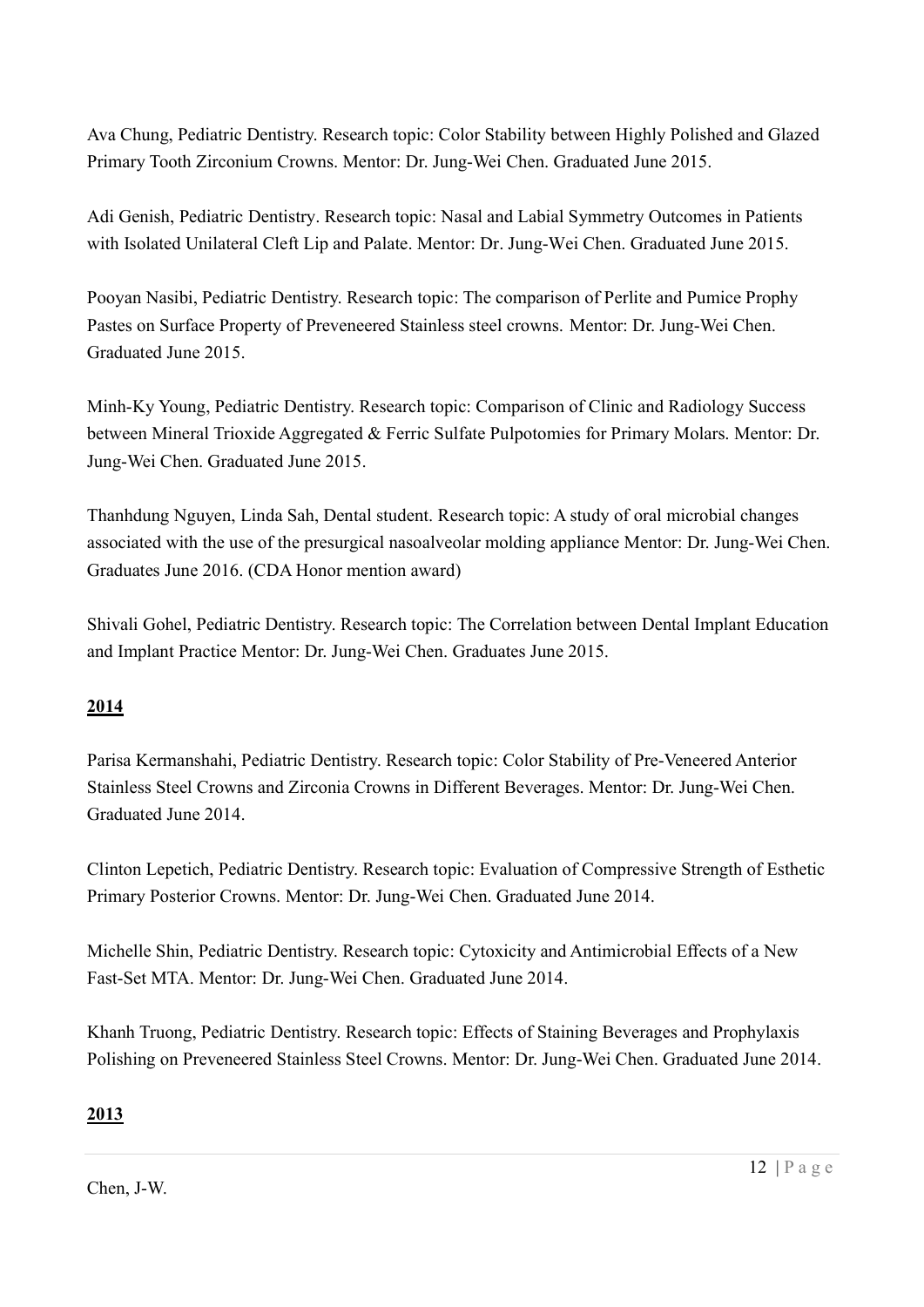Morris DeLeon, Pediatric Dentistry. Research Guidance Committee Chair. Project entitled: "Effects of Preparation Design on the Compressive Strength of Primary Anterior Zirconia Crowns, as In-Vitro Study." Graduated June 2013.

Jocelyn Lee, Pediatric Dentistry. Research Guidance Committee Chair. "Evaluate Microleakage and Stain Penetration by Beverages in Resin Infiltration. Graduated June 2013.

Stephanie Phan, Pediatric Dentistry. Research Guidance Committee Chair. Surface Property Changes of Sonic-Activated, Bulk Fill Composite Versus Packable and Flowable Composites Following Toothbrush Simulation. Graduated June 2013.

Uyen Phan, Pediatric Dentistry. Research Guidance Committee Chair. Color Stability of Preveneered Anterior Stainless Steel Crowns in Different Beverages. Graduated June 2013.

Jane Gumangan, Soo Young Park, Andrea Sivavajchaipong. Research Guidance Committee Chair. "The Art of Expression: What Dentists Should Know About Oral and Peri-Oral Piercings." (CDA research competition 2nd place)

Roy Koh, Sang Row. Research Guidance Committee. "How Does Increase in BMI Correlate with Pediatric Caries." Graduated in 2013.

# 2012

Jessica Fung, Pediatric Dentistry. Research Guidance Committee Chair. Project entitled: "Surface Effects of a One-Second Pre-Curing Technique on a Resin Modified Glass Ionomer." Graduated June 2012.

Lauren Gutenberg, Pediatric Dentistry. Research Guidance Committee Chair. Project entitled: "Methemoglobin Levels in Generally Anesthetized Pediatric Dental Patients Receiving Prilocaine Versus Lidocaine." Graduated June 2012.

Mamiko Kuriya, Pediatric Dentistry. Research Guidance Committee Chair. Project entitled: "Color Stability of Enamel Treated with Resin Infiltration In Vitro." Graduated June 2012.

Anisha Ranchhod, Pediatric Dentistry. Research Guidance Committee Chair. Project entitled: "Effects of Pre-Curing and Surface Coating on the Compressive and Diametral Tensile Strength of a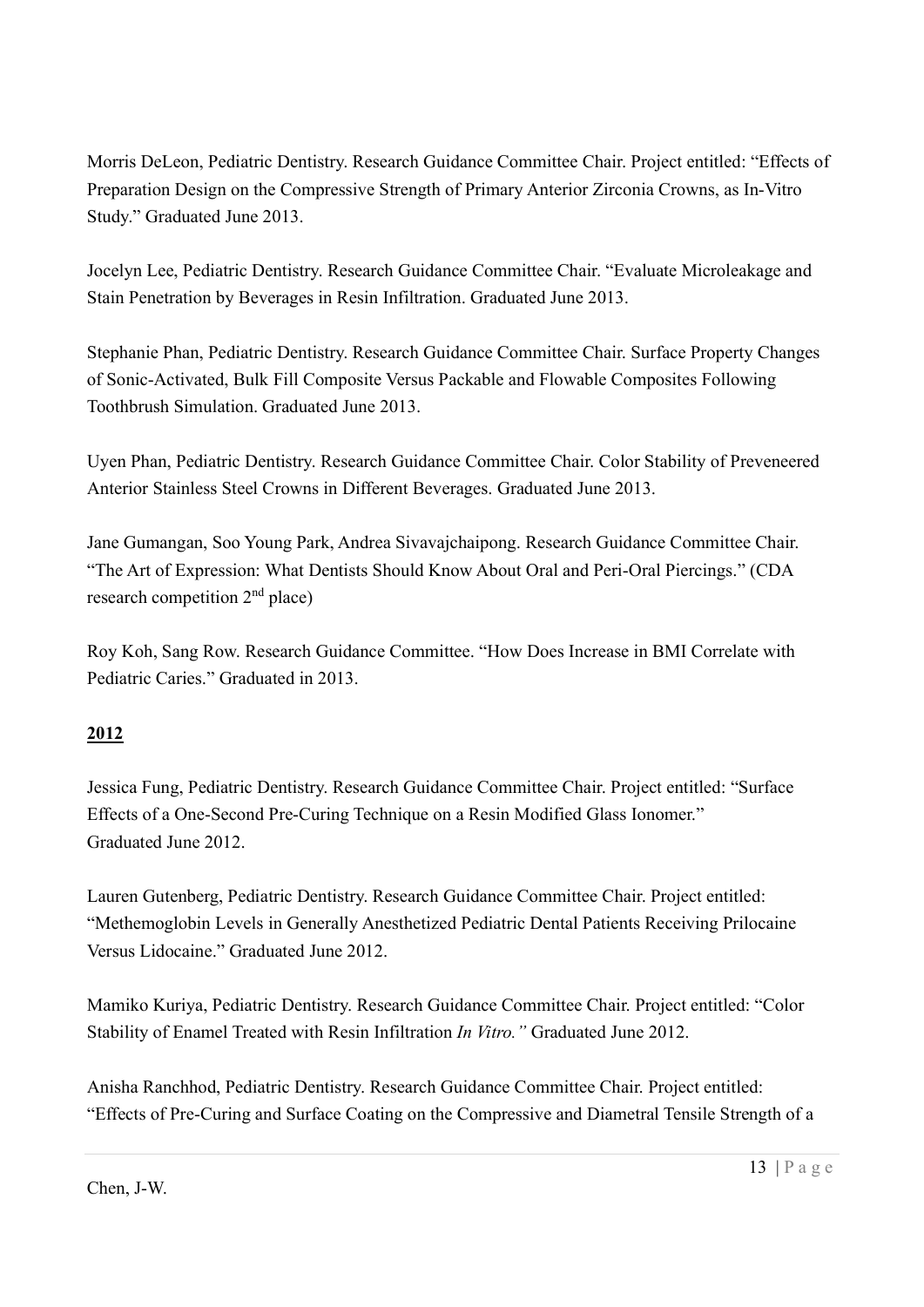Resin Modified Glass Ionomer." Graduated June 2012.

Kenny Tran, Endodontic Graduate. Research Guidance Committee. Project entitled: "A Comparison of Dentin Sampling Techniques." Graduated September 2012.

# 2011

Monserrat Jorden, Pediatric Dentistry. Research Guidance Committee Chair. Project entitled: "Comparison of Acoustic Pulse Produced by Er,Cr:YSGG Laser and a Conventional High Speed Handpiece in Primary Teeth." Graduated June 2011.

Meghanne Kruizenga, Pediatric Dentistry. Research Guidance Committee Chair. Project entitled: "The Association between Parenting Style and Parental Acceptance of Behavior Management Techniques Used In Pediatric Dentistry." Graduated June 2011.

Laura McCormack, Pediatric Dentistry. Research Guidance Committee Chair. Project entitled: "A Comparison of Adverse Sedation Related Events for Two Multi-Agent Oral Sedation Regimens in Pediatric Dental Patients." Graduated June 2011.

Noha Abdel-Salam, Pediatric Dentistry. Research Guidance Committee Chair. Project entitled: "Effect of Erosion on Microleakage and Penetration Ability of Filled and Unfilled Fissure Sealants." Graduated June 2011.

# 2010

Sameh Alzayat, Pediatric Dentistry. Research Guidance Committee Chair. Project entitled: "Comparison of Clinical Effectiveness among Different Age Groups of Children by Using a Combination of Oral and Submucosal Sedation: A Ten Year Retrospective Study." Graduated June 2010.

Bryan D. Fletcher, Pediatric Dentistry. Research Guidance Committee Chair. Project entitled: "Effects of Partially Pre-curing a Resin-Modified Glass Ionomer Restorative Material on Microleakage." Graduated June 2010.

Raelene Fulford, Pediatric Dentistry. Research Guidance Committee Chair. Project entitled: "A Comparison of Adults First Impression of Children Age 6-14 before and After Orthodontic Treatment." Graduated June 2010.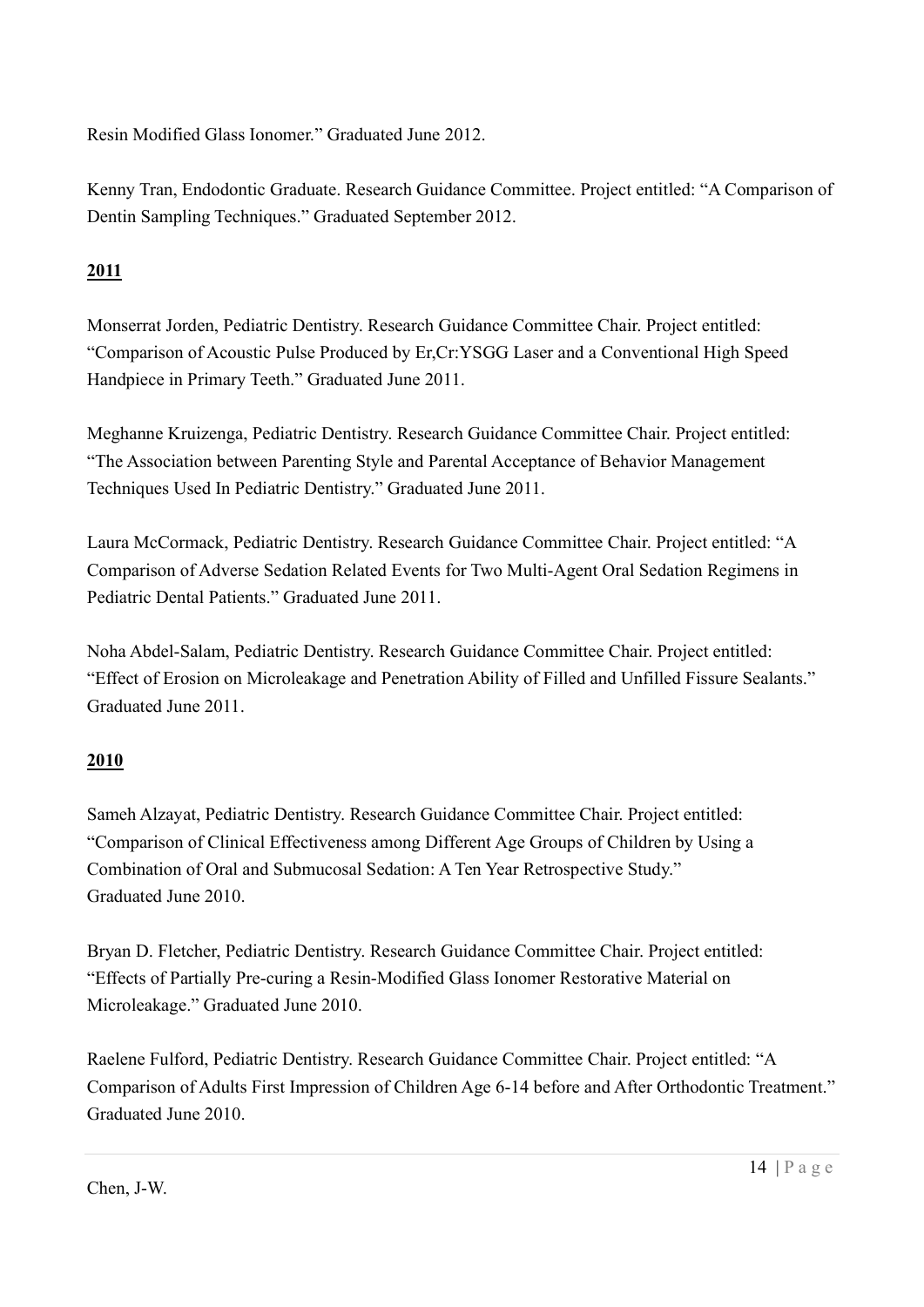Samah Omar, Pediatric Dentistry. Research Guidance Committee Chair. Project entitled: "Fluoride Levels in Commonly consumed 100% Infant Fruit Juices." Graduated June 2010.

David Jaramillo, Endodontics Dentistry. Committee Member. Project entitled: "CB CT Scan in Human Mandible of Passive Ultrasonic Irrigation with the New Ultrasonic File Design."

Antoanela Garbacea, Implant Dentistry. Masters Committee Member. Project entitled: "The Incidence of Maxillary Sinus Membrane Perforation during Endoscopically Controlled Crestal Sinus Floor Elevation: A Pilot Study."

Hasan Dbouk, Implant Dentistry. Masters Committee Member. Project entitled: "In-Vivo Comparison of Soft Tissue Graft Vitality Using Two Socket Seal Procedures." Graduated May 2010.

Ruben Santana, Implant Dentistry. Masters Committee Member. Project entitled: "Accuracy of CBCT and 3D Stereolithographic Models in Identifying the Anterior Loop of the Mental Nerve: A Study on Cadavers." Graduated May 2010.

Tye Roylance, Orthodontic and Dentofacial Orthopedics. Research Guidance Committee. Project entitled: "A Study on the Work of Fracture in Ceramic Bracket Bonding Systems." Graduated September 2010.

Ryan Pulfer, Orthodontic and Dentofacial Orthopedics. Research Guidance Committee. Project entitled: "Correlating the Slope of the Vomer with Cephalometric Vectors of Facial Growth." Graduated September 2010.

Sherry Caraveo, Orthodontic and Dentofacial Orthopedics. Research Guidance Committee. Project entitled: "Effects of Treatment on First Impresions of Orthodontic Patients by Others." Graduated September 2010.

Michael Meharry, Restorative Dentistry. Committee Member. Project entitled: "Comparison of Four Different Bleaching Tray Designs."

P. Roe, J.Kan, K.Rungcharassaeng, J. Lozada, A. Kleinman, C.Goodacre, J-W. Chen. Project entitled: "Immediate Loading of Unsplinted Implants in the Anterior Mandible for Overdentures: A case series." Graduated May 2010.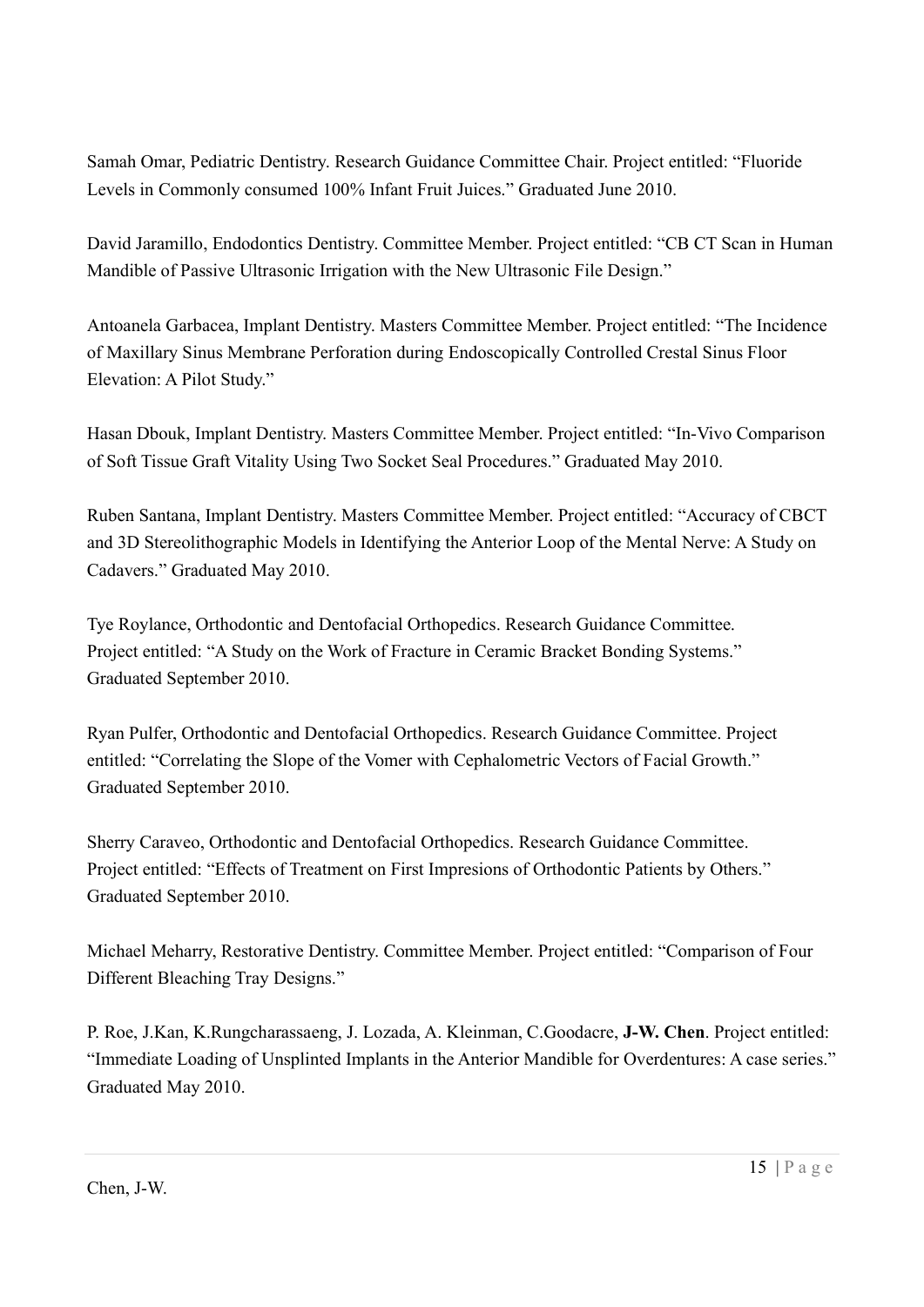Hasan Dbouk, Implant Dentistry. Masters Committee Member. Project entitled: "Comparing the Soft Tissue Graft Vitality Using Two Socket Seal Procedures." Graduated March 2010.

## 2009

Leslie Butler-Plunk, Pediatric Dentistry. Research Guidance Committee Chair. Project entitled: "Effects of Saliva and Water Contamination on the Shear Bond Strength of Glass Ionomers to Dentin." Graduated June 2009.

Daniel Morgan, Pediatric Dentistry. Research Guidance Committee Member. Project entitled: "A Survey of Members of the American Medical Association on the Pediatric Oral Health Practices. Graduated June 2009.

Jennifer Moseley-Stevens, Pediatric Dentistry. Research Guidance Committee Chair. Project entitled: "Fluoride Levels and Commonly Consumed Ready to Eat Infant Foods." Graduated June 2009.

Stuart Segura, Pediatric Dentistry. Research Guidance Committee Chair. Project entitled: "The Relationship between Knowledge of Caries Transmissibility and Caries Rate in Healthy Children." Graduated June 2009.

Jodi Parker, Orthodontic and Dentofacial Orthopedics Dentistry. Masters Committee Member. Project entitled: Prediction Model for Obstructive Sleep Apnea Patients Based on Cone Beam Computed Tomography Scans." Graduated September 2009.

Melissa K. Lee, Orthodontic and Dentofacial Orthopedics Dentistry. Masters Committee Member. Project entitled: "Treatment Effects of Class II Elastics, Herbst and MARA Appliances, and Orthognathic Advancement on Pharyngeal Airway Dimensions of Skeletal Class II Patients: A Cone-beam Computed Tomography Evaluation." Graduated September 2009.

## University of Texas Health Science Center at Houston Dental Branch

## 2009

Suhasini Reddy, Pediatric Dentistry. Masters Committee Member. Project entitled: "Comparison of Caries Susceptibility and Recall Rates of Healthy Children and Those with Special Health Care Needs Following Treatment under General Anesthesia." Graduated June 2009.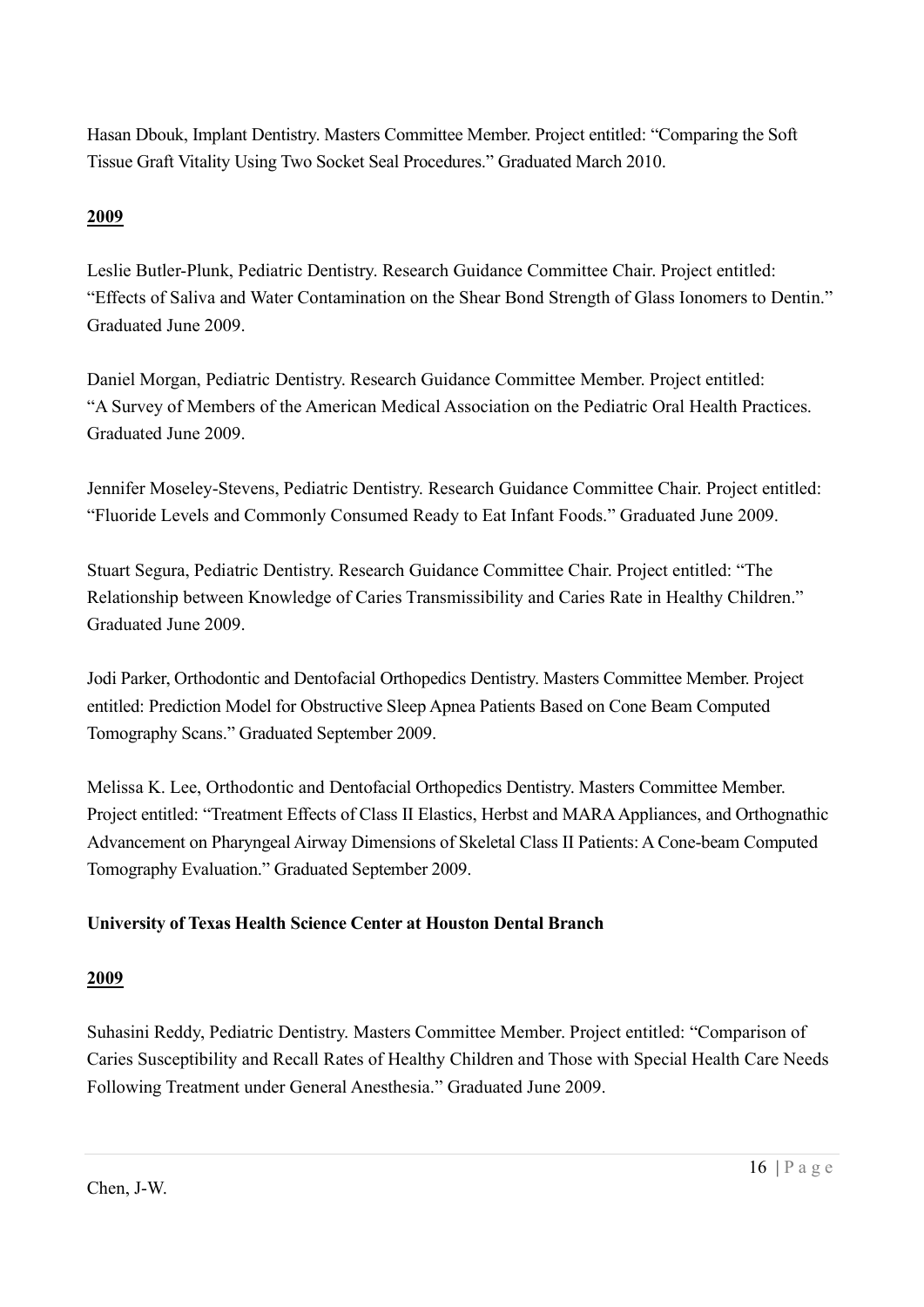Femme Ambrosio, Pediatric Dentistry. Masters Committee Member. Project entitled: "Comparative Efficacy of 20% Benzocaine versus TAC Alternate Gel for Control of Pain of Dental Needle Insertion in the Palate." Graduated June 2009.

Kristina Langworthy, Pediatric Dentistry. Masters Committee Member. Project entitled: "Relationship between Salivary Cytokine Concentration and Caries Rate in Children." Graduated June 2009.

Binita C. Katheria, Pediatric Dentistry. Masters Committee Member. Project entitled: "Efficiency of Impacted and Supernumerary Tooth Diagnosis from Traditional Radiography Versus Cone Beam Computed Tomography." Graduated June 2009.

## 2008

Joi Shaw, Pediatric Dentistry. Master Committee Member. Project entitled: "Effects of Aging and Staining on Color of Pre-veneered Stainless Steel Crowns." Graduated in June 2008.

Ryan Cregger, Pediatric Dentistry. Master Committee Member. Project entitled: "The Relationship Between Salivary Flow Rate, Cytokine Concentrations and Obesity Among Children." Graduated June 2008.

Bret Ibarra, Pediatric Dentistry. Master Committee Member. Project entitled: "Changes in Gloss after Aging, Staining and Polishing of Pre-veneered Stainless Steel Crowns." Graduated June 2008.

Brant Boling, Pediatric Dentistry. Master Committee Member. Project entitled: "The Effect of Preparation and Conditioner on Glass Ionomer Bond Strength." Graduated June 2008.

Leena James, Pediatric Dentistry. Master Committee Member. Project entitled: "Fracture Resistance of Pre-veneered Crowns Following Cold Sterilization." Graduated June 2008.

Su Fong Wan, Endodontic Resident. Master Committee Member. Project entitled: "The Effects of Pulp Capping Agents on Human Dental Pulp Cells Compromised by Bacteria." Graduated June 2008.

## 2007

Jamie Sahouria, Pediatric Dentistry. Master Committee Member. Project entitled: "Treatment Planning for Congenitally Missing Permanent Maxillary Lateral Incisors." Graduated May 2007.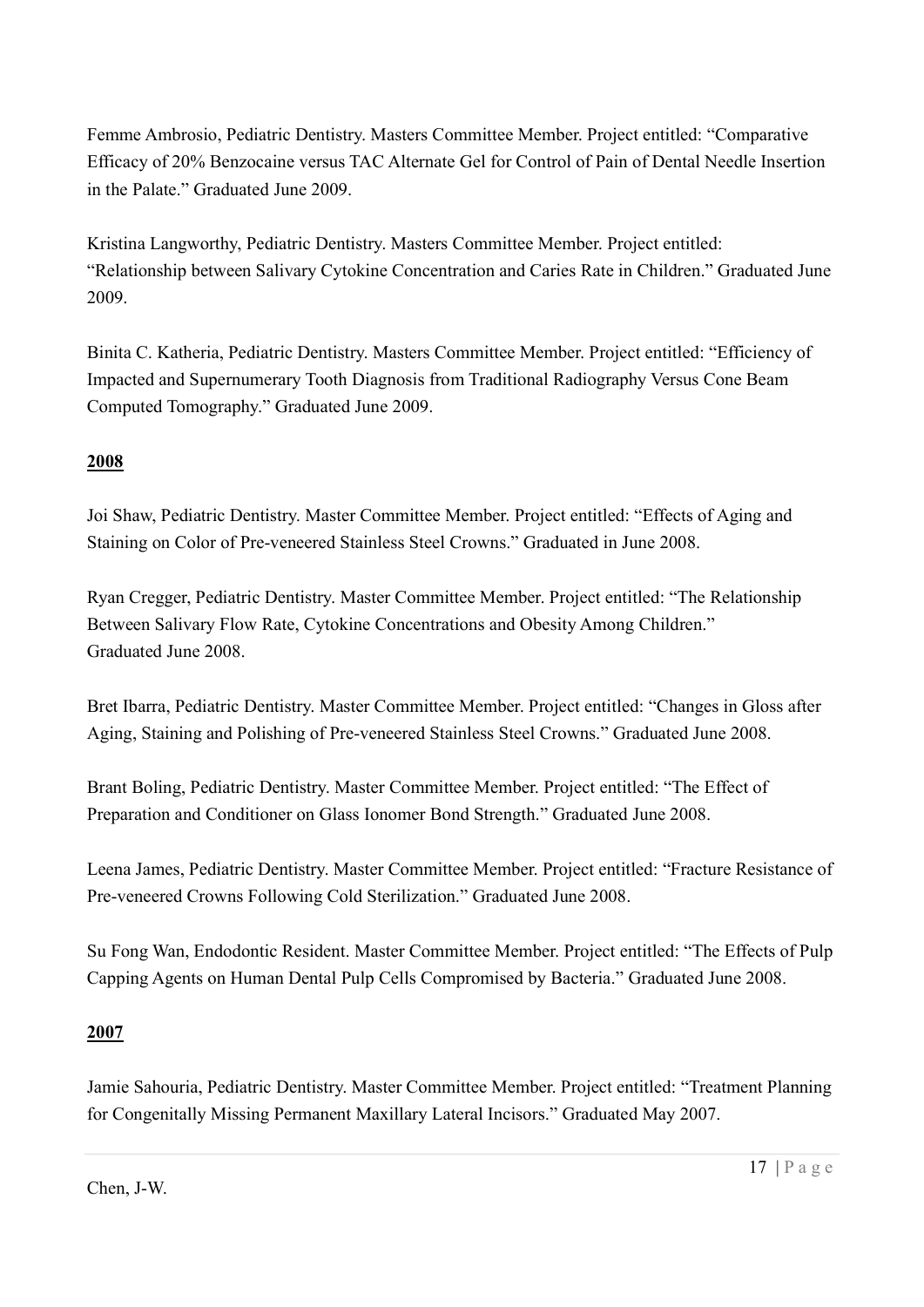Julie Colwick, Pediatric Dentistry. Master Committee Member. Project entitled: "Retention of Veneers on Pre-veneered Primary Stainless Steel Crowns after Crimping-Comparison in Different Brands." Graduated May 2007.

Jack Stalker, Pediatric Dentistry. Master Thesis Committee Member. Project entitled: "Color Variances between Tooth Types of the Same Arch and Corresponding Tooth Types of Opposing Arches In The Different Age Group of Pediatric Population." 2005 – 2007.

Seth Reder, Pediatric Dentistry. Master Thesis Committee Member. Project entitled: "Evaluation of Child Temperament as a Predictor of Behavioral Outcome during Different Conscious Sedation Regimens." 2005 – 2007.

Yusuf Shere, Periodontist Resident. Master Thesis Committee Member. Project entitled: "Immediate Restoration of Dental Implants in HIV-Positive Individuals." Graduated June 2007.

Teddy Bland, Pediatric Dentistry. Statistic Advisor. Project entitled: "Effect of Staining and Repolishing/Bleaching after Staining on Color, Gloss and Surface Roughness of Resin Composites." 2007.

## 2006

Monica Gupta, Pediatric Dentistry. Committee Member. Project entitled: "Retention of Veneers on Preveneered Primary Stainless Steel Crowns after Crimping." Graduated July 2006.

Michelle Ng, Pediatric Dentistry. Master Thesis Committee Member. Project entitled: "Evaluation of Child Temperament as a Predictor of Behavioral Outcome during Conscious Sedation." Graduated July 2006.

Liann Drechsel, Pediatric Dentistry. Committee Member. Project entitled: "The Effect of a Carbonated Beverage on Short-term Fluoride Uptake and Release from a Glass Ionomer Restorative Material." Graduated July 2006.

Mentor: Krystal Garza. Project entitled: "The Diagnosis, Medical Treatment and Dental Management of The Autistic Patient." Table Clinic for Star of South Meeting. 2005.

Derek Reznik, Orthodontic Resident. Master Committee Member. Project entitled: "Comparative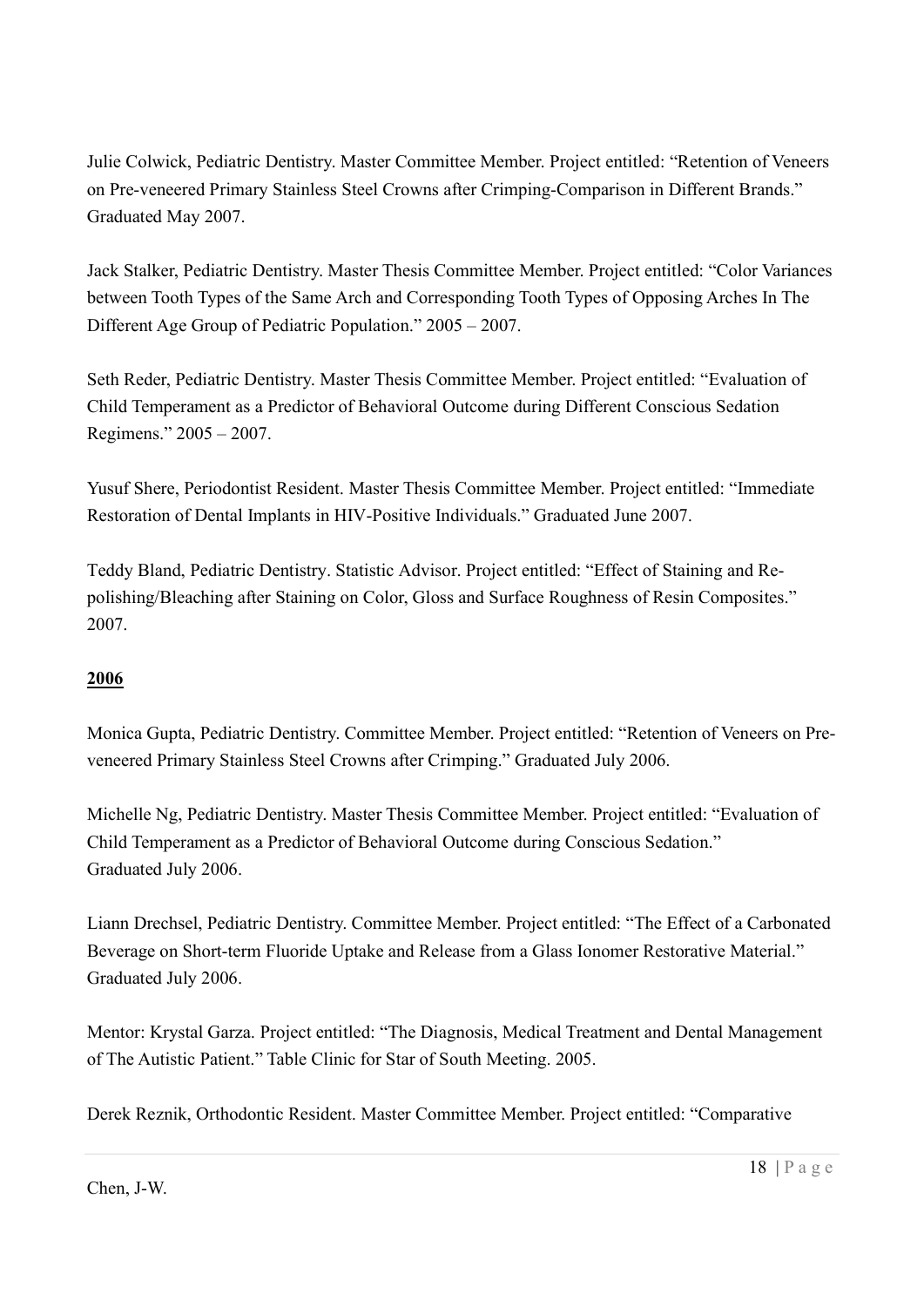Efficacy of Topical Anesthesia for Placement of Temporary Anchorage Devices." Graduated May 2007.

Cheng-Yo Hsieh, Pediatric Dentistry, Taiwan. Co-Mentor. Oral Presentation in PDAA (Pediatric Dentistry in Asian Area), 2006. Project entitled: "Difference of Dentist's Behavior Management Technique between Treatment and Recall Appointments."

## 2005

Zhijian Chen, Periodontics Resident. Thesis Committee Member. Project entitled: "Langerhans Cells in The Gingival of HIV Positive Patients with Periodontal Disease." Candidate for Master of Science Degree, UTDB, January 2002 – 2005.

Karen Luce, Periodontics Resident. Thesis Committee Member. Project entitled: "Association between Intra-Oral Conditions and Type 2 DM among African American and Mexican American Children and Adolescents."

Fedra Deukmedjian. Pediatric Dentistry. Thesis Committee Member. Project entitled: "Association Between Caries Prevalence Rate and Type 2 DM Among African American and Mexican American Children and Adolescents."

Hamid Yazdi, Pediatric Dentistry. Mentor. Project entitled: "Assessment of the Effects of Two Sedation Regimens on Cardiopulmonary Parameters in Pediatric Dental Patients."

Mathew Hamilton, Pediatric Dentistry. Thesis Committee Member. Project entitled: "Behavioral Outcomes of Pediatric AD/HD Patients Receiving Conscious Sedation for Dental Treatment.

Ann Dimick, Pediatric Dentistry. Thesis Committee Member. Project entitled: "The Dietary Fluoride Intake of 1 to 2 year olds From the Consumption of Commercialized Formulas, Dairy Whole Milk and Soy Milk."

JaiBun Kim, Pediatric Dentistry. Thesis Committee Member. Project entitled: "Color of Natural Teeth in the Primary Dentition. Color Variances between Tooth Types of the Same Arch and Corresponding Tooth Types of Opposing Arches in the Pediatric Population."

Cheng-Yo Hsieh, Pediatric Dentistry in Taiwan. Co-Mentor. Table Clinic in AAPD, 2005. Project entitled: "Oral Manifestation and Treatment in Congenital Varicella Syndrome Patient: A Case Report."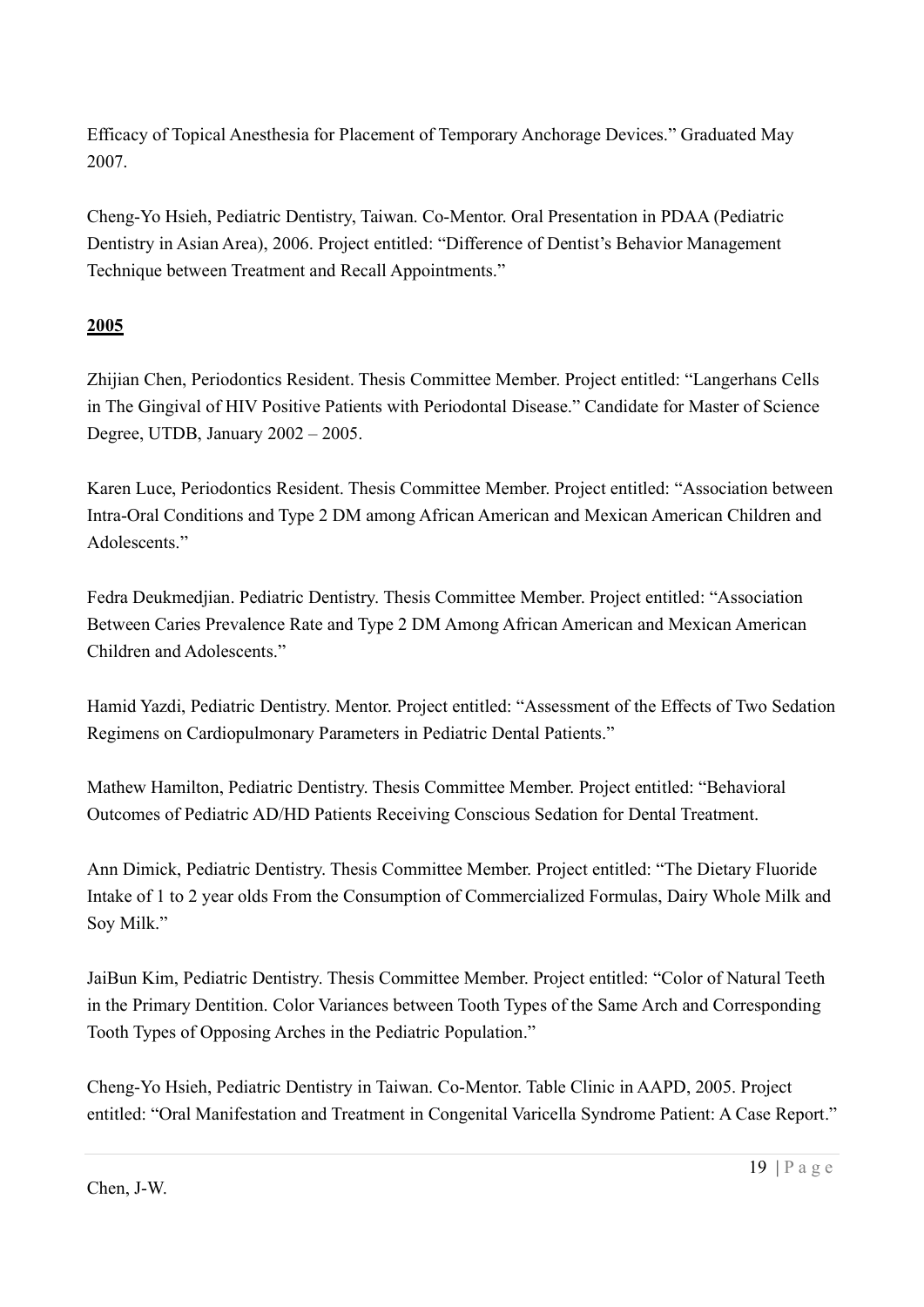Mentor: Alice Luan, Arti Gaur. Project entitled: "Effects of Diabetes Mellitus on Oral Health." Table Clinic for Star of South Meeting.

# 2004

Mentor of Dental Student Seema Joseph in Table Clinic. Project entitled: "Clinical Feature and Treatment of Amelogenesis Imperfecta," at Greater Houston Dental Society Meeting.

Chris Ezzat, Pediatric Dentistry. Thesis Committee Member. Project entitled: "The Effects of Pre-Surgical Nasoalveolar Molding on Nasal Symmetry and Intraoral Dimensions in the Unilateral Cleft."

Michael Tew, Pediatric Dentistry. Thesis Committee Member. Project entitled: "Oral Meperidine and Hydroxyzine vs. Oral Diazepam and Hydroxyzine with Submucosal Meperidine: A Retrospective Study."

Karen Foster, Pediatric Dentistry. Project entitled: "Assessment of The Knowledge, Attitudes and Practices of Pediatric Dentists Toward Child Abuse."

Luisa Liang, Pediatric Dentistry. Thesis Committee Member. Project entitled: "Microleakage of Sealed Composite Restorations Treated with Different Bonding Systems and The Er: YAG Laser."

Gretchen Jetton, Pediatric Dentistry. Project entitled: "Retrospective Analysis of the Incidence of Dental Decay and Restorative Needs of Children Up to 36 Months of Age Examined In a Pediatric Dental Clinic."

## 2003

Mentor for Dental Students Michelle Ng and Christian Wilson in Table Clinic. Project entitled: "The Oral Features and Treatment for Proteous Syndrome."

Mentor for Dental Student Julie Colwick in Table Clinic. Project entitled: "The Use of Removable Appliance in Pediatric Dentistry," at Greater Houston Dental Society Meeting.

Pam Clark, Pediatric Dentistry. Statistic Advisor. Project entitled: "Accuracy and Validity of KaVo DIAGNOdent for Occlusal and Interproximal Caries Detection in Primary and Permanent Teeth: An In Vivo and In Vitro Study."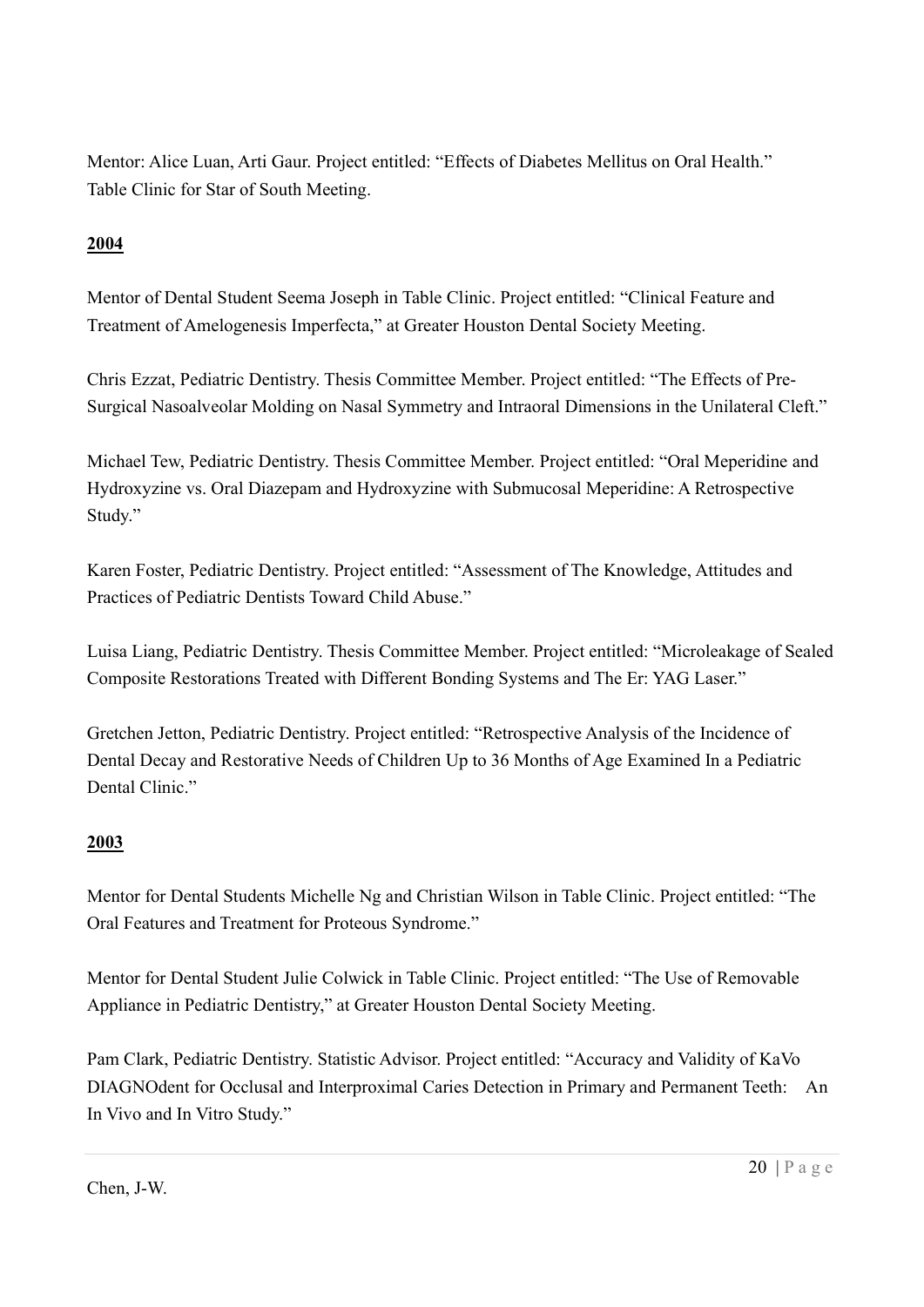Josh Solomon, Pediatric Dentistry. Thesis Committee Member. Project entitled: "Comparison of Bond Strengths of a Filled Sealant With and Without a Primer, Contaminates and Thermocycling."

## 2002

Mentor of Dental Student Seema Joseph. Project entitled: "Epstein-Barr Virus in The Gingival Tissue of HIV Positive and HIV Negative Romanian Children." (Won the Hinman Travel Award in Hinman Student Research Symposium.)

## Research Projects

| $2014 - 15$ | Research Guidance Committee Chair. "Color Stability between Highly Polished and<br>Glazed Primary Tooth Zirconium Crowns." A. Chung                                                 |
|-------------|-------------------------------------------------------------------------------------------------------------------------------------------------------------------------------------|
| $2014 - 15$ | Research Guidance Committee Chair. "Nasal and Labial Symmetry Outcomes in<br>Patients with Isolated Unilateral Cleft Lip and Palate." A. Genish                                     |
| $2014 - 15$ | Research Guidance Committee Chair. "The comparison of Perlite and Pumice Prophy<br>Pastes on Surface Property of Pre-Veneered Stainless Steel Crowns." N. Pooyan                    |
| $2014 - 15$ | Research Guidance Committee Chair. "Comparison of Clinic and Radiology Success<br>between Mineral Trioxide Aggregated & Ferric Sulfate Pulpotomies for Primary<br>Molars." M. Young |
| $2013 - 14$ | Research Guidance Committee Chair. "Color Stability of Pre-Veneered Anterior<br>Stainless Steel Crowns and Zirconia Crowns in Different Beverages." P. Kermanshahi                  |
| $2013 - 14$ | Research Guidance Committee Chair. "Evaluation of Compressive Strength of Esthetic<br>Primary Posterior Crowns." C. Lepetich                                                        |
| $2013 - 14$ | Research Guidance Committee Chair. "Cytoxicity and Antimicrobial Effects of a New<br>Fast-Set MTA." M. Shin                                                                         |
| $2013 - 14$ | Research Guidance Committee Chair. "Effects of Staining Beverages and Prophylaxis<br>Polishing on Pre-Veneered Stainless Steel Crowns." K. Truong                                   |
| $2012 - 13$ | Research Guidance Committee Chair. "Effects of Preparation Design on the                                                                                                            |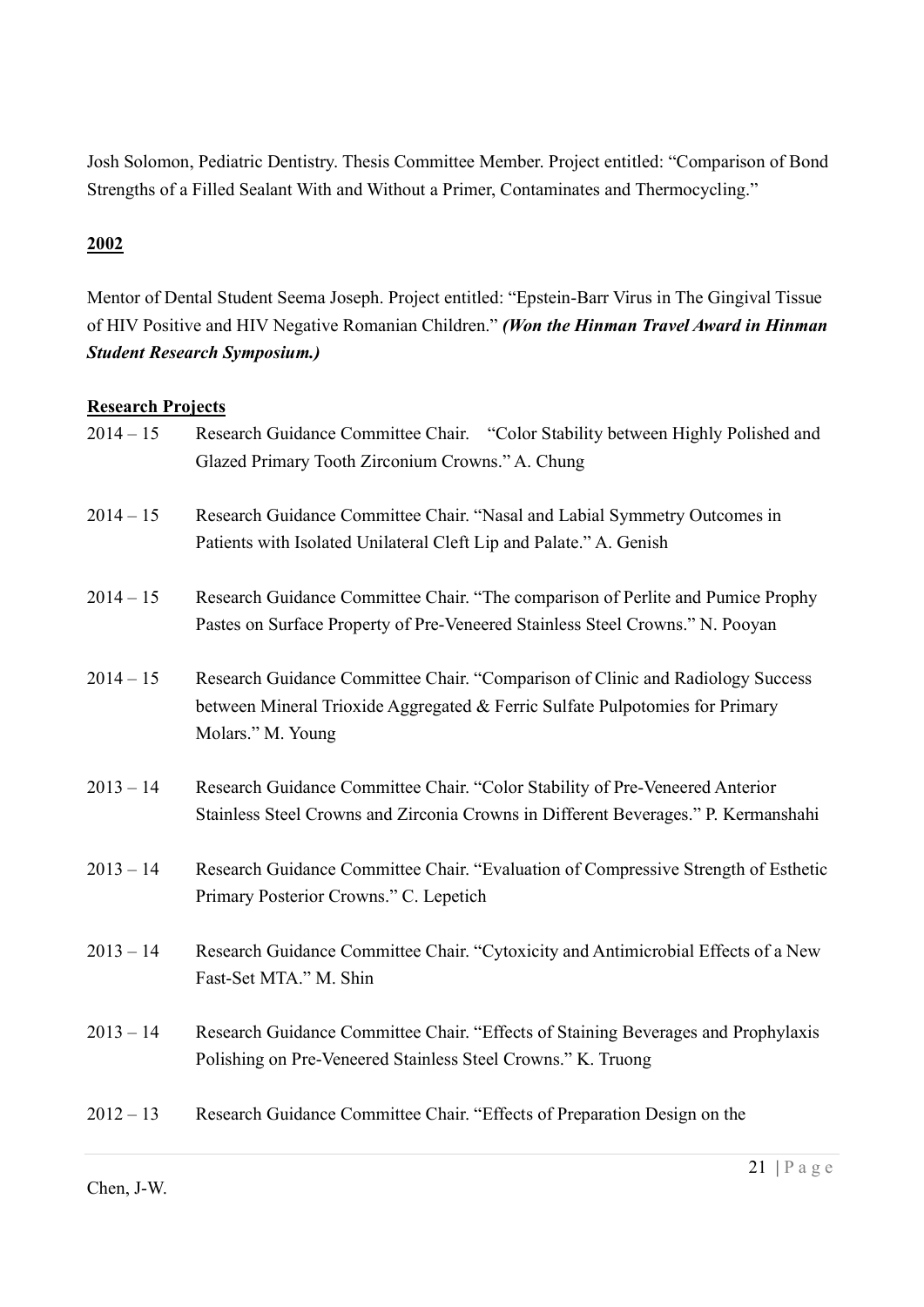|             | Compressive Strength of Primary Anterior Zirconia Crowns, as In-Vitro Study."<br>M. DeLeon                                                                                                   |
|-------------|----------------------------------------------------------------------------------------------------------------------------------------------------------------------------------------------|
| $2012 - 13$ | Research Guidance Committee Chair. "Evaluate Micro-Leakage and Stain Penetration<br>by Beverages in Resin Infiltration." J. Lee                                                              |
| $2012 - 13$ | Research Guidance Committee Chair. "Surface Property Changes of Sonic-Activated,<br>Bulk Fill Composite Versus Packable and Flowable Composites Following Toothbrush<br>Simulation." S. Phan |
| $2012 - 13$ | Research Guidance Committee Chair. "Color Stability of Pre-Veneered Anterior<br>Stainless Steel Crowns in Differrent Beverages." U. Phan                                                     |
| $2011 - 12$ | Research Guidance Committee Chair. "The Art of Expression: What Dentists Should<br>Know About Oral and Peri-Oral Piercings." J. Gmangan, S-Y. Park, A Sivavajchaiopong                       |
| $2011 - 12$ | Research Guidance Committee Chair. "How Does Increase in BMI Correlate with<br>Pediatric Caries." R. Koh, S. Row                                                                             |
| $2011 - 12$ | Research Guidance Committee Chair. "Surface Effects of A One-second Pre-curing<br>Technique on A Resin Modified Glass Ionomer." J. Fung                                                      |
| $2011 - 12$ | Research Guidance Committee Chair. "Methemoglobin Levels in Generally<br>Anesthetized Pediatric Dental patients receiving Prilocaine versus Lidocaine."<br>L. Gutenberg                      |
| $2011 - 12$ | Research Guidance Committee Chair. "Color Stability of Enamel Treated with Resin<br>Infiltration In Vitro." M. Kuriya                                                                        |
| $2011 - 12$ | Research Guidance Committee Chair. "Effects of Pre-Curing and Surface Coating on<br>the Compressive and Diametral Tensile Strength of a Resin Modified Glass Ionomer."<br>A. Ranchhod        |
| $2010 - 11$ | Masters Committee Member. "In-Vivo Comparison of Soft Tissue Graft Vitality<br>Using Two Socket Seal Procedures." H. Dbouk                                                                   |
| $2010 - 11$ | Masters Committee Member. "Accuracy of CBCT and 3D Stereolithographic Models                                                                                                                 |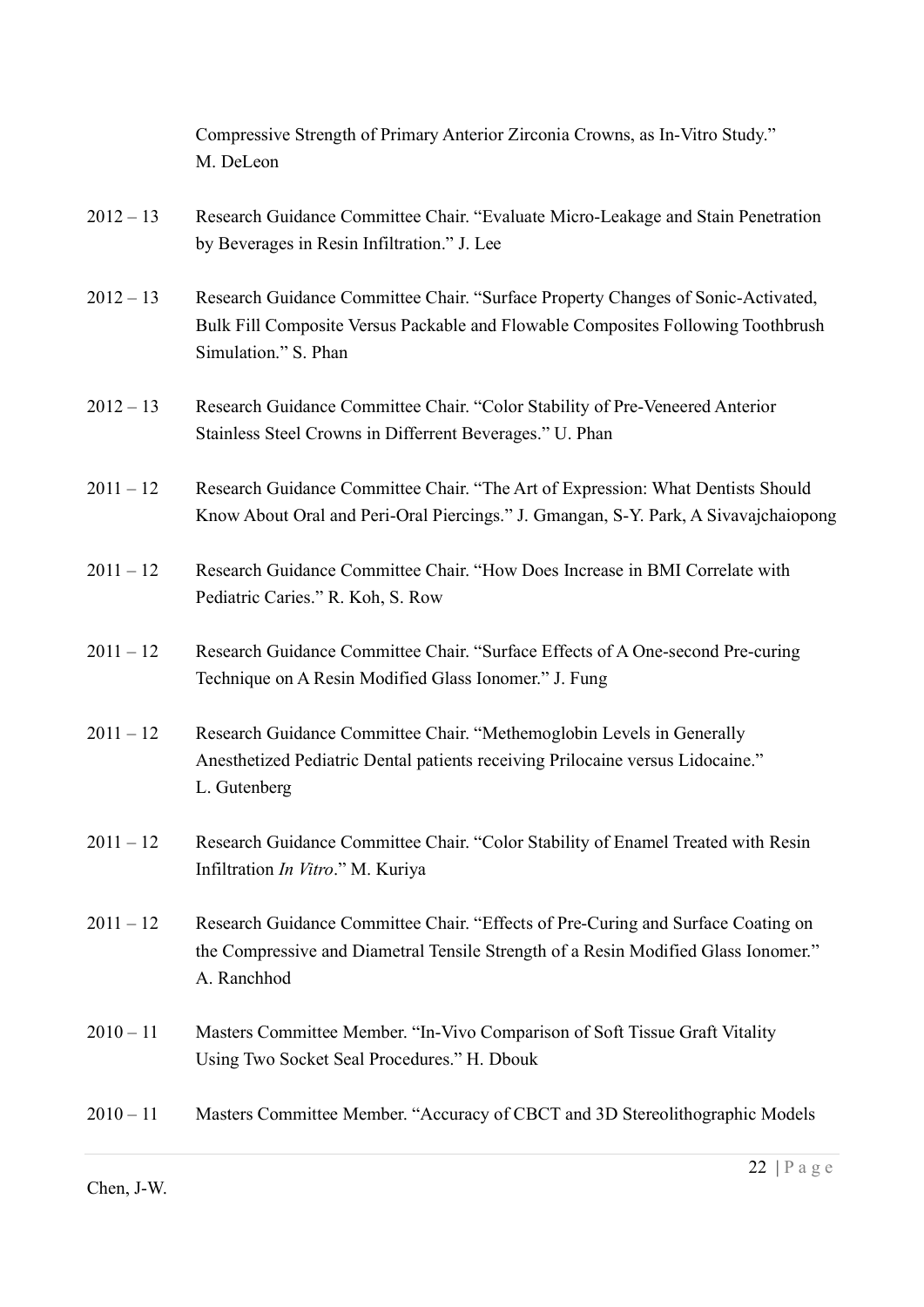|             | in Identifying the Anterior Loop of the Mental Nerve: A Study on Cadavers."<br>R. Santana                                                                                              |
|-------------|----------------------------------------------------------------------------------------------------------------------------------------------------------------------------------------|
| $2010 - 11$ | Masters Committee Member. "The Incidence of Maxillary Sinus Membrane<br>Perforation during Endoscopically Controlled Crestal Sinus Floor Elevation - A<br>Pilot Study." A. Garbacea    |
| $2009 - 11$ | Research Guidance Committee Chair. "Effect of Erosion on Microleakage and<br>Penetration Ability of Filled and Unfilled Fissure Sealants." N. Abdel-Salam                              |
| $2009 - 11$ | Research Guidance Committee Chair. "Comparison of Acoustic Pulse Produced by<br>Er, Cr: YSGG Laser and a Conventional High Speed Handpiece in Primary Teeth."<br>M. Jorden             |
| $2009 - 11$ | Research Guidance Committee Chair. "The Association between Parenting Style and<br>Parental Acceptance of Behavior Management Techniques Used In Pediatric Dentistry."<br>M. Kruizenga |
| $2009 - 11$ | Research Guidance Committee Chair. "A Comparison of Adverse Sedation Related<br>Events for Two Multi-Agent Oral Sedation Regimens in Pediatric Dental Patients."<br>L. McCormack       |
| $2009 - 10$ | Committee Member. "CB CT Scan in Human Mandible of Passive Ultrasonic<br>Irrigation with the New Ultrasonic File Design." D. Jaramillo                                                 |
| $2009 - 10$ | Committee Member. "Comparison of Four Different Bleaching Tray Designs."<br>M. Meharry                                                                                                 |
| $2009 - 10$ | Masters Committee Member. "A Study on the Work of Fracture in Ceramic Bracket<br>Bonding Systems." T. Roylance                                                                         |
| $2009 - 10$ | Masters Committee Member. "Correlating the Slope of the Vomer with Cephalometric<br>Vecotrs of Facial Growth." R. Pulfer                                                               |
| $2009 - 10$ | Masters Committee Member. "Effects of Treatment on First Impressions of Orthodontic<br>Patients by Others." S. Caraveo                                                                 |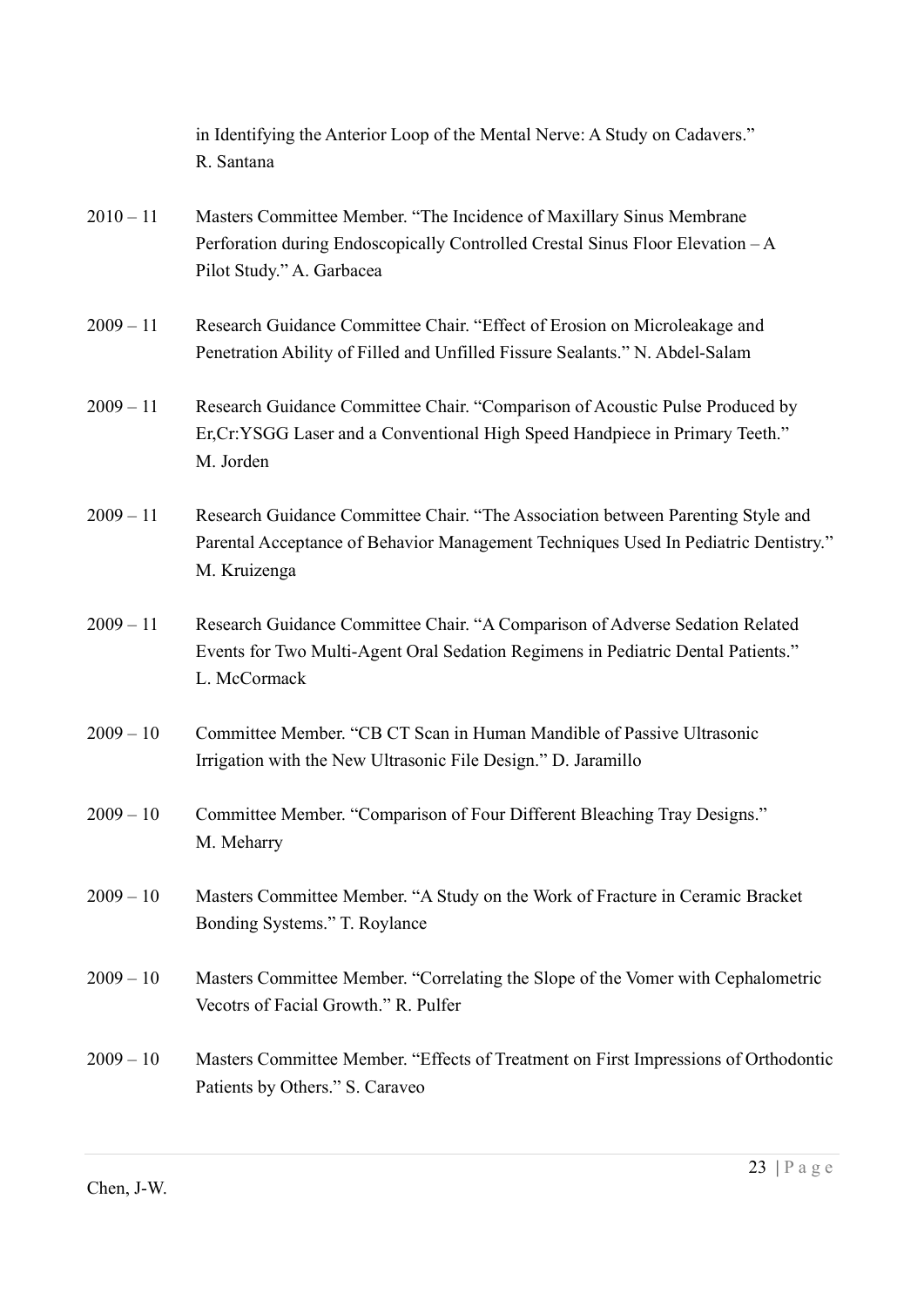| $2008 - 10$ | Research Guidance Committee Chair. "Comparison of Clinical Effectiveness among<br>Different Age Groups of Children by Using a Combination of Oral and Submucosal<br>Sedation: A Ten Year Retrospective Study." S. Alzayat                     |
|-------------|-----------------------------------------------------------------------------------------------------------------------------------------------------------------------------------------------------------------------------------------------|
| $2008 - 10$ | Research Guidance Committee Chair. "Effects of Partially Pre-curing a Resin-<br>Modified Glass Ionomer Restorative Material on Microleakage." B. Fletcher                                                                                     |
| $2008 - 10$ | Research Guidance Committee Chair. "A Comparison of Adults First Impression of<br>Children Age 6-14 before and After Orthodontic Treatment." R. Fulford                                                                                       |
| $2008 - 10$ | Research Guidance Committee Chair. "Fluoride Levels in Commonly Consumed<br>100% Infant Fruit Juices." S. Omar                                                                                                                                |
| $2008 - 10$ | Research Guidance Committee. "A Study on the Work of Fracture in Ceramic Bracket<br>Bonding Systems." T. Roylance                                                                                                                             |
| $2008 - 10$ | Research Guidance Committee. "Correlating the Slope of the Vomer with<br>Cephalometric Vectors of Facial Growth." R. Pulfer                                                                                                                   |
| $2008 - 10$ | Research Guidance Committee. "Effects of Treatment on First Impressions of<br>Orthodontic Patients by Others." S. Caraveo                                                                                                                     |
| $2008 - 09$ | Research Guidance Committee Chair. "Effects of Saliva and Water Contamination on<br>the Shear Bond Strength of Glass Ionomers to Dentin." L. Butler-Plunk                                                                                     |
| $2008 - 09$ | Research Guidance Committee Member. "A Survey of Members of the American<br>Medical Association on the Pediatric Oral Health Practices." D. Morgan                                                                                            |
| $2008 - 09$ | Research Guidance Committee Chair. "Flouride Levels in Commonly Consumed<br>Ready to Eat Infant Foods."                                                                                                                                       |
| $2008 - 09$ | Research Guidance Committee Chair. "The Relationship between Knowledge of<br>Caries Transmissibility and Caries Rate in Healthy Children." S. Segura                                                                                          |
| $2008 - 09$ | Masters Committee Member. "Treatment Effects of Class II Elastics, Herbst and MARA<br>Appliances, and Orthognathic Advancement on Pharyngeal Airway Dimensions of<br>Skeletal Class II Patients: A Cone-Beam Computed Tomography Evaluation." |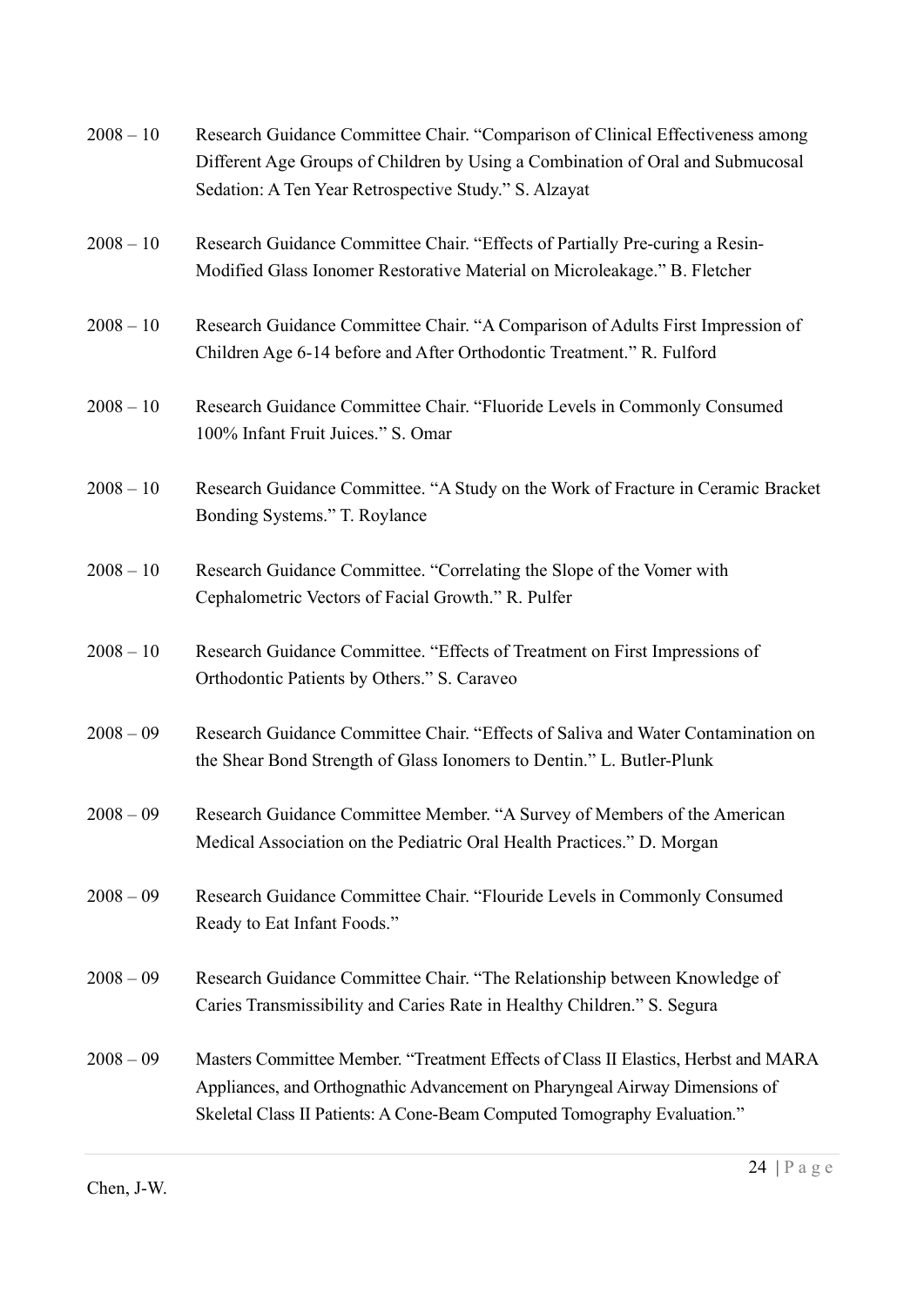| $2008 - 09$ | Masters Committee Member. "Correlating the Slope of the Vomer and the Vector of<br>Nasomaxillary Growth using CBCT."                                                                                                                                                                                                                         |
|-------------|----------------------------------------------------------------------------------------------------------------------------------------------------------------------------------------------------------------------------------------------------------------------------------------------------------------------------------------------|
| $2008 - 09$ | Masters Committee Member. "Prediction Model for Obstructive Sleep Apnea Patients<br>Based on Cone Beam Computed Tomography Scans."                                                                                                                                                                                                           |
| $2008 - 09$ | Masters Committee Member. "Comparing the Soft Tissue Graft Vitality Using Two<br>Socket Seal Procedures."                                                                                                                                                                                                                                    |
| $2004 - 07$ | PhD Program in Health Informatics. Thesis title: "Development and Evaluation of a<br>Process for Reducing Functional Discrepancies in Software Design — demonstration<br>in EDR."                                                                                                                                                            |
| 2002        | Principle Investigator: "Oral Pathology Report System: Improving an Existing<br>Database System" and "A Bayesian Network Implementation of Differential Diagnosis<br>of Oral Soft Tissue Enlargements."                                                                                                                                      |
| $2001 - 02$ | Master Program in Health informatics. Thesis title: "Teledentistry and its Use in<br>Education."                                                                                                                                                                                                                                             |
| $2001 - 02$ | Principle Investigator: "Association of Dental Health Parameters and Oral Soft Lesion<br>Prevalence in HIV-Infected Children."                                                                                                                                                                                                               |
| $2000 - 01$ | Research Associate, "Pediatric HIV in Romania: Oral Disease in Two Different<br>Communities", "Evaluation of Halitosis in Children and Their Mothers Using<br>Organoleptic and Halimeter", and "Radiographic Survey of Children in the Early<br>Transitional Dentition."                                                                     |
| $2000 - 01$ | Principle Investigator; Online Education Website in "Differential Diagnosis in Soft<br>Tissue Enlargement."<br>Principle Investigator; "The Comparison of Prescription in EMR and Hand Writing<br>Prescription."<br>Principle Investigator; "The Comparison of Different Coding Systems in Capture<br>Accuracy in Oral Pathology Diagnosis." |
| $1998 - 00$ | Master Program in Oral Biology. Thesis title: "Temperature as A Variable of                                                                                                                                                                                                                                                                  |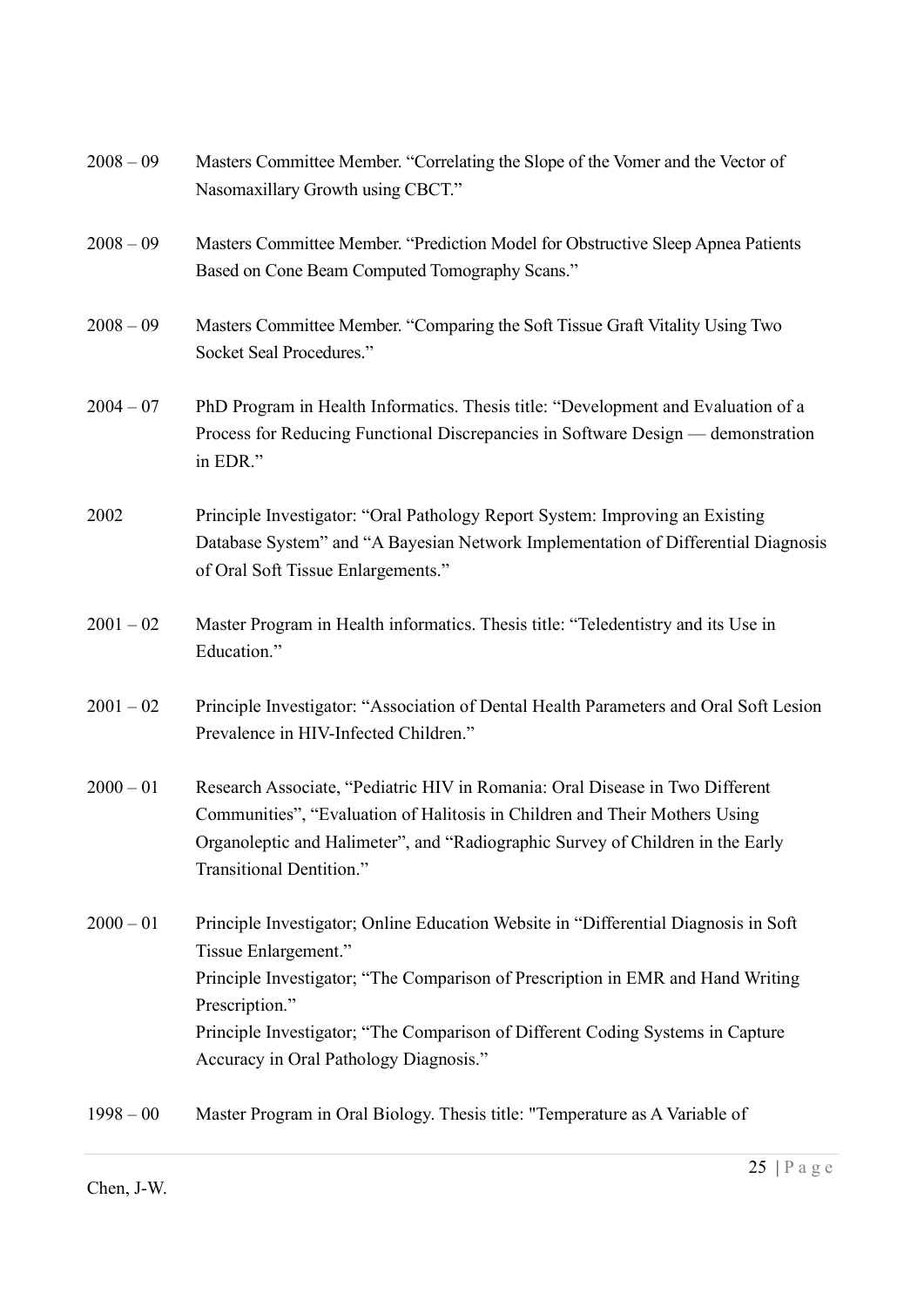|             | Periodontal Ligament Cell Vitality as Assessed by Digital Imaging."                                                                                                                          |
|-------------|----------------------------------------------------------------------------------------------------------------------------------------------------------------------------------------------|
| $1997 - 98$ | Research Assistant, "The Caries Rate of Taiwan Children under 5 Years Old," with<br>Dr. Chia-Lan Hsiang supported by Taiwan National Public Health Department.                               |
| 1996        | Assisted Dr. Yar-Pin Hu in the editing of "Endodontic Experiment Handbook."                                                                                                                  |
| 1995        | Asian Pacific Student Association in Adelaide Australia, Oral Presentation of the<br>Research entitled: "The Laboratory Evaluation of Endodontic Treatment" in APDSA<br>Science Competition. |

# Invited Oral Presentation or Continued Education Presentations:

| Aug 2019 | Invited Oral Presentation: "Zirconia Crowns for Primary Teeth, Science and Review."<br>National Cheng Kung University Hospital CE course, Tainan, Taiwan, ROC.                                                                             |
|----------|--------------------------------------------------------------------------------------------------------------------------------------------------------------------------------------------------------------------------------------------|
| Jul 2019 | Invited Oral Presentation: "Science and Clinical Usage of Pediatric Zirconia<br>Crowns."                                                                                                                                                   |
| Jul 2019 | Invited Oral Presentation: "Ectopic Eruption of 1 <sup>st</sup> Permanent Molars and Canines in<br>Transitional Dentition - Diagnosis and Treatment Choices." Zhejiang University CE<br>course, Zhejiang Sheng, China.                     |
| Jul 2019 | Invited Oral Presentation: "Pediatric Dental Trauma." Zhejiang Children's Hospital<br>CE course, Zhejiang Sheng, China.                                                                                                                    |
| Jul 2019 | <b>Invited Oral Presentation: "Silver Diamine Fluoride &amp; Early Orthodontic Treatment</b><br>in Mixed Dentition." Taipei Medical University, Wanfang Hospital, and ShangHe<br>Hospital combined CE course, Taipei City, Taiwan, ROC.    |
| Jul 2019 | Invited Oral Presentation: "Early Treatment in Cleft Lip and Palate Patients."<br>National Cheng Kung University Institute of Oral Medicine CE course, Tainan, Taiwan,<br>ROC.                                                             |
| Jul 2019 | <b>Invited Oral Presentation: "Presurgical Nasoalveolar Molding Appliance in Early</b><br>Treatment of Cleft Lip and Palate Patients." Taipei Veterans Hospital and National<br>Yang-Ming University CE Lecture, Taipei City, Taiwan, ROC. |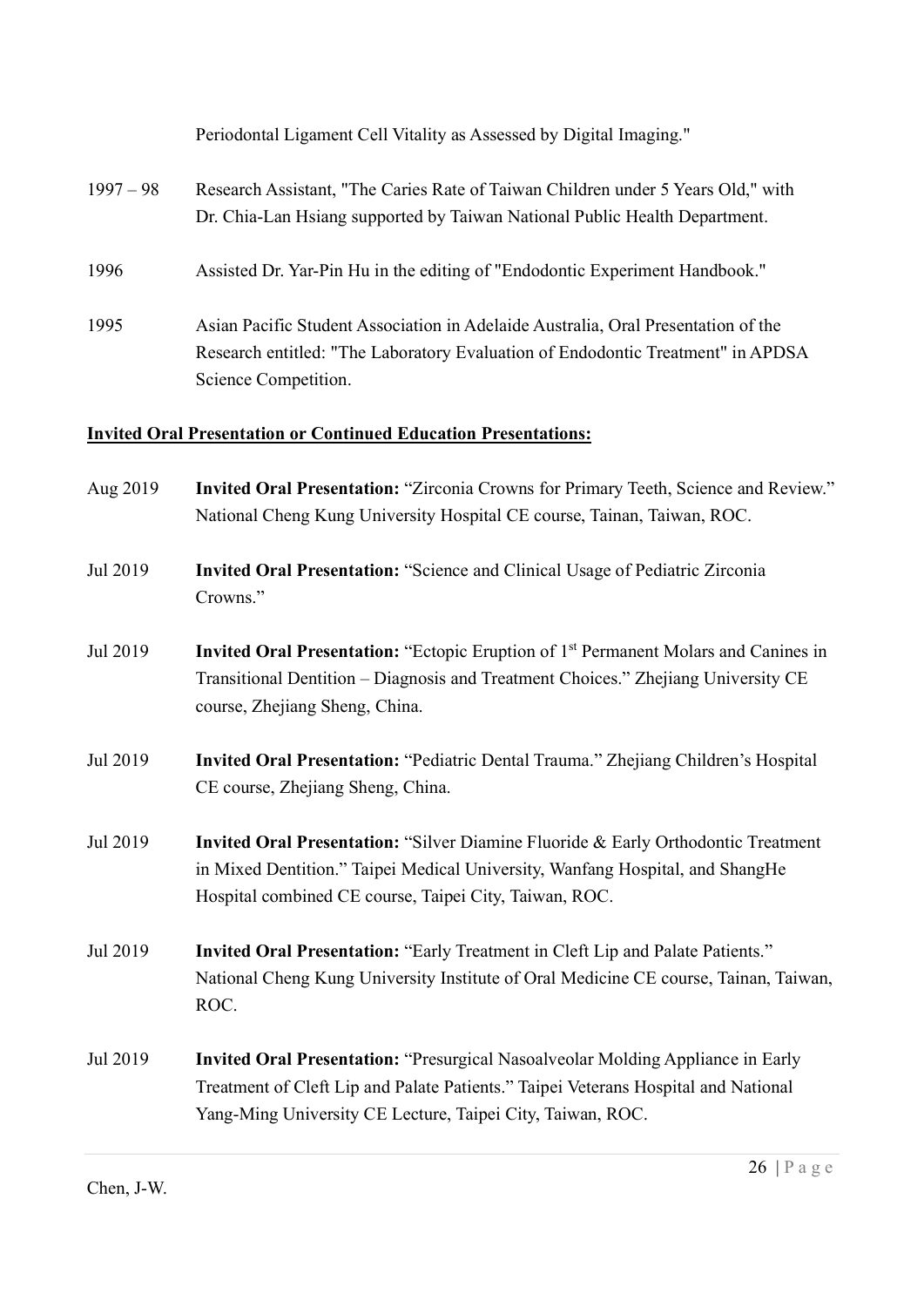| Apr 2019 | Host and Moderator: Oral Research Presentations. California Society of Pediatric<br>Dentistry Annual Meeting, Anaheim, CA.                                                                              |
|----------|---------------------------------------------------------------------------------------------------------------------------------------------------------------------------------------------------------|
| Mar 2019 | Host and Moderator: Pediatric Dentistry Track. Loma Linda One Homecoming<br>Convention, Loma Linda University School of Dentistry, Loma Linda, CA.                                                      |
| Mar 2019 | <b>Invited Oral Presentation: "Silver Diamine Fluoride – The Science and Clinical</b><br>Evidence." Loma Linda One Homecoming Convention, Loma Linda<br>University School of Dentistry, Loma Linda, CA. |
| Dec 2018 | Invited Oral Presentation: "Scholarly Writing 101 for Clinical Practitioners." Faculty<br>Advance Seminar, Loma Linda University School of Dentistry, Loma Linda, CA.                                   |
| Oct 2018 | Invited Oral Presentation: "Silver Diamine Fluoride, the Science and Clinical<br>Evidence, with a Hands-on Workshop." California Society of Pediatric<br>Dentistry Annual Meeting, La Jolla, CA.        |
| Oct 2018 | Invited Oral Presentation: "New Updates of Zirconia Crown." California Society of<br>Pediatric Dentistry Annual Meeting, La Jolla, CA.                                                                  |
| Oct 2018 | Invited Oral Presentation: "New Trends in Dental Caries Management and<br>Restoration Including Non-invasive Treatment." California Society of Pediatric<br>Dentistry Annual Meeting, La Jolla, CA.     |
| Oct 2018 | Host and Moderator: Oral Research Presentations. California Society of Pediatric<br>Dentistry Annual Meeting, La Jolla, CA.                                                                             |
| Jul 2018 | Invited Oral Presentation: "Pediatric Oral and Dental Trauma." Zhejiang Children's<br>Hospital CE course, Zhejiang, China.                                                                              |
| Jul 2018 | Invited Oral Presentation: "Early Orthodontic Treatment—Yes! You can do it!"<br>Zhejiang Oral Health Hospital CE course, Zhejiang, China.                                                               |
| Jul 2018 | <b>Invited Oral Presentation: "New Dental Caries Management Methods." Wenzhou</b><br>University CE course, Wenzhou, China.                                                                              |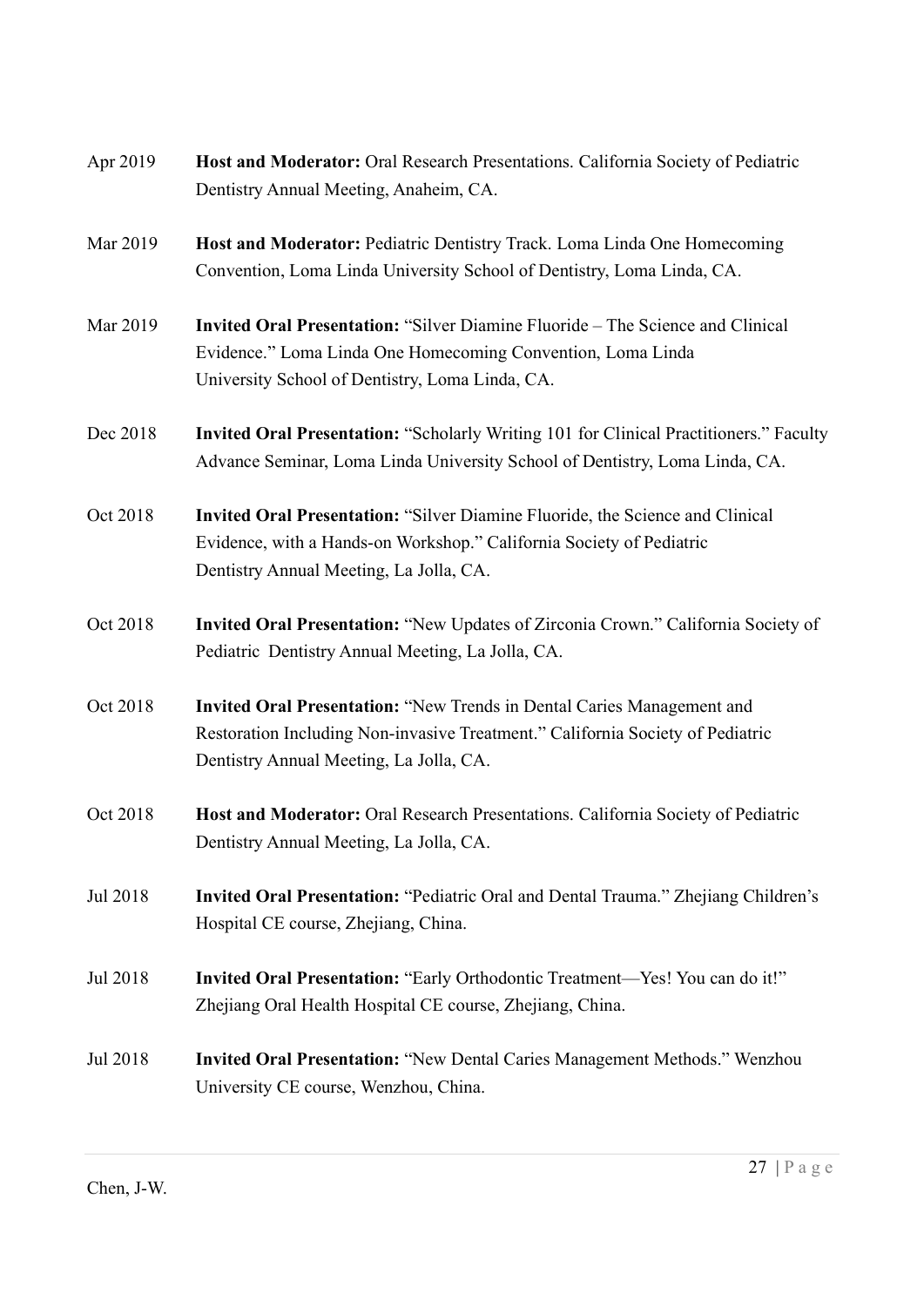| Jul 2018 | <b>Continued Education Presentation: "Silver Diamine Fluoride and Activa Hands-on</b>                                                                                                                                                                                                                            |
|----------|------------------------------------------------------------------------------------------------------------------------------------------------------------------------------------------------------------------------------------------------------------------------------------------------------------------|
|          | Course." Wenzhou University CE course, Wenzhou, China.                                                                                                                                                                                                                                                           |
| Jul 2018 | Invited Oral Presentation: "Pediatric Dentist Training in the United States." Wenzhou<br>University CE course, Wenzhou, China.                                                                                                                                                                                   |
| Jul 2018 | Invited Oral Presentation: "Pediatric Oral and Dental Trauma." Wan-Fang Municipal<br>Hospital, Taipei, Taiwan, ROC.                                                                                                                                                                                              |
| May 2018 | Oral Presentation: "Preparing and Administering a HRSA Grant." American Academy<br>of Pediatric Dentistry Annual Session, Honolulu, HI.                                                                                                                                                                          |
| May 2018 | <b>Oral Presentation: "Dental Sedation Data Collection." American Academy</b><br>of Pediatric Dentistry Annual Session, Honolulu, HI.                                                                                                                                                                            |
| May 2018 | Discussion Panel: Using of ADAT for Resident Selection. American Academy<br>of Pediatric Dentistry Annual Session, Honolulu, HI.                                                                                                                                                                                 |
| Apr 2018 | Invited Oral Presentation: "Sedation Education in the Loma Linda University<br>Pediatric Dentistry Program." California Society of Pediatric Dentistry Mid-Year<br>Meeting, San Francisco, CA.                                                                                                                   |
| Apr 2018 | <b>Invited Oral Presentation: "Pediatric Dentistry Topics: Materials for Primary Tooth</b><br>Pulp Treatment: The Present and Future," "Early Orthodontic Treatment-Yes! You Can<br>do it!" and "Silver Diamine Fluoride." University of Texas at Houston Continuing<br>Dental Education Symposium, Houston, TX. |
| Mar 2018 | <b>Oral Presentation and Chair of Oral Presentation Session: "Microbial Activity</b><br>among Infants with or without Using PNAM Appliance." American Association for<br>Dental Research Annual Session, Fort Lauderdale, FL.                                                                                    |
| Mar 2018 | <b>Oral Presentation:</b> "Developing a Mobile App as Clinical Decision Support Tool."<br>American Dental Education Association Annual Session Tech Expo, Orlando, FL.                                                                                                                                           |
| Mar 2018 | <b>Oral Presentation:</b> "Dental Trauma Can be More than a Chipped Tooth." Loma Linda<br>One Homecoming Convention, Loma Linda, CA.                                                                                                                                                                             |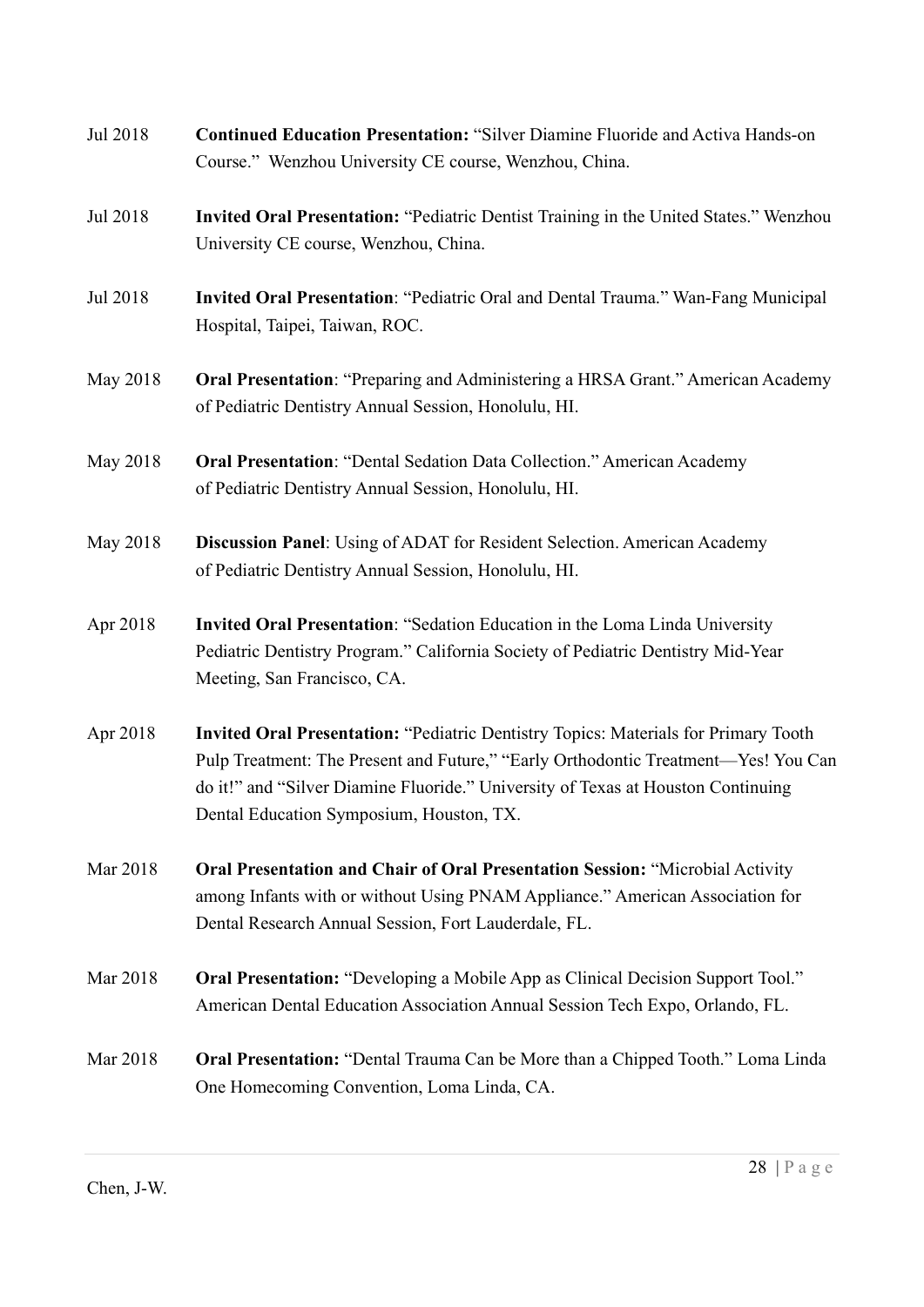| Jan 2018 | Oral Presentation: "Silver Diamine Fluoride Lecture and Hands-on CE Course."<br>Burbank Family Services Agency, Burbank, CA.                                                                     |
|----------|--------------------------------------------------------------------------------------------------------------------------------------------------------------------------------------------------|
| Oct 2017 | Invited Oral Presentation: "Pediatric Oral and Dental Trauma." 22 <sup>nd</sup> Congress of<br>China Pediatric Society, 2017 National Conference of Chinese Pediatric Society,<br>Suzhou, China. |
| Oct 2017 | Invited Oral Presentation: "Cleft Lip and Palate Patient Treatment from PNAM<br>Appliance to Dental Care." Zhejiang University Children's Hospital, Hangzhou, China.                             |
| Oct 2017 | Invited Oral Presentation: "Pediatric Dentist Training in America." Zhejiang<br>University Children's Hospital, Hangzhou, China.                                                                 |
| Oct 2017 | Invited Oral Presentation: "Zirconia Crown Preparation and Comparison." China<br>Medical University Cancer Research Center, Taichung, Taiwan, ROC.                                               |
| Oct 2017 | Invited Oral Presentation: "Clinical Cases of Oral Sedation." China Medical<br>University Cancer Research Center, Taichung, Taiwan, ROC.                                                         |
| Jul 2017 | Invited Oral Presentation: Taiwan South Eastern Conference, Taiwan, ROC                                                                                                                          |
| Mar 2017 | Host and Moderator: Pediatric Dentistry track, 57 <sup>th</sup> Loma Linda University Alumni<br>Homecoming Convention, Centennial Complex, Loma Linda, CA                                        |
| Mar 2017 | <b>Oral Presentation:</b> "Color Stability of Zirconia vs. Preveneered Anterior Primary<br>Crowns." International Association for Dental Research Annual Session, San Francisco,<br>CA           |
| Mar 2017 | <b>Oral Presentation:</b> "A Multi-Disciplinary and Evidence-Based Approach in Clinical<br>Dental Trauma Education." American Dental Education Association Annual Session,<br>Long Beach, CA     |
| Mar 2017 | <b>Oral Presentation:</b> "Use of Database Software to Integrate Electronic Billing<br>Systems." American Dental Education Association Annual Session, Long Beach, CA                            |
| Mar 2017 | <b>Oral Presentation:</b> "Using Critical Appraisal Tool in Pediatric Dentistry Journal Club."<br>American Dental Education Association Annual Session, Long Beach, CA                           |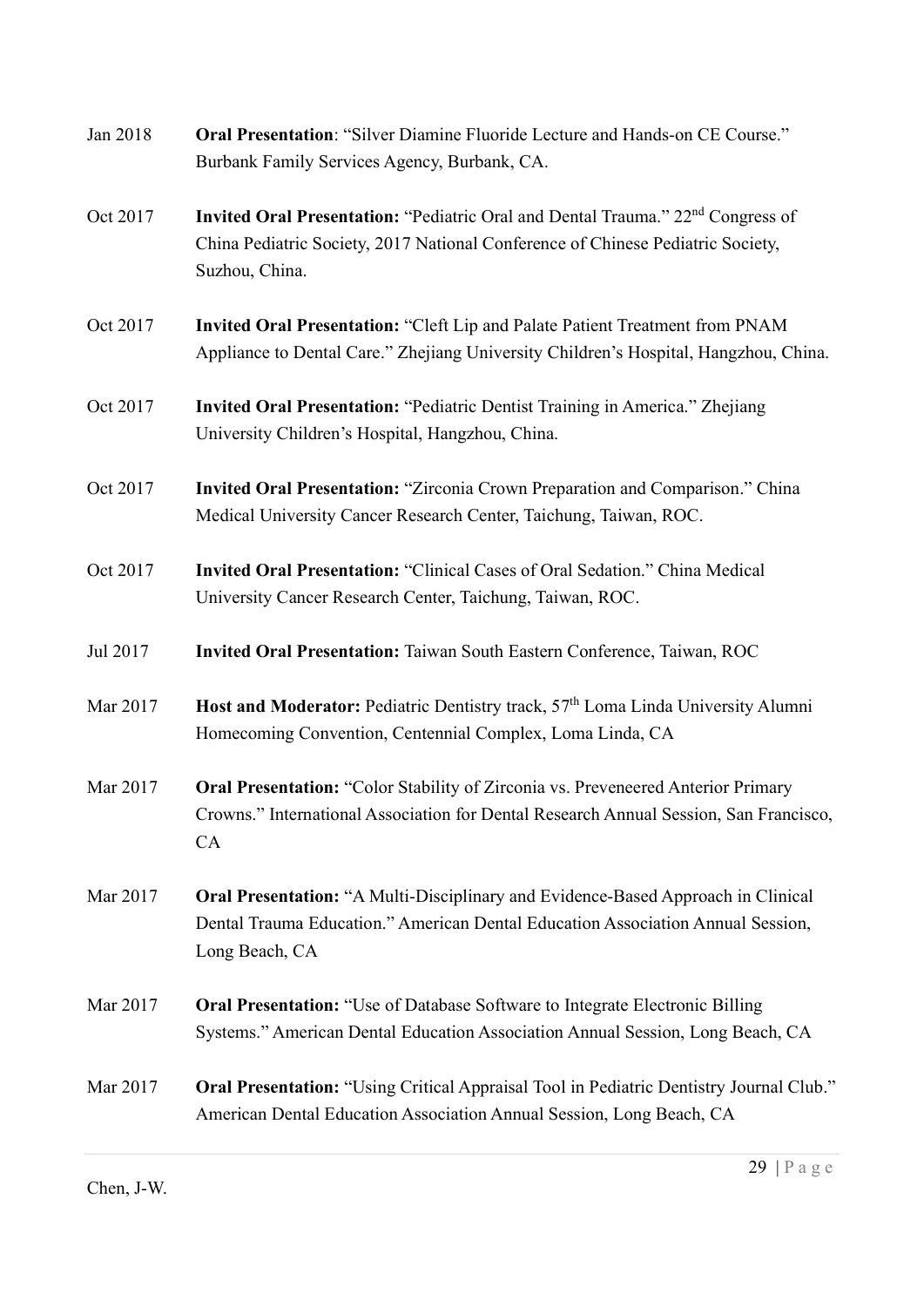| Dec 2016 | <b>Continued Education Presentation: "Silver Diamine Fluoride." Loma Linda</b><br>University School of Dentistry, Loma Linda, California                                                                                                                                   |
|----------|----------------------------------------------------------------------------------------------------------------------------------------------------------------------------------------------------------------------------------------------------------------------------|
| Oct 2016 | Invited Oral Presentation and Moderator: "Zirconia Crown and Scientific Evidences<br>Review" Loma Linda and EZ Pedo hands-on training course. Loma Linda, California.                                                                                                      |
| Jul 2016 | <b>Invited Oral Presentation:</b> "Zirconia and Esthetic Crown Restorations for Primary<br>Teeth" Wang-Fang municipal hospital, Shan-ho hospital and Taipei Medical University<br>pediatric dental resident symposium, Taipei, Taiwan                                      |
| Jul 2016 | Invited Oral Presentation: "PNAM and Dental Treatment Considerations for Cleft Lip<br>and Palate Patients" Smiling Angel Hospital (cleft lip and palate hospital), Beijing,<br>China                                                                                       |
| Jul 2016 | <b>Invited Oral Presentation: "Dental Managements for Pediatric Cancer Patients" Zhe</b><br>Jiang University Children Hospital, Hanh Zhu, Zhe Jiang, China                                                                                                                 |
| Jul 2016 | <b>Invited Oral Presentation and Moderator: "Zirconia and Esthetic Crown</b><br>Restorations for Primary Teeth"; "Management of Pediatric Patients"; "Local<br>Anesthesia and Nitrous Oxide" Sir Run Run Shaw Hospital Scientific symposium,<br>Hanh Zhu, Zhe Jiang, China |
| Jun 2016 | <b>Invited Oral Presentation:</b> "What Did I Learn in Dental Education" Loma Linda<br>faculty retreat, Loma Linda, CA                                                                                                                                                     |
| May 2016 | Invited Oral Presentation Webinar: "Injection / Local Anesthesia for the Pediatric<br>Patient." Colgate Oral Health Network for Professional Education and Development"<br>(www.colgateoralhealthnetwork.com).                                                             |
| Apr 2016 | Invited Oral Presentation CSPed talk: "Zirconia Crown and Evidences of Support"<br>California Society Pediatric Dentistry Annual Meeting. Napa, California.                                                                                                                |
| Mar 2016 | <b>Invited Oral Presentation: "The Effect of Prophylaxis Polishing on Stained</b><br>Composite Surface of the Preveneered Stainless Steel Crowns" International<br>Association of Dental Research Annual Conference. Los Angeles, CA.                                      |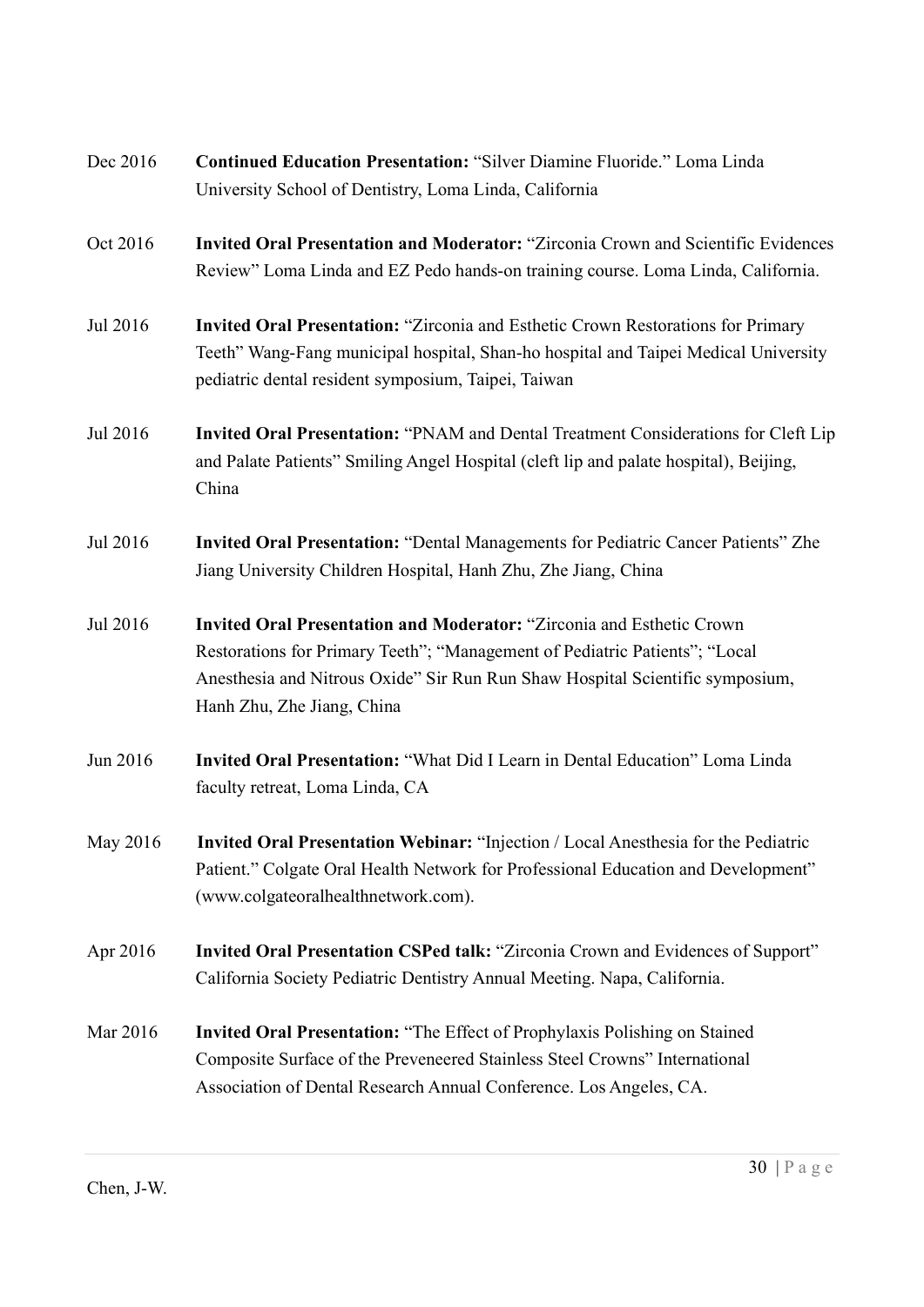- Feb 2016 Invited Oral Presentation and Moderator: "Pediatric Case Presentation" Track 1. 56th Loma Linda University Alumni Student Convention, Centennial Complex, Loma Linda, CA
- Feb 2016 Continued Education Presentation: "What's New in Pediatric Dentistry?" Loma 56<sup>th</sup> Linda University Alumni Student Convention, Centennial Complex, Loma Linda, CA
- Nov 2015 Invited Oral Presentation: "Small Patient. Big Change." Western University ADEA dental student group meeting with expert, Pomona, CA
- Oct 2015 Invited Oral Presentation: "Early Orthodontic Treatment" "Ectopic Eruption" "Lingual Frenectomy by Using Laser" Pediatric dentistry whole day symposium, UT Houston, Houston, TX
- Oct 2015 Invited Oral Presentation: "My Trainee Role in Keck Center. What is My Most Exciting Science I am Doing Now?" 25th Keck Annual Research Conference. Keck Center Rice University, Houston, TX
- May 2015 Invited Oral Presentation Webinar: "Management of Pediatric Patients." Colgate Oral Health Network for Professional Education and Development" (www.colgateoralhealthnetwork.com).
- Mar 2015 Invited Oral Presentation: "Tough choices for young first permanent molars: To do pulp treatment or to extract?" California Society of Pediatric Dentistry Annual Meeting Dana Point, CA
- Feb 2015 Invited Oral Presentation: "The Anterior Restoration of Primary Dentition" Taipei Medical University-Municipal Wan Fang Hospital, Taipei, Taiwan
- Feb 2015 Invited Oral Presentation: "Esthetic Treatment Choices for Primary Anterior Teeth" Navy Pedo Ortho Conference, United States Naval Base, San Diego, CA
- Feb 2015 Continued Education Presentation: "How to Do Research in Dental Practice." Loma Linda University Alumni Student Convention, Centennial Complex, Loma Linda, CA
- Feb 2015 Continued Education Presentation: "Zirconia and Esthetic Crown Restoration for Primary Teeth." Loma Linda University Alumni Student Convention, Centennial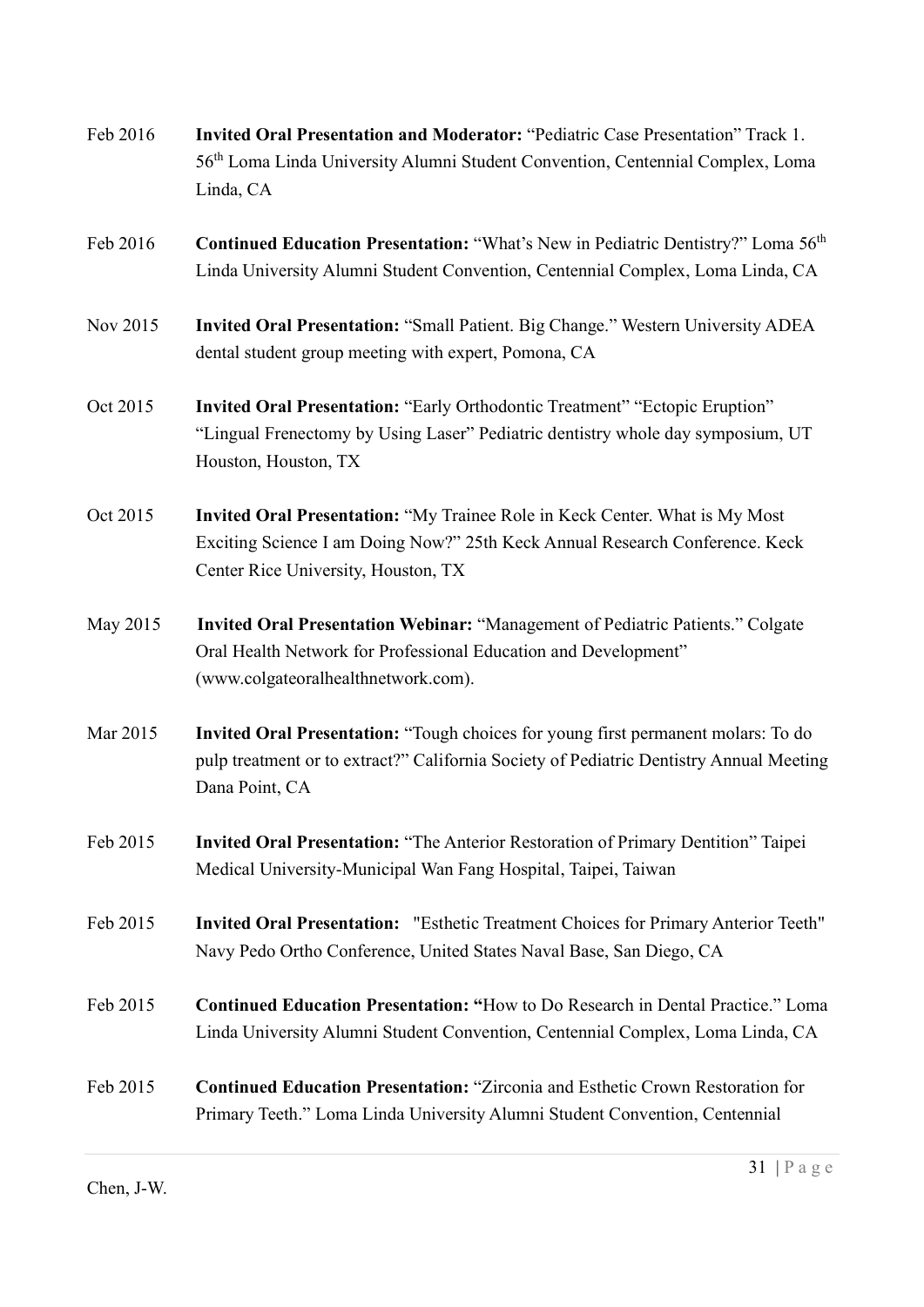Complex, Loma Linda, CA

- Nov 2014 Invited Oral Presentation: "Dental assisting with pediatric dentists: Oral sedation monitoring, minor tooth movement and behavior management" Pomona Valley Dental Assistants Society LE Lecture, Ontario, CA
- Nov 2014 Continued Education Presentation and Hands-on workshop: "Zirconia ceramics: New Horizons in Pediatric Dentistry" Loma Linda University School of Dentistry, Loma Linda, California.
- Jun 2014 Continued Education Presentation: "Diversity and Acceptance." Dental assistants continued education course. Loma Linda University School of Dentistry, Loma Linda, California.
- Jun 2014 Continued Education Presentation: "Local Anesthesia." Dental assistants continued education course. Loma Linda University School of Dentistry, Loma Linda, California.
- Mar 2014 Continued Education Presentation: "How to Cope with Stress." Dental assistants continued education course. Loma Linda University School of Dentistry, Loma Linda, California.
- Feb 2014 Invited Oral Presentation: "Sedation." Taipei Medical University-Municipal Wan Fang Hospital, Taipei, Taiwan.
- Dec 2013 Continued Education Presentation / Invited Oral Presentation: "How to Use Water Laser." Loma Linda University School of Dentistry, Loma Linda, California.
- Apr 2013 Continued Education Presentation / Invited Oral Presentation: "Risk of Adrenal Crisis." Loma Linda University School of Dentistry, Loma Linda, California.
- Mar 2013 Continued Education Presentation / Invited Oral Presentation: "Case Report: Ectodermal Dysplasia." Loma Linda University School of Dentistry, Loma Linda, California.
- Mar 2013 Invited Oral Presentation: "Dental Care for Cleft Lip and Palate Patients." Navy Pedo Ortho Conference, San Diego, California.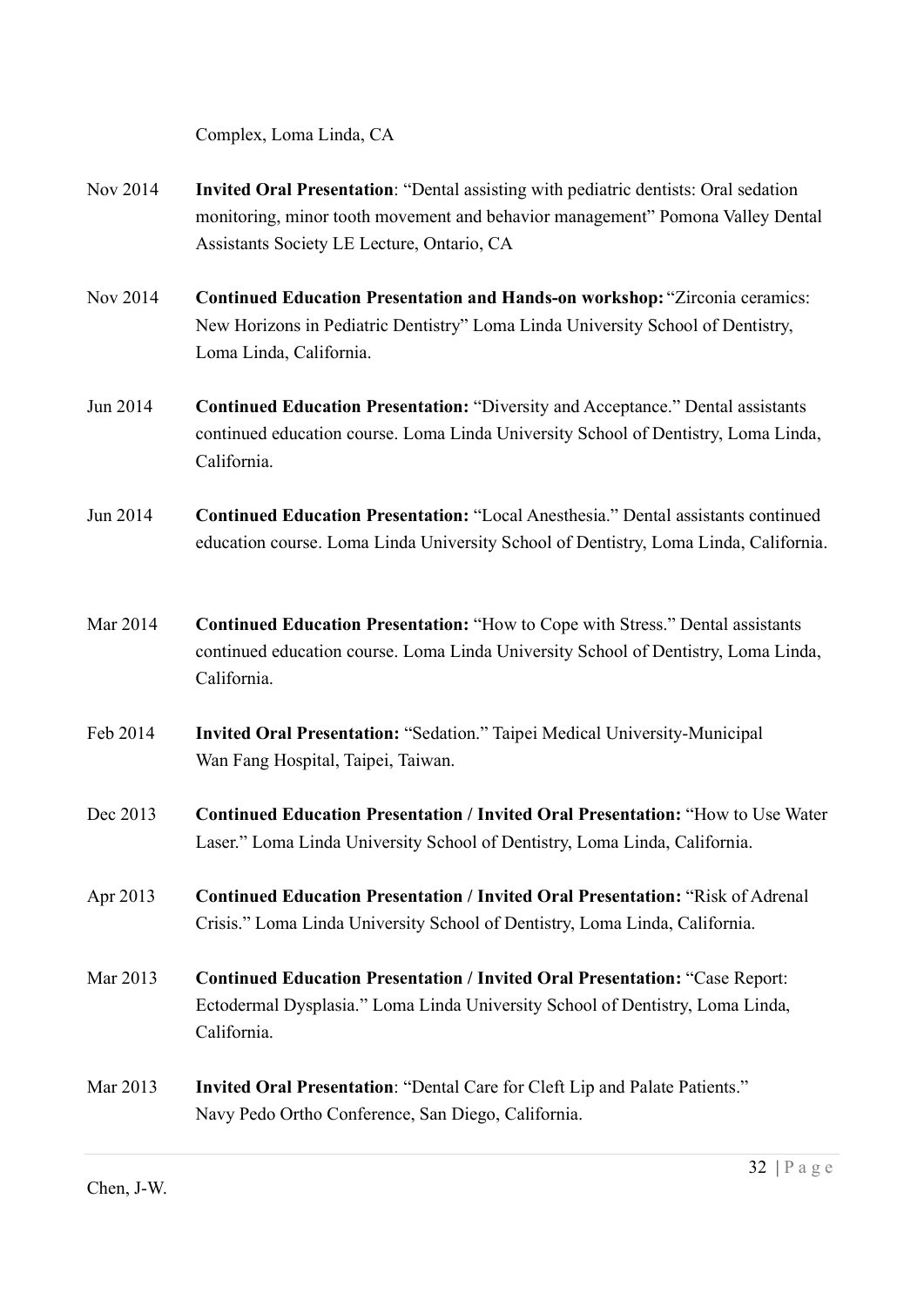- Mar 2013 **Invited Oral Presentation:** "Introduction of Pediatric Dentistry Residency." Navy Pedo Ortho Conference, San Diego, California.
- Feb 2013 Invited Oral Presentation "FAQs of Pediatric Dentistry: Tips for Treating the Pediatric Patient." Loma Linda University School of Dentistry, Annual Alumni-Student Convention, Loma Linda, California.
- May 2012 Invited Oral Presentation: "The Use of Resin Infiltration Material Icon." American Academy of Pediatric Dentistry Annual Session 2012, San Diego, California.
- May 2012 Invited Oral Presentation: "Use of Modified Presurgical Nasal Alveolar Molding Appliance in Treating Cleft Lip and Palate Patient." American Academy of Pediatric Dentistry Annual Session 2012, San Diego, California.
- May 2012 Invited Oral Presentation: "Pediatric Dentistry Workshop Basics and Beyond." CDA Presents 2012, California Dental Association, Anaheim California.
- Mar 2012 Host and Moderator: Tammara Plankers, Ali Oromchian. California Society of Pediatric Dentistry 37<sup>th</sup> Annual Meeting, Portland, Oregon.
- Mar 2012 Invited Oral Presentation: "The Presurgical Nasal Alveolar Molding Appliance & Dental Treatment Considerations for Cleft Lip and Palate Patient." Pediatric Dentistry/Orthodontic Short Course. Naval Medical Center San Diego, United States Navy San Diego, California.
- Feb 2012 Invited Oral Presentation: "Pediatric Esthetic Anterior Crowns Choices and Challenges." Loma Linda University School of Dentistry 52nd Annual Alumni-Student Convention Scientific Session, Loma Linda, California.
- Dec 2011 Continued Education Presentation / Invited Oral Presentation: "Pediatric Dentistry – A Hands-On Approach." The Saudi Dental Society in Collaboration with the Preventive Dental Sciences Department at the University of Dammam College of Dentistry, Dammam, Saudi Arabia.
- Dec 2011 Invited Oral Presentation: "The Frequently Asked Questions Pediatric Dentistry." The Saudi Dental Society Scientific Activity. King Saud University, Riyadh, Saudi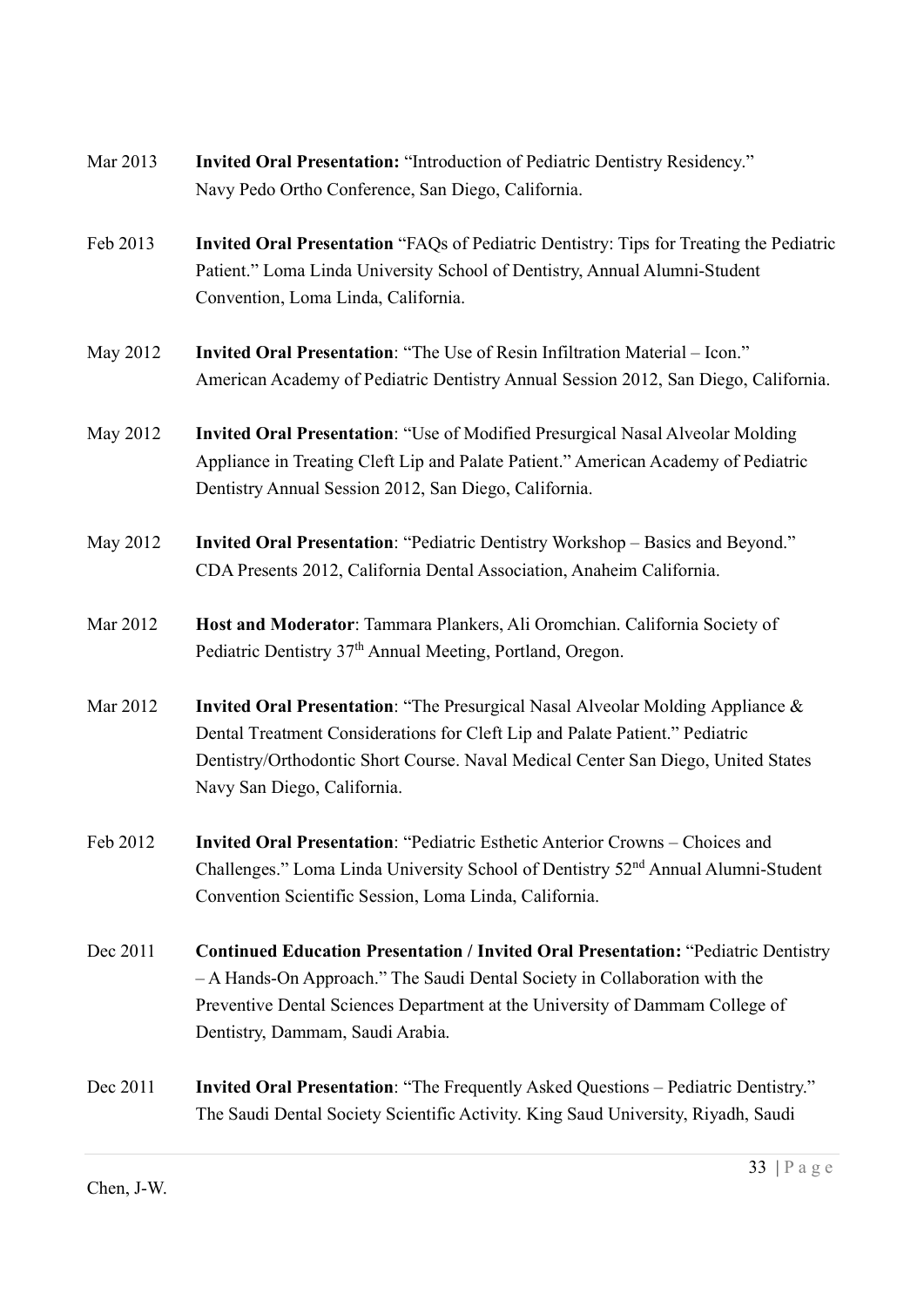Arabia.

- Nov 2011 Invited Oral Presentation: "The Frequently Asked Questions in Pediatric Dentistry". The Saudi Dental Society in Collaboration with the Preventative Dental Sciences Department at the University of Dammam College of Dentistry, Dammam, Saudi Arabia.
- Nov 2011 **Invited Oral Presentation:** "Frequently Asked Questions for Pediatric Dentists: Tips for Treating the Pediatric Patient." The Judson Klooster Symposium, Loma Linda University School of Dentistry, Loma Linda, California.
- Aug 2011 Continued Education Presentation / Invited Oral Presentation: "Trauma and Dental Trauma Follow-Up." Continued education course for Emergency Room Physicians at Arrowhead Regional Medical Center, Fontana, California.
- Aug 2011 Continued Education Presentation: "Oral Sedation Monitoring and Hands On." Continued education course for dental assistants. Loma Linda University School of Dentistry, Loma Linda, California.
- June 2011 Host and Moderator: "Sedation and Emergency Treatment of the Pediatric Dental Patient." All day continued education course by David L. Rothman, DDS, sponsored by CSPD and Loma Linda University School of Dentistry, Loma Linda, California.
- Mar 2011 Invited Oral Presentation: "Whitening Effectiveness of Four Different Bleaching Tray Designs." International Association of Dental Research (IADR) 89<sup>th</sup> General Session & Exhibition, San Diego, California.
- Jan 2011 **Host, Moderator and Speaker:** "An Interdisciplinary Approach to Cleft Lip/Palate Repair and Care"; "The Presurgical Nasal Alveolar Molding appliance (PNAM)." All day Cleft Lip and Palate Symposium. Loma Linda University Centennial Complex, Loma Linda, California.
- Dec 2010 Invited Oral Presentation: "Frequently Asked Questions in Pediatric Dentistry"; "Interesting Cases in Pediatric Dentistry"; "The Use of Waterlaser/Laser in Dental Treatment", Sir Run Run Shaw Hospital, School of Medicine Zhejiang University, Hong Zhou, China.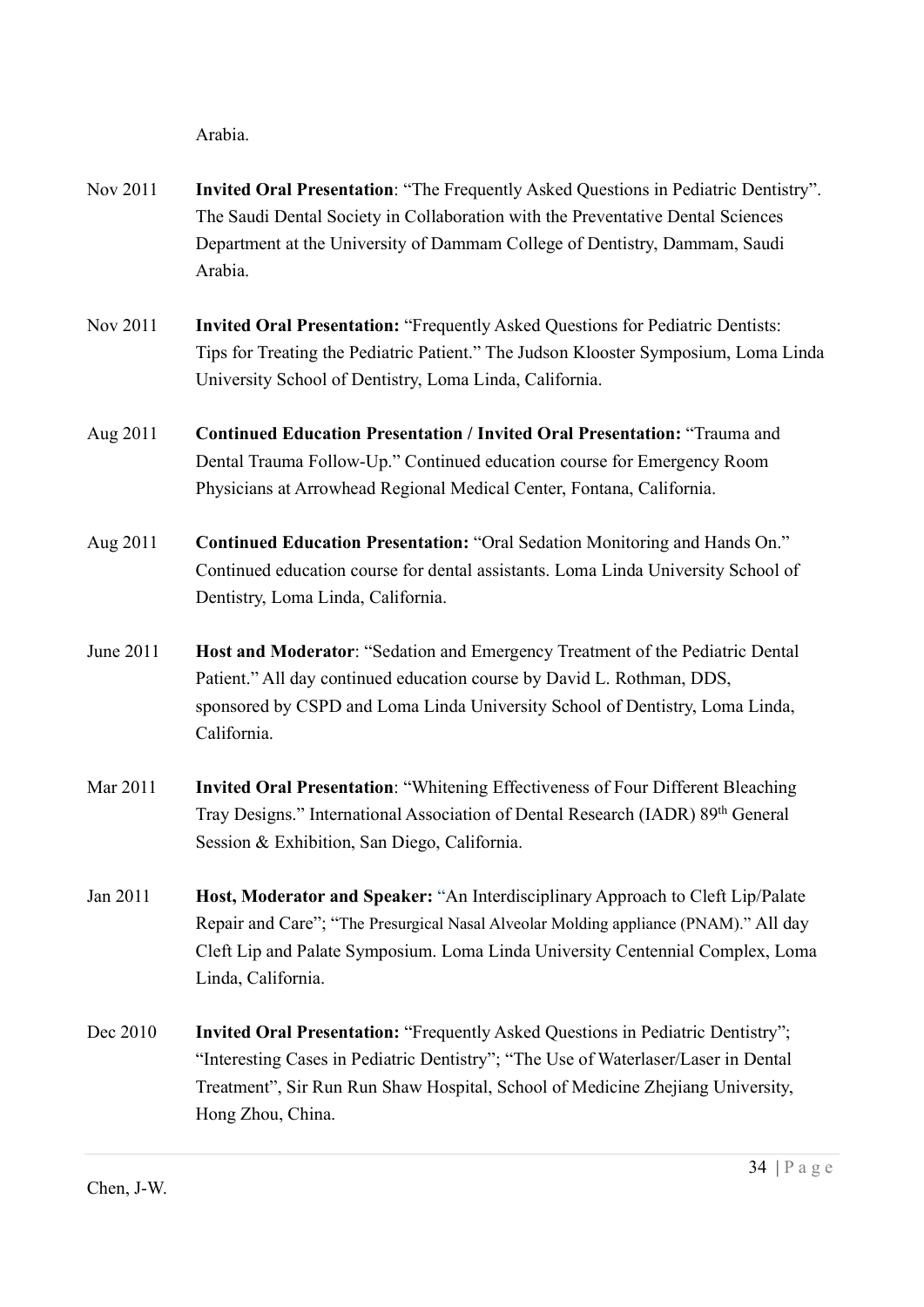- Dec 2010 Invited Keynote Speaker: "New Trend in Pediatric Dentistry: (1) Change of Caries Preventions, (2) The Esthetic Restoration in Primary Anterior Teeth I, (3) The Esthetic Restoration in Primary Anterior Teeth II, (4) New Technology in Pediatric Dentistry." All day conference. Annual Scientific Meeting, Academy of Pediatric Dentistry, Taiwan Academy of Pediatric Dentistry, Kaohsiuang, Taiwan.
- Nov 2010 Invited Oral Presentation: "Oral and Dental Trauma Management." Annual Scientific Meeting of the Association for Dental Services of the Republic of China. Taipei, Taiwan.
- Nov 2010 Invited Oral Presentation: "New Trend in Pediatric Dentistry: (1) Change of Caries Preventions, (2) The Esthetic Restoration in Primary Anterior Teeth I, (3) The Esthetic Restoration in Primary Anterior Teeth II, (4) New Technology in Pediatric Dentistry." Annual Scientific Meeting, Academy of Pediatric Dentistry, Taiwan. Academy of Pediatric Dentistry, Kaohsiung, Taiwan.
- July 2010 Continued Education Presentation: "Sedation Monitoring and Assisting." Dental assistants continued education course. Loma Linda University School of Dentistry, Loma Linda, California.
- June 2010 Continued Education Presentation: "Introduction of Orthodontic Appliance." Dental assistants continued education course. Loma Linda University School of Dentistry, Loma Linda, California.
- Mar 2010 Continued Education Presentation: "Clinical Procedure of P.N.A.M. Appliance." Dental assistants continued education course. Loma Linda University School of Dentistry. Loma Linda, California.
- Feb 2010 **Oral Presentation:** "Treatment Considerations for Complicated Dental Trauma in Young Permanent Dentition." Taipei Medical University, Wan Fang Medical Center, Taipei, Taiwan.
- May 2009 Oral Presentation: "New Method for Placing Fuji II LC." California Dental Association Annual Meeting. Anaheim, California.
- Mar 2009 Continued Education: "Oral Manifestations and Dental Treatment of the HIV-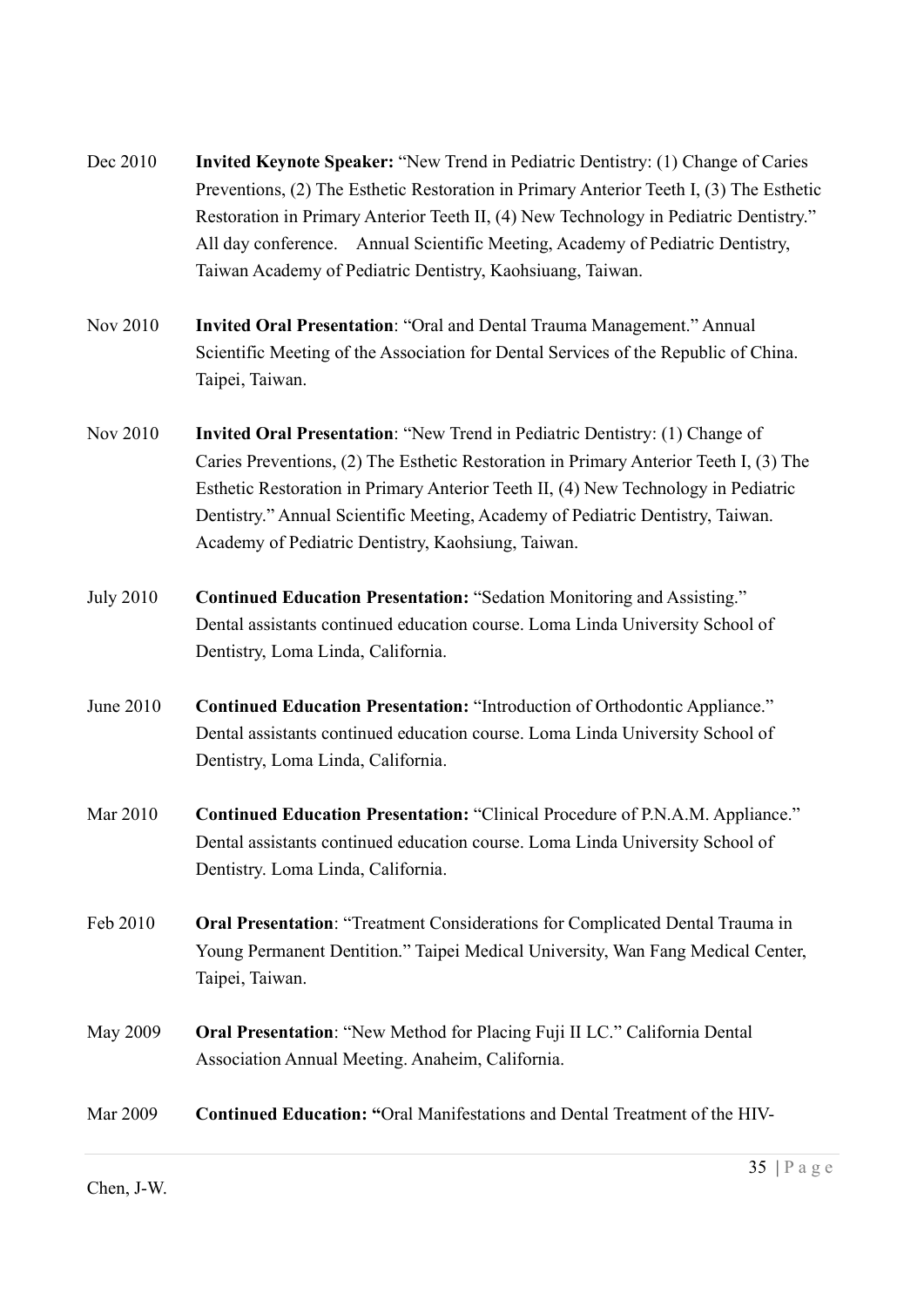|                 | Infected Pediatric Patient." Dental assistants continued education course.                                                                                                                                           |
|-----------------|----------------------------------------------------------------------------------------------------------------------------------------------------------------------------------------------------------------------|
|                 | Loma Linda University School of Dentistry, Loma Linda, California.                                                                                                                                                   |
| Mar 2009        | <b>Continued Education: "PNAM (Presurgical Nasoalveolar Molding) Appliance for the</b><br>Cleft Patient." Dental assistants continued education course. Loma Linda University                                        |
|                 | School of Dentistry, Loma Linda, California.                                                                                                                                                                         |
| Feb 2009        | <b>Oral Presentation: "Oral Manifestations and Dental Treatment of the HIV-Infected</b><br>Pediatric Patient." Loma Linda University School of Dentistry, 49 <sup>th</sup> Annual Alumni                             |
|                 | Student Convention. Loma Linda, California.                                                                                                                                                                          |
| Feb 2009        | <b>Oral Presentation: "PNAM (Presurgical Nasoalveolar Molding) Appliance for the</b><br>Cleft Patient." Loma Linda University School of Dentistry, 49th Annual Alumni<br>Student Convention. Loma Linda, California. |
| <b>Nov 2008</b> | <b>Invited Oral Presentation: "Oral Manifestations and Dental Care in HIV Infected</b><br>Children." Annual Scientific Meeting of the Association for Dental Sciences of the<br>Republic of China. Taipei, Taiwan.   |
| <b>Nov 2008</b> | Invited Oral Presentation: "Case Diagnosis and Discussion." Annual Scientific<br>Meeting, Academy of Pediatric Dentistry, Taiwan Academy of Pediatric Dentistry.<br>Taipei, Taiwan.                                  |
| Jan 2008        | Invited Oral Presentation: "Behavior Management," Houston Academy of<br>Endodontics. Houston, Texas.                                                                                                                 |
| Nov 2007        | Invited Oral Presentation: "Comparing Text-Based and Graphic User Interfaces for<br>Novice and Expert Users." AMIA 2007 Annual Symposium (ID AMIA-0560-S2007)<br>(Finalist of Student Paper Competition)             |
| Oct 2007        | Invited Oral Presentation: "FAQ's in Pediatric Dentistry," Houston Asian Dental<br>Society. Houston, Texas.                                                                                                          |
| Aug 2007        | <b>Invited Presentation: "Pediatric Dentistry Resident Training in U.S."</b><br>Presented at Taipei Medical University. Taipei, Taiwan.                                                                              |
| Aug 2007        | <b>Invited Presentation: "Behavior Management in Autism Patient."</b>                                                                                                                                                |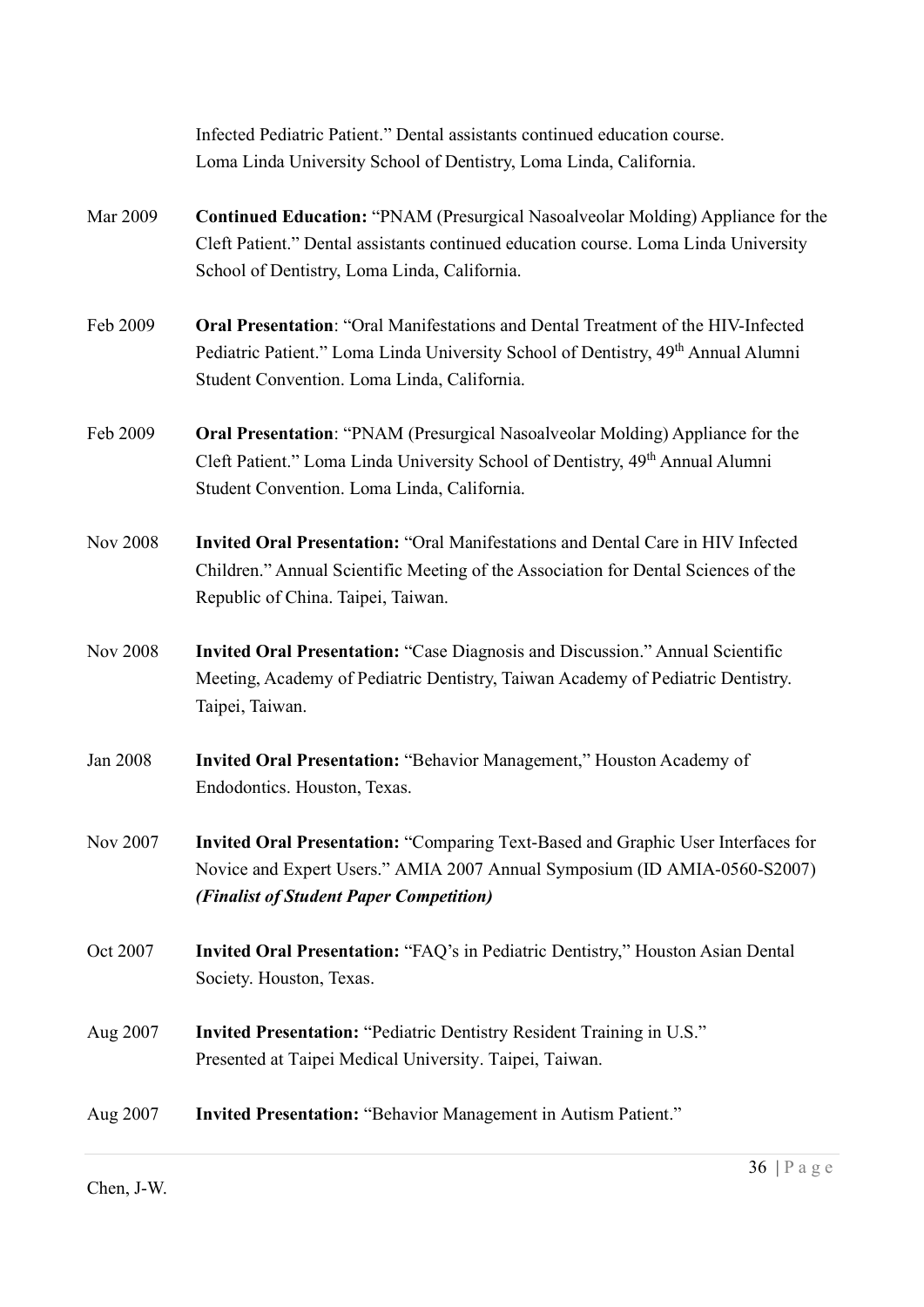Presented at Taipei Municipal Wan-Fang Medical Center. Taipei, Taiwan.

- May 2007 Oral Presentation: "Evaluation of Child Temperament as a Predictor of Behavioral Outcome During Different Conscious Sedation Regimens." (Finalist of Graduate Student Research Award)
- March 2007 Oral Presentation: "An Interactive E-Course Design: A Combination of Multimedia, Problem-Based Learning, and Interactive Web Courseware." Presented at the Annual Session Tech Expo American Dental Education Association.
- Jan 2007 Invited Oral Presentation: "Cleft Lip and Palate Treatment Options." Presented at Taipei Municipal Wan-Fang Medical Center. Taipei, Taiwan.
- Jan 2007 Invited Oral Presentation: Half day work shop entitled: "Review of Syndromes and Systemic Diseases." Presented at Taipei Medical University. Taipei, Taiwan.
- May 2006 Invited Oral Presentation: "Behavior Comparison of ADHD vs. ASA I Patients under Conscious Sedation." Presented at the Annual Session of AAPD, 2006. Cincinnati, CO (Finalist of the Graduate Student Research Award)
- May 2006 Invited Oral Presentation: "A Combination of Multimedia, Problem Based Learning and Interactive Course Design." Presented at the Annual Session Teaching and Learning Day Regional Conference, Houston, Texas.
- Aug 2005 Invited Oral Presentation: "Child Abuse and Trauma." Presented at Taipei Municipal Wan-Fang Medical Center, Taipei, Taiwan.
- Feb 2005 Continued Education Presentation: "Practice Dentistry in the Digital Era." Presented at the University of Texas Health Science Center Dental Branch, Houston Chapter – AADR. Houston, Texas.
- May 2002 Invited Oral Presentation: "Association of Dental Heath Parameters and Oral Soft Lesion Prevalence in HIV-Infected Children." Presented at the AAPD Annual Session. Oral Presentation in Foundation Research Award Finalists. Denver, Colorado. (First Place Award in Foundation Research Award)

Mar 2002 Oral Presentation: "Differential Diagnosis of Oral Soft Tissue Lesions." Presented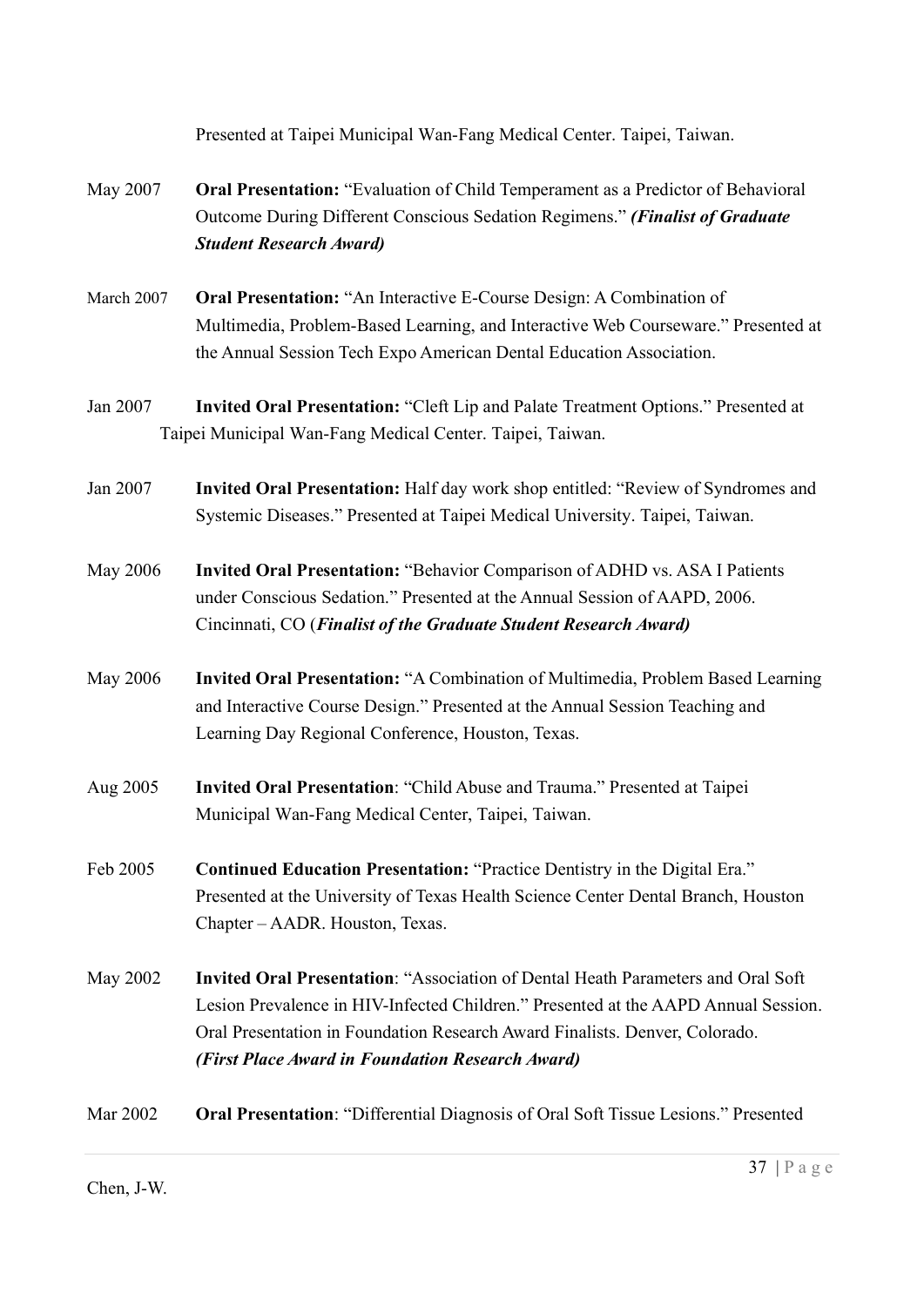at the Annual Session of ADEA Annual Session, Oral Presentation in Technology Fair and Expo.

Feb 2002 Invited Oral Presentation: "Differential Diagnosis of Oral Soft Tissue Lesions." Presented at the Advances in Teaching & Learning Day 2002. (Invited and Represent Dental School for "Best-of-Show" Oral Presentation.)

## Poster / Table Clinic Presentations

| Apr 2019 | K-C. Wu, J-W. Chen. "PNAM Appliance Treatment for Cleft Lip/Palate Patient: A<br>Case Report." California Society of Pediatric Dentistry Annual Session, Anaheim, CA.                                                                                    |
|----------|----------------------------------------------------------------------------------------------------------------------------------------------------------------------------------------------------------------------------------------------------------|
| Apr 2019 | J. Tran, J-W. Chen. "Management of Frenulum Attachments: A Series of Clinical<br>Cases." California Society of Pediatric Dentistry Annual Session, Anaheim, CA.                                                                                          |
| Apr 2019 | L. Mariano, J-W. Chen, S. Omar. "Management of Avulsed Permanent Maxillary<br>Central Incisors: A Case Report." California Society of Pediatric Dentistry Annual<br>Session, Anaheim, CA.                                                                |
| Apr 2019 | A. Huh, J-W. Chen. "Dental Management of a Patient with Hunter Syndrome: A Case<br>Report." California Society of Pediatric Dentistry Annual Session, Anaheim, CA.                                                                                       |
| Apr 2019 | M. Dousti, V. Kenderian, J-W. Chen. "Dental Management of a Patient with Lesch-<br>Nyhan Syndrome: A Case Report." California Society of Pediatric Dentistry Annual<br>Session, Anaheim, CA.                                                             |
| Mar 2019 | L. Miyauchi, J-W. Chen. "Five-Year Retrospective Review of Outcomes in<br>Combination Oral Sedation in Children." Loma Linda University One Homecoming<br>Convention, Loma Linda, CA (LLU Homecoming Poster Presentation 3rd Place Award).               |
| May 2018 | N. Barakat, C. Veranunt, P. Ha, J-W. Chen. "Ten-Year Retrospective Review of<br>Pulpotomies and Indirect Pulp Capping in Primary Teeth." California Dental<br>Association Annual Meeting, Anaheim, CA. (Won 2 <sup>nd</sup> Place in Community category) |
| Mar 2018 | J. Su, X. Ye, J-W. Chen. "Orodental Phenotype and Genotype findings in 5 Chinese<br>Children with Hypophosphatasia." American Association for Dental Research Annual<br>Session, Fort Lauderdale, FL.                                                    |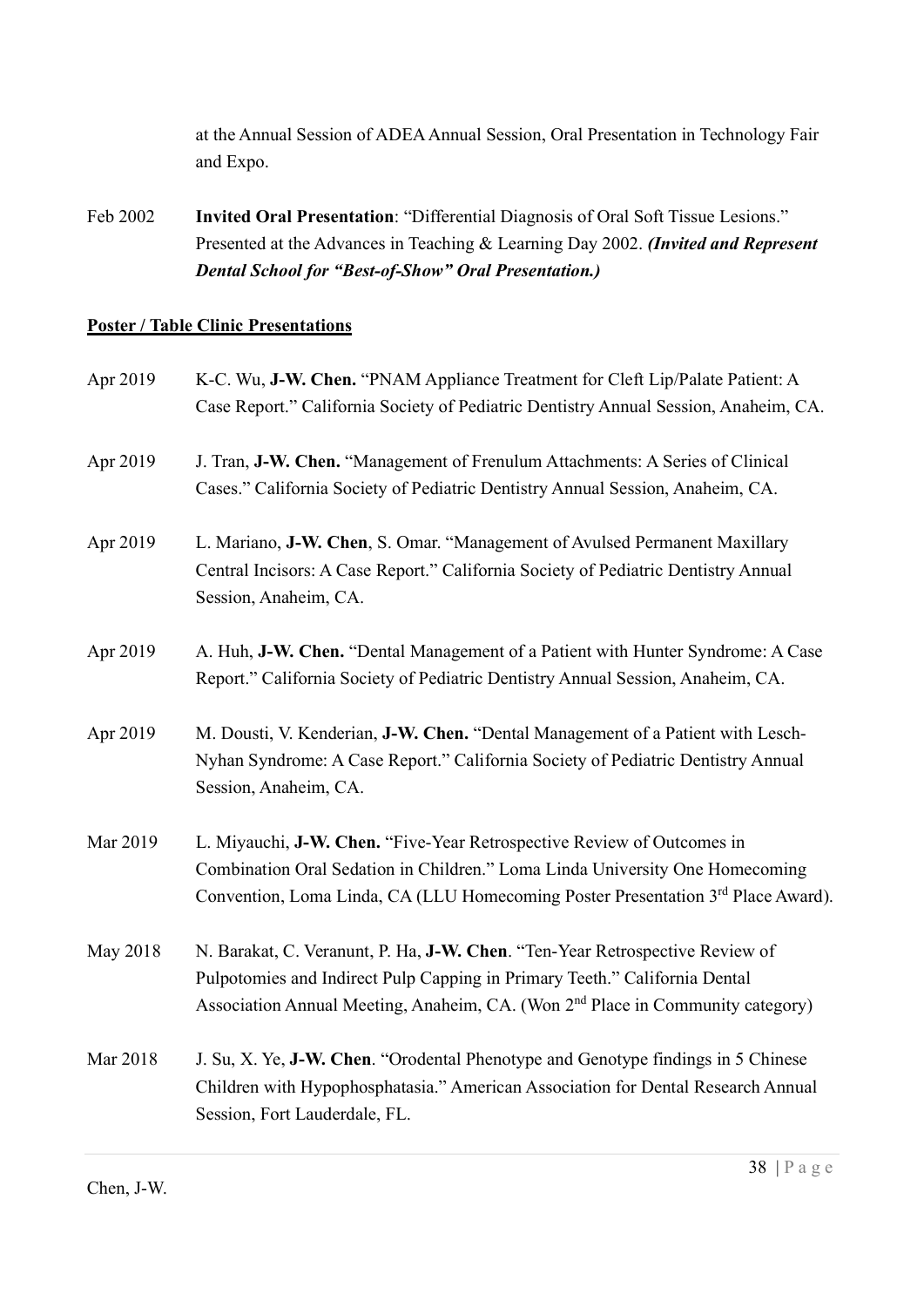| Mar 2018 | J. Machado, J-W. Chen. "Comparison of Print and Mobile App in Dental Trauma     |
|----------|---------------------------------------------------------------------------------|
|          | Management." American Dental Education Association Annual Session, Orlando, FL. |

- Mar 2018 N. Barakat, C. Veranunt, P. Ha, J-W. Chen. "Ten-Year Retrospective Review of Pulpotomies and Indirect Pulp Capping in Primary Teeth." Loma Linda University One Homecoming Convention, Loma Linda, CA (LLU Homecoming Poster Presentation 1st Place Award).
- Mar 2017 J. Anderson, R. Emerick, E. Mauro, A. Sumilat, **J-W. Chen.** "A Correlative Analysis of Esthetic Surgical Outcomes Following the Use of PNAM." Loma Linda University One Homecoming Convention, Loma Linda, CA (LLU Homecoming Poster Presentation 2nd Place Award).
- Mar 2017 L. Jing, **J-W. Chen.** "Clinical Management of Irreversible Ectopic Eruption of a Permanent Maxillary First Molar." California Society of Pediatric Dentistry Annual Session, Las Vegas, NV.
- Mar 2017 E. Rappaccioli, **J-W. Chen**. Pediatric Dentistry. "Avulsion of Immature Permanent Tooth in 7-Year-Old Patient." California Society of Pediatric Dentistry Annual Session, Las Vegas, NV.
- Mar 2017 **J-W Chen.** "Human Factors Approach in Developing a Dental Trauma Clinical Decision Support Tool." American Dental Education Association Annual Session, Long Beach, CA.
- Apr 2016 C. Kim, J-W Chen. "Prefabricated Zirconia Crowns on Primary Posterior Teeth: Literature Review and Case Report." California Society of Pediatric Dentistry Annual Conference, Napa, CA.
- Apr 2016 H. Hassani, L. Sah, T. Nguyen, J-W Chen. "Microbial Flora Associated With the Use of Pre-surgical Naso-Alveolar Molding (PNAM) Appliance, A Pilot Study." California Society of Pediatric Dentistry Annual Conference, Napa, CA.
- Apr 2016 J. Machado, X. Lam, J-W Chen. "Management of Crown Dilacerations in Permanent Mandibular Central Incisors." California Society of Pediatric Dentistry Annual Conference, Napa, CA.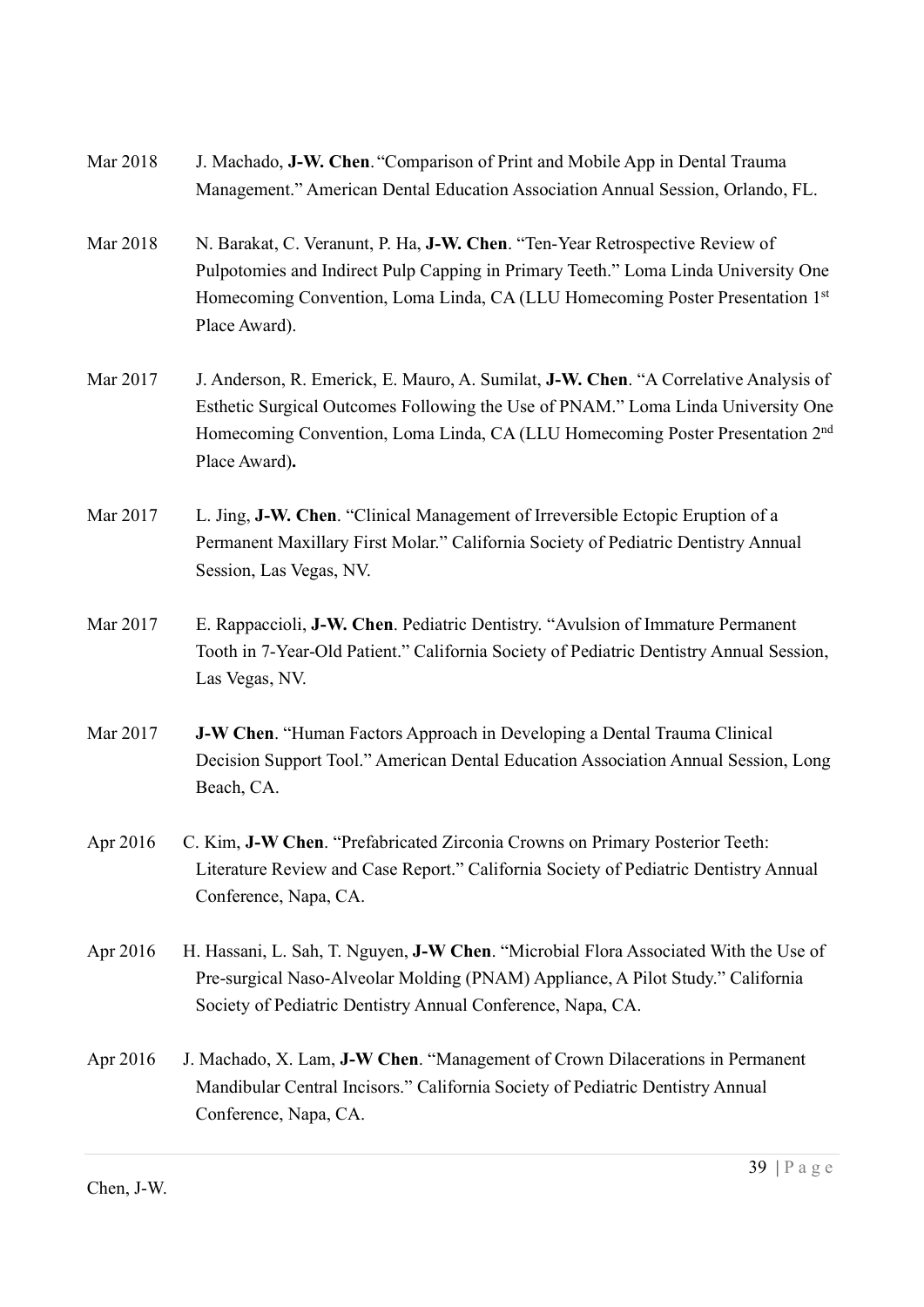| Apr 2016 | L. Ngo, J-W Chen. "Application of Presurgical Nasoalveolar Molding (PNAM) in<br>Bilateral Cleft Lip and Palate." California Society of Pediatric Dentistry Annual<br>Conference, Napa, CA.                                             |
|----------|----------------------------------------------------------------------------------------------------------------------------------------------------------------------------------------------------------------------------------------|
| Mar 2016 | X. Lam, J-W Chen. "Effect of a Clinical Decision Support Tool on Dental Trauma<br>Management in Primary Teeth." American Association for Dental Research Conference,<br>Los Angeles, CA.                                               |
| Mar 2016 | A. Matin, J-W Chen. "Assessing Knowledge and Attitudes in Systematic Review<br>Using KACE Instrument." American Association for Dental Research Conference, Los<br>Angeles, CA.                                                        |
| Mar 2016 | B. Nelson, J-W Chen. "The Association between Parenting Style and Parental<br>Acceptance of Behavior Management Techniques." American Association for Dental<br>Research Conference Los Angeles, CA.                                   |
| Mar 2016 | S. Omar, J-W Chen. "Pediatric Resident Clinical Thinking Skills in Performing<br>Systematic Review." American Association for Dental Research Conference Los<br>Angeles, CA.                                                           |
| Mar 2016 | S Gohel, J-W Chen, YJ Kim, E Sahl. "An Assessment of Dental Implant Education and<br>Implant Practice of the General Practitioner" American Dental Education Association,<br>Denver CO.                                                |
| Mar 2015 | A. Chung, J-W Chen, S. Omar. "Comprehensive Oral and Dental Rehabilitation under<br>General Anesthesia of Pediatric Patient with Epidermolysis Bullosa" California Society<br>of Pediatric Dentistry Annual Conference Dana Point, CA. |
| Mar 2015 | R. Baker, J-W Chen, S. Omar. "Dental Consideration for a Pediatric Patient with Acute<br>Lymphoblastic Leukemia" California Society of Pediatric Dentistry Annual Conference<br>Dana Point, CA.                                        |
| Mar 2015 | A. Cuellar, A. Genish, S. Omar, J-W Chen. "Dental Management of a Pediatric Patient<br>with Van der Woude Syndrome" California Society of Pediatric Dentistry Annual<br>Conference Dana Point, CA.                                     |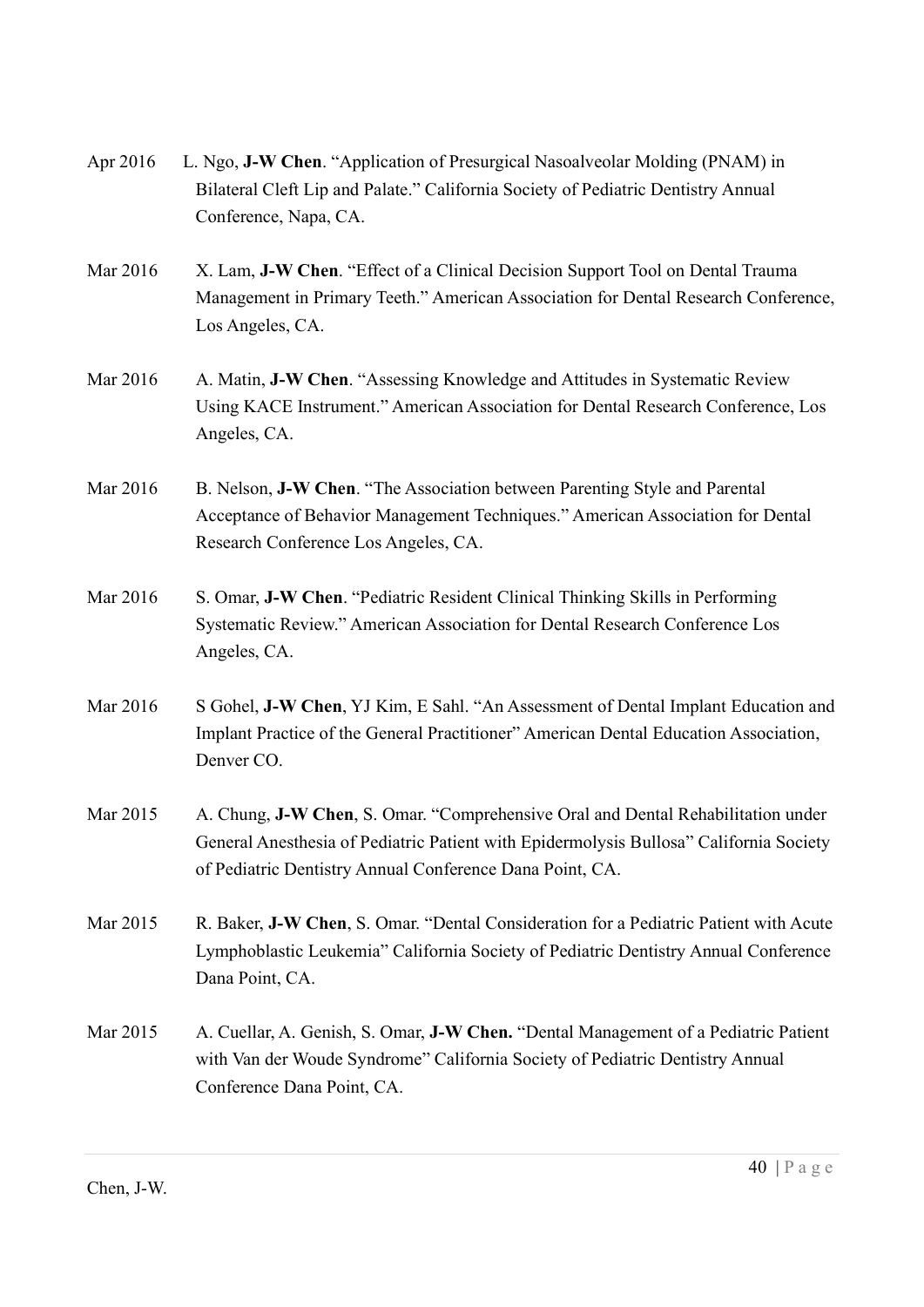| Mar 2015 | X. Lam, S. Omar, J-W Chen. "Clinical Decision Support Tool in Managing Traumatic<br>Dental Injuries in the Pediatric Patient" California Society of Pediatric Dentistry Annual<br>Conference Dana Point, CA.                                                               |
|----------|----------------------------------------------------------------------------------------------------------------------------------------------------------------------------------------------------------------------------------------------------------------------------|
| Mar 2015 | P. Nasibi, A. Matin, S. Omar, J-W Chen. "Cherubism: Review and Case Report"<br>California Society of Pediatric Dentistry Annual Conference Dana Point, CA.                                                                                                                 |
| Mar 2015 | A. Zenthoefer, <b>J-W Chen</b> , S. Omar. "Repeated Traumatic Dental Injuries: Diagnosis<br>and Treatment Options" California Society of Pediatric Dentistry Annual Conference<br>Dana Point, CA.                                                                          |
| Mar 2015 | M-K Young, S. Omar, J-W Chen. "Down but not out: Dental Trauma and Internal<br>Whitening of a Vital Tooth" California Society of Pediatric Dentistry Annual<br>Conference Napa, CA.                                                                                        |
| Mar 2014 | A Chung, J-W Chen. Case report: Dental Trauma with Transient Apical Breakdown.<br>CSPD 2014 Annual meeting, Monterey CA.                                                                                                                                                   |
| Mar 2014 | A Genish, S Omar, J-W Chen. Dental management of a patient with isolated<br>hemangioma of the head and neck. CSPD annual meeting, Monterey CA.                                                                                                                             |
| Aug 2013 | O. Lowe, J-W. Chen. Innovative Approaches in Leadership Creates a Successful<br>Preventive Pediatric Dentist Practice. Loma Linda University, School of Dentistry.<br>Loma Linda, California.                                                                              |
| Mar 2013 | A. Marghalani, BDS, MSD, S. Omar, Chen, J-W. Chen. "Clinical and Radiographic<br>Success of MTA Compared with Formocresol as Pulpotomy Medicaments in Primary<br>Molars; A Systemic Review and Meta-analysis." Annual Post Graduate Conference.<br>Loma Linda, California. |
| Mar 2013 | S. Omar, J-W. Chen, B. Nelson, W. Okumura, W. Zhang. "Fluoride Levels in<br>Commonly consumed 100% Infant Fruit Juices." Annual Post Graduate Conference.<br>Loma Linda, California.                                                                                       |
| May 2012 | J. Gumangan, S.Y. Park, A. Sivavajchaipong, J-W. Chen. "The Art of Expression: What<br>Dentists Should Know About Oral and Peri-Oral Piercings?" CDA Annual Meeting.<br>Anaheim, California. (4th Place Award CDS Student Research)                                        |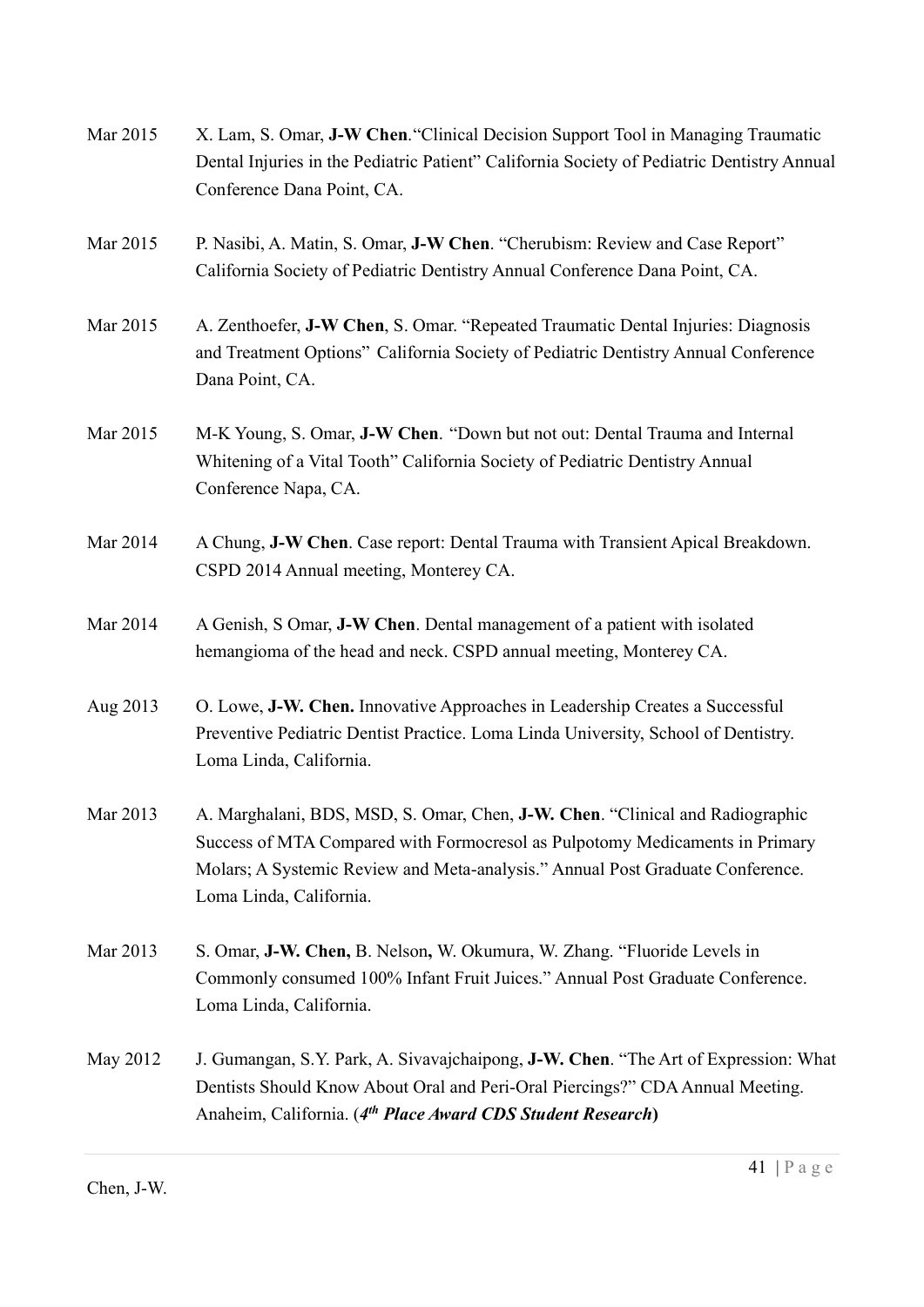| May 2011 | K. Poomprakobsri, J-W. Chen. "Educational Material for PNAM Appliance" CDA<br>Annual Meeting. Anaheim, California. (2nd Place Award CDA Student Research)                                                                                                      |
|----------|----------------------------------------------------------------------------------------------------------------------------------------------------------------------------------------------------------------------------------------------------------------|
| Apr 2011 | M. Kuriya, S. Omar, J-W. Chen. "Effect of Microabrasion and MI Paste Plus on<br>White Spot Lesion." CSPD Annual Meeting, San Francisco, California.                                                                                                            |
| Mar 2011 | S. Omar, J-W. Chen, B. Nelson, W. Okumura, W. Zhang. "Fluoride Levels in Infant<br>Fruit Juices" IADR – International Association for Dental Research 84 <sup>th</sup> General<br>Session. San Diego, California.                                              |
| Mar 2011 | M. Meharry, J-W. Chen. "Whitening Effectiveness of Four Different Bleaching Tray<br>Designs" Presented at IADR - International Association for Dental Research 84th<br>General Session. San Diego, California.                                                 |
| Nov 2010 | A. LaRose, J. McGraw, V. Leggitt, J-W. Chen. "Influence of Two Types of Stainless<br>Steel Orthodontic Brackets on Cranial Magnetic Resonate Imaging." Student<br>Research Presentation. Loma Linda University School of Dentistry, Loma Linda,<br>California. |
| Mar 2010 | L. Butler, J-W. Chen, FR. Traficante, C. Roggenkamp, H. Riter. "Effects of<br>Contaminations on Dentin Bonding Strength of Glass Ionomers." AADR<br>American Academy Dental Research Annual Meeting. Washington, D.C.                                          |
| Mar 2010 | S. Segura, J-W. Chen, B. Nelson, FR. Traficante. "Relationship between Parents'<br>Knowledge of Caries Transmissibility and Caries Prevalence" AADR<br>Annual Meeting. Washington, D.C.                                                                        |
| Mar 2010 | C-X. Sun, NR. Wall, N. Angelov, C. Ririe, J-W. Chen, D S. Boskovic, JM. Henkin.<br>"Expression Change of Adenosine Receptors in Human Chronic Periodontitis"<br>AADR Annual Meeting. Washington, D.C.                                                          |
| May 2009 | K. Langworthy, C.Streckfus, J. Bouquot, J-W. Chen, R.Tate. "Relationship between<br>Salivary Cytokine Concentrations and Caries Rate in Children" American<br>Academy of Pediatric Dentistry 62 <sup>nd</sup> Annual Session. Honolulu, Hawaii.                |
| May 2009 | B. Katheria, C. Kau, J-W. Chen, R. Tate, J. English. "Efficiency of Impacted and                                                                                                                                                                               |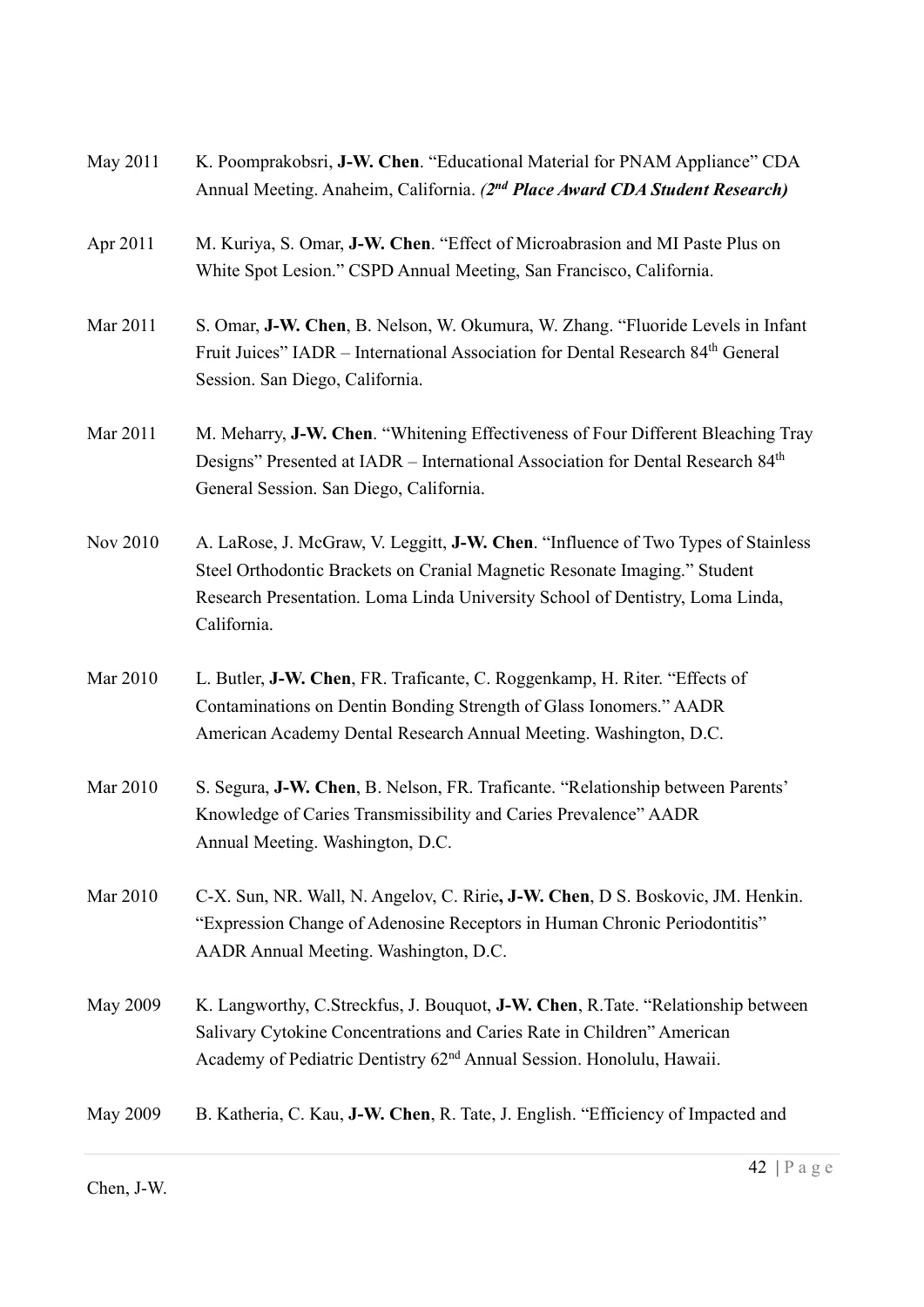Supernumerary Tooth Diagnosis from Traditional Radiography versus Cone Beam Computed Tomography." American Academy of Pediatric Dentistry 62nd Annual Session in Honolulu, Hawaii.

- May 2009 F. Ambrosio, R. Tate, A. Jeske, **J-W. Chen**, Y. Sringham. "Comparative Efficacy of 20 Percent Benzocaine versus TAC Alternate Gel." American Academy of Pediatric Dentistry 62nd Annual Session. Honolulu, Hawaii.
- May 2009 S. Reddy, **J-W. Chen**, J. English, C. Kau, R. Tate. "Caries and Recall Rates for Patients Treated Under General Anesthesia." American Academy of Pediatric Dentistry 62nd Annual Session. Honolulu, Hawaii.
- May 2009 S. Saesim, J. Ha, J. Koo, J-W. Chen, FR. Traficante, M. Lu. "New Method for Placement of Fuji II LC." California Dental Association Annual Session. Anaheim, California.
- Oct 2008 TC. Maveli, R Patel, J Rodriguez, J-W. Chen, A. Kleinman, JL. Lozada. "An In-Vivo Comparison of the Accuracy of Cone-Beam Computerized Tomography, Stereolithographic Models and Ridge-Mapping – A Case Report." American Academy of Implant Dentistry Annual Meeting. San Diego, California
- May 2008 J. Shaw, **J-W. Chen**, J. Ontiveros. "Effects of Aging and Staining on Color of Pre veneered Stainless Steel Crowns." American Academy of Pediatric Dentistry 61st Annual Session. Washington, DC.
- May 2008 R. Cregger, C. Streckfus, **J-W. Chen**, R. Tate, J. Bouqout. "The Relationship between Salivary Flow Rate, Cytokine Concentrations and Obesity among Children." American Academy of Pediatric Dentistry 61<sup>st</sup> Annual Session. Washington, DC.
- May 2008 B. Ibarra, J. Ontiveros, J-W. Chen, R. Paravina. "Changes in Gloss after Aging, Staining and Polishing of Pre-Veneered Stainless Steel Crowns." American Academy of Pediatric Dentistry 61<sup>nt</sup> Annual Session. Washington DC.
- May 2008 B. Boling, J-W. Chen, R. Tate. "The Effect of Preparation and Conditioner on Glass Ionomer Bond Strength." American Academy of Pediatric Dentistry 61<sup>st</sup> Annual Session. Washington DC.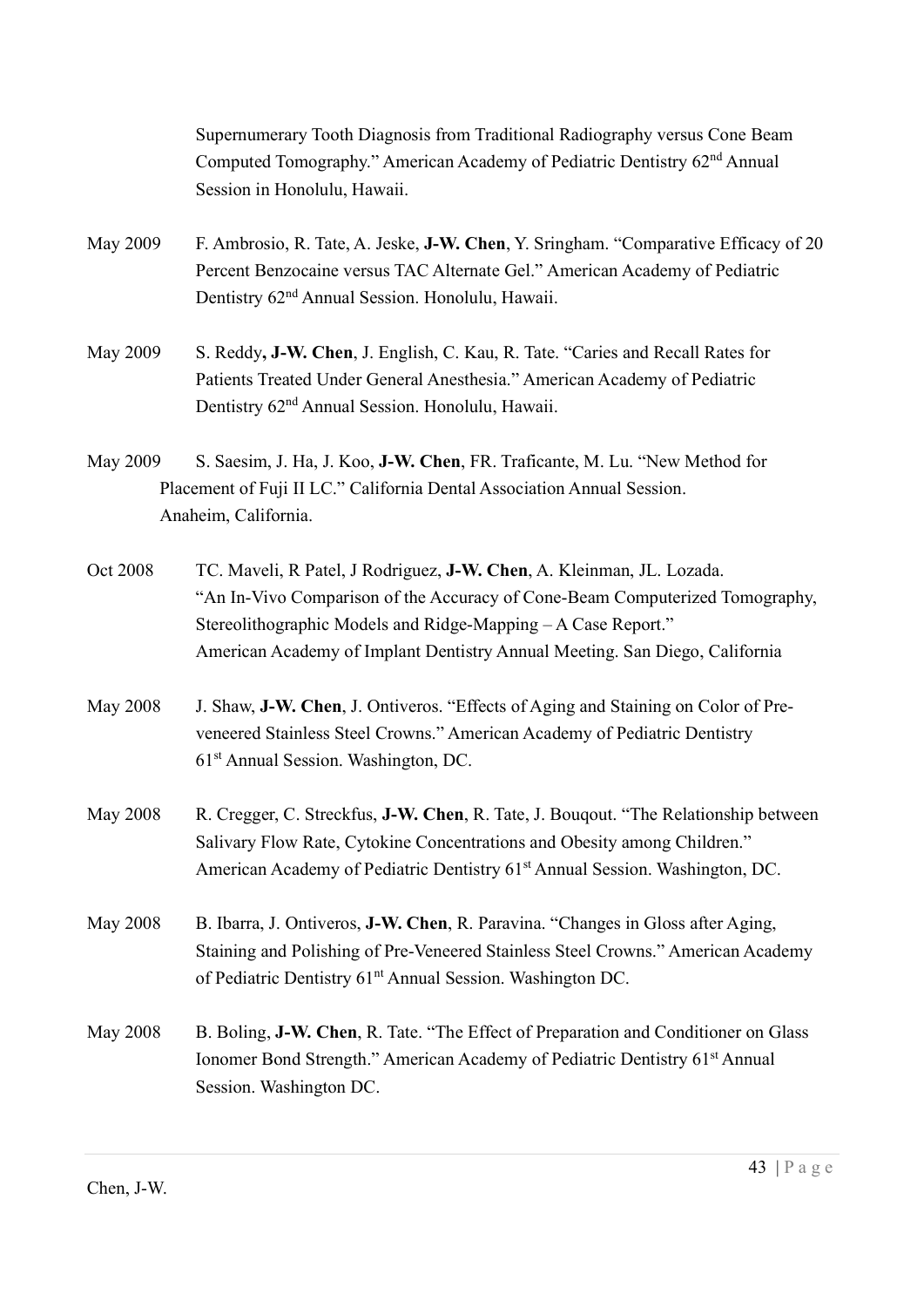| <b>May 2008</b> | L. James, J-W. Chen, J. Ontiveros, F. Cessac, J. Powers. "Fracture Resistance of Pre-<br>Veneered Crowns Following Cold Sterilization." American Academy of Pediatric<br>Dentistry 61 <sup>st</sup> Annual Session. Washington, DC.                          |
|-----------------|--------------------------------------------------------------------------------------------------------------------------------------------------------------------------------------------------------------------------------------------------------------|
| Apr 2008        | J-W. Chen, SL. Chumbley, J Zhang. "A Quantitative Study of Work Flow in a<br>Dental Clinic." Annual Session International Association of Dental Research.                                                                                                    |
| Apr 2008        | J. Stalker, R. Paravina, G. Majkic, S. Kiat-Amnuay, J-W. Chen. "Designing a Model<br>Dental Shade Guide for Pediatric Population." Annual Session International Association<br>of Dental Research.                                                           |
| Apr 2008        | DS. Reznik, AH. Jeske, JD. English, J-W. Chen, JA. Corbett, HI.Bussa. "Comparative<br>Efficacy of Topical Anesthetics for Placement of Orthodontic Anchors." Annual Session<br>International Association of Dental Research.                                 |
| Apr 2008        | B. Stanworth, AJ. Moretti, JA. Katancik, K. Luce, J-W. Chen, SV. Mckay, RL.<br>Weltman, CM. Flaitz. "Salivary EGF Levels Are Elevated in Adolescents with<br>T2DM." Annual Session International Association of Dental Research.                             |
| Nov 2007        | J-W. Chen, J. Zhang. "Identifying Functional Discrepancies among Systems,<br>Users, and Activities of Electronic Dental Records: A Work Domain Ontology<br>Approach." Annual Session of AMIA. Chicago, Illinois.                                             |
| May 2007        | S. Reder, A. Jeske, J-W. Chen, M. Ng, E. Echeverri, J. McMahon, R. Tate. "Evaluation<br>of Child Temperament to Predict Sedation Outcome Over Two Regimens."<br>Annual Session of AAPD. San Antonio, Texas. (Finalist of Graduate Student Research<br>Award) |
| May 2007<br>of  | J. Colwick, J. Ontiveros, J-W. Chen, D. Li, M. Lin, J. Powers. "Effects of Crimping<br>on Anterior Pre-veneered Primary Stainless Steel Crowns." Annual Session<br>AAPD. San Antonio, Texas.                                                                 |
| May 2007        | J. Sahouria, P. O'Neill, E. Echeverri, J. English, J-W. Chen, M. Lin. "Treatment<br>Planning for Congenitally Missing Permanent Maxillary Lateral Incisor."<br>Annual Session of AAPD. San Antonio, Texas.                                                   |
| May 2007        | J. Stalker, R. Paravina, J-W. Chen. "Designing a Computer Model Dental Shade                                                                                                                                                                                 |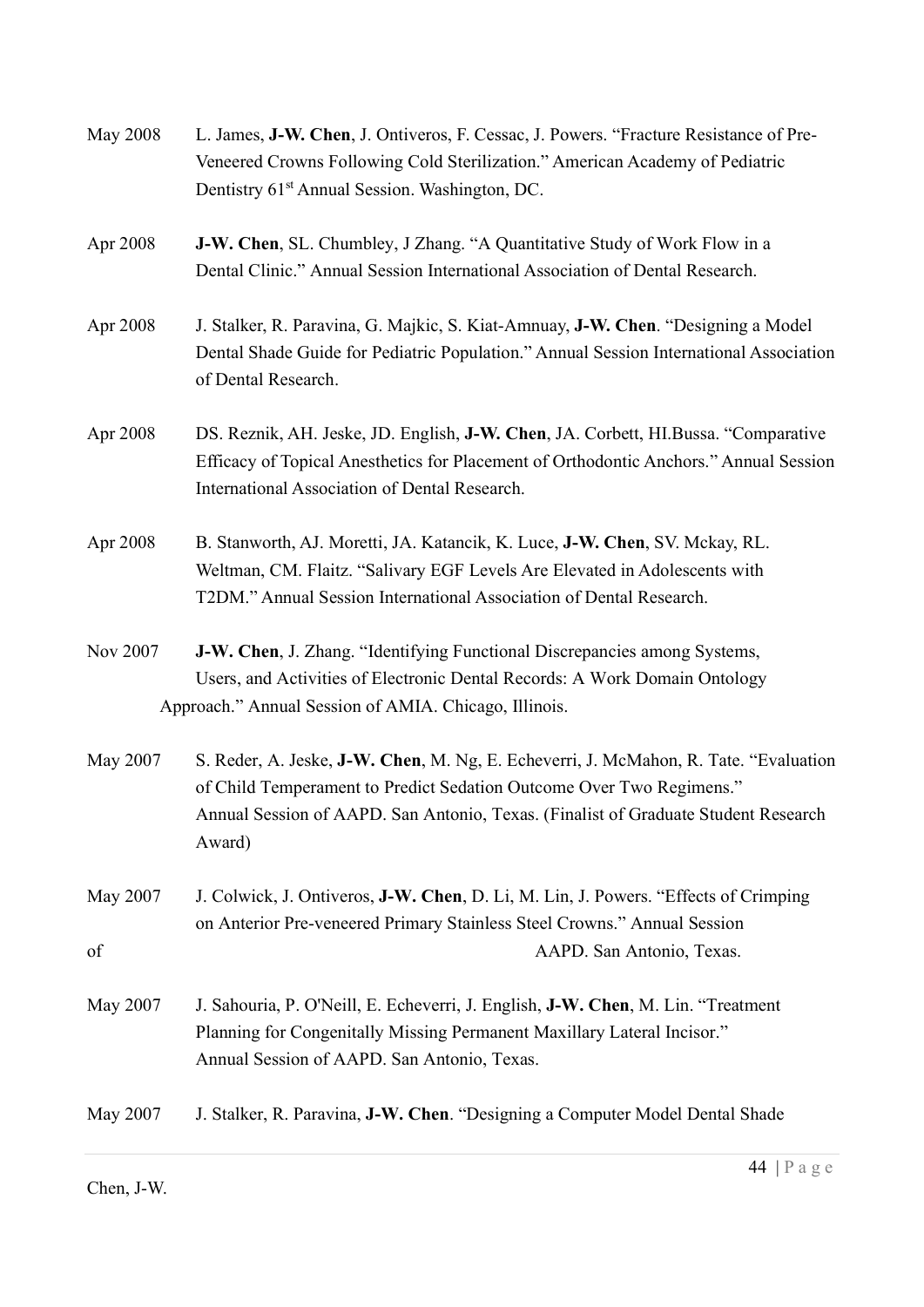|          | Guide for Primary Teeth." Annual Session of AAPD. San Antonio, Texas.                                                                                                                                                       |
|----------|-----------------------------------------------------------------------------------------------------------------------------------------------------------------------------------------------------------------------------|
| Mar 2007 | AE. Levine, J-W. Chen, R. Bebermeyer, D. Davis. "An Interdisciplinary Approach to a<br>Dental Information Technology Course." Annual Session Teaching and Learning Day.                                                     |
| Mar 2007 | J-W. Chen, J. Kim, RD. Paravina. "Color Difference between Corresponding<br>Primary Teeth in Upper/Lower Jaw." Annual Session of International Association<br>of Dental Research.                                           |
| Mar 2007 | AJ. Moretti, KK. Luce, J-W. Chen, C. Flaitz, SV. McKay, RL. Weltman. "Periodontal<br>Disease among Children and Adolescents with Type 2 Diabetes-Mellitus."<br>Annual Session International Association of Dental Research. |
| Mar 2007 | J. Kim, J-W. Chen, J. Ontiveros, R.D. Paravina. "Coverage Error and Shade<br>Frequency of Primary Teeth." Annual Session International Association of Dental<br>Research.                                                   |
| Mar 2007 | AE. Levine, J-W. Chen, R. Bebermeyer, D. Davis. "An Interdisciplinary Approach to a<br>Dental Information Technology Course." Annual Session American Dental Education<br>Association.                                      |
| Feb 2007 | J-W. Chen, J. Kim, R.D. Paravina. "Color Differences among Various Forms of<br>Primary Teeth in the Same Arch." 24 <sup>th</sup> Annual Houston Conference on Biomedical<br>Engineering Research. Houston, Texas.           |
| Nov 2006 | J-W. Chen, J Zhang. "Using Ontology Informatics to Redesign Electronic Dental<br>Records to Improve Care Quality and Patient Safety." Annual Session of UT Research<br>Day. Houston, Texas.                                 |
| Oct 2006 | <b>J-W. Chen, J. Zhang. "Comparing Text-Based and Graphic User Interface Using by</b><br>Novice and Expert Users." Annual Session of Keck Research Conference.<br>Houston, Texas.                                           |
| Mar 2006 | J-W. Chen, C. Phelps, Y. Michea, C. Johnson. "Comparing Cognitive<br>Achievement and Performance of Pulpotomy by Using Multimedia."<br>Annual Session of ADEA (American Dental Education Association) Tech Expo Section.    |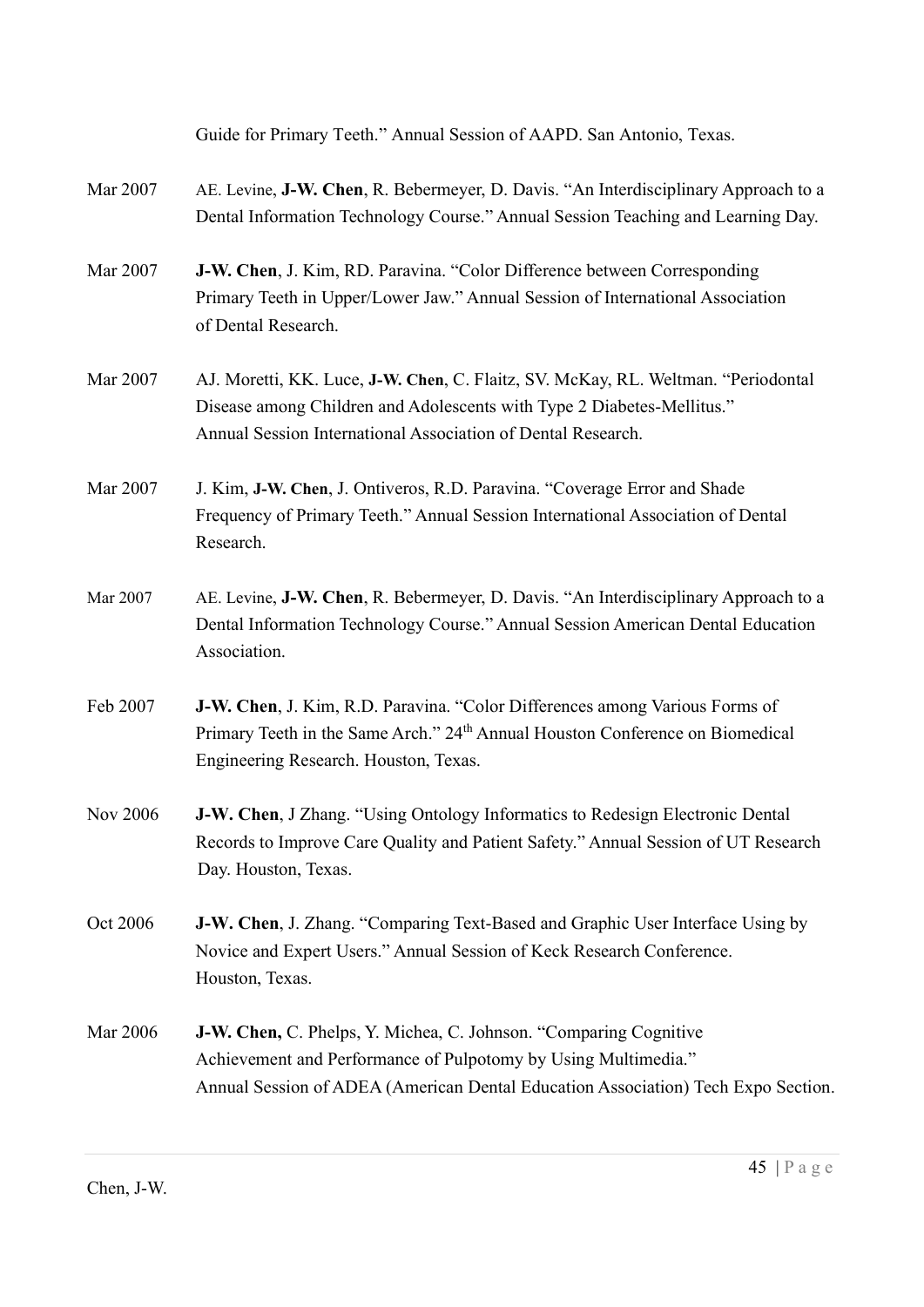| Mar 2006        | J-W. Chen, C. Phelps, Y. Michea, C. Johnson. "Comparing Multiple Media<br>Representation for Teaching Pulpotomy Treatment." Annual Session of AADR<br>(American Academy of Dental Research)                                           |
|-----------------|---------------------------------------------------------------------------------------------------------------------------------------------------------------------------------------------------------------------------------------|
| Feb 2006        | J-W. Chen, C. Johnson, R. Tate, T. Wild, C. Phelps. "A Combination of Multimedia,<br>Problem Based Learning and interactive Course Design." Annual Session of Advances<br>in Teaching/Learning Day at University of Texas at Houston. |
| Nov 2005        | J-W. Chen, J. Zhang. "Building User and Designer Model for an EDR System."<br>Annual Session of UT Research Day. Houston, Texas.                                                                                                      |
| Nov 2005        | J-W. Chen, T. Johnson, CM. Flaitz. "Comparison of Accuracy Captured by Different<br>Controlled Languages in Oral Pathology Diagnoses." Annual Session of AMIA<br>(American Medical Informatics Association). Washington, DC.          |
| Mar 2005        | J-W. Chen, CM. Flaitz, D. Taylor. "Cognitive Evaluation of Web-based Differential<br>Diagnosis Course Support Material." Annual Session of IADR. Baltimore, Maryland.                                                                 |
| Mar 2005        | J-W. Chen, C. Phelps, C. Johnson. "Instructional Multimedia Design for Teaching<br>Pulpotomy Treatment." Annual Session of ADEA Technofair Presentation.<br>Baltimore, Maryland.                                                      |
| Mar 2005        | J-W. Chen, J. Zhang. "Innovations and Socio-Demographic Issues." Annual Session<br>of IADR Presentation. Baltimore, Maryland.                                                                                                         |
| Nov 2004        | J-W. Chen, C. Phelps, C. Johnson. "Instructional Multimedia Design for Teaching<br>Pulpotomy Treatment." Presented at the Annual Session of UT Research Day.<br>Houston, Texas.                                                       |
| Nov 2004        | J-W. Chen, J. Zhang. "Comparing Text-Based and Graphic User Interface of an<br>Electronic Dental Record System in Educator's Module." Annual Session of UT<br>Research Day (Third Place in Poster Presentation). Houston, Texas.      |
| <b>May 2004</b> | C. Flaitz, P. Ramachandron, J-W. Chen, J. Sexton, J. Hicks. "Reduction in Langerhans"<br>Cells in Gingival Epithelium from HIV-infected Children." Annual Session of 2004<br><b>AAPD</b> (Foundation Research Award Finalist.)        |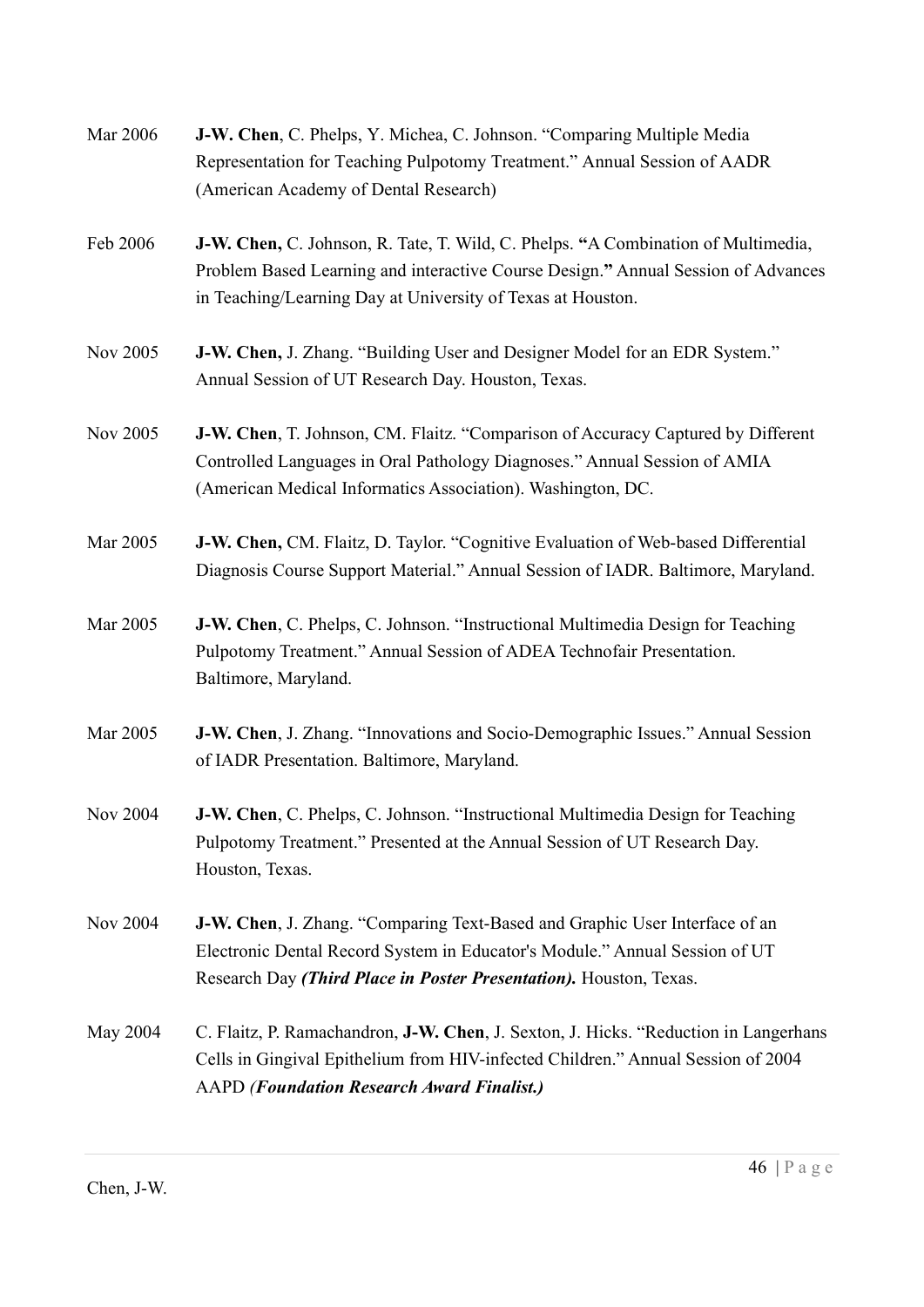| Mar 2004        | J-W. Chen, C. Phelps, C. Johnson. "Cognitive Evaluation of Web-Based Differential<br>Diagnosis Course Support Material." Annual Session of the 5th Annual Advances in<br>Teaching and Learning Regional Conference. Houston, Texas.                                                                      |
|-----------------|----------------------------------------------------------------------------------------------------------------------------------------------------------------------------------------------------------------------------------------------------------------------------------------------------------|
| Mar 2004        | <b>J-W. Chen, C. Phelps, C. Johnson. "Instructional Multimedia Design for Pulpotomy</b><br>Treatment." Annual Session of the 5th Annual Advances in Teaching and Learning<br>Regional Conference, Houston TX.                                                                                            |
| Mar 2003        | J-W. Chen, CM. Flaitz, D. Taylor. "Evaluation of Web-Based Differential Diagnosis<br>Course Support Material." Annual Session of Advances in Teaching and Learning Day<br>2003. Oral Presentation.                                                                                                       |
| Mar 2003        | CM. Flaitz, J-W. Chen, J. Sexton, J. Hicks. "Latent Epstein-Barr Viral Infection in<br>Gingival Tissues of HIV-Positive and HIV Negative Orphans in Romania" and<br>"Replicating Epstein-Barr Virus in Orphaned Romanian Children with HIV Infection."<br>AADR 2003 Annual Session, Poster Presentation. |
| Mar 2003        | <b>J-W. Chen, CM. Flaitz, Y. Xing, Y. Wang, L. Yang. "Diagnosis of Oral Lesions Using</b><br>the Bayesian Network Decision Support Model." ADEA 2003 Annual Session, Oral<br>Presentation in Technology Fair and Expo.                                                                                   |
| Mar 2003        | J-W. Chen, M. Ng. "The Oral Features and Treatment for Proteous Syndrome."<br>Annual Session of Greater Houston Dental Society Meeting, Table Clinic.                                                                                                                                                    |
| Mar 2003        | J. Colwick, J-W. Chen. "The Use of Removable Appliance in Pediatric Dentistry."<br>Annual Session of Greater Houston Dental Society Meeting, Table Clinic.                                                                                                                                               |
| Nov 2002        | J-W. Chen, Y. Michea, CM. Flaitz. "Oral Pathology Report System: Improving an<br>Existing Database System." Annual Session of AMIA Annual Session.<br>Poster Presentation.                                                                                                                               |
| Nov 2002        | J-W. Chen, CM. Flaitz, Y. Xing, Y. Wang, L. Yang. "A Bayesian Network<br>Implementation of Differential Diagnosis of Oral Soft Tissue Enlargements."<br>Annual Session of AMIA Annual Session. Poster Presentation.                                                                                      |
| <b>May 2002</b> | J-W. Chen, CM. Flaitz, B. Wullbrandt, J. Sexton. "Association of Dental Heath<br>Parameters and Oral Soft Lesion Prevalence in HIV-Infected Children." AAPD                                                                                                                                              |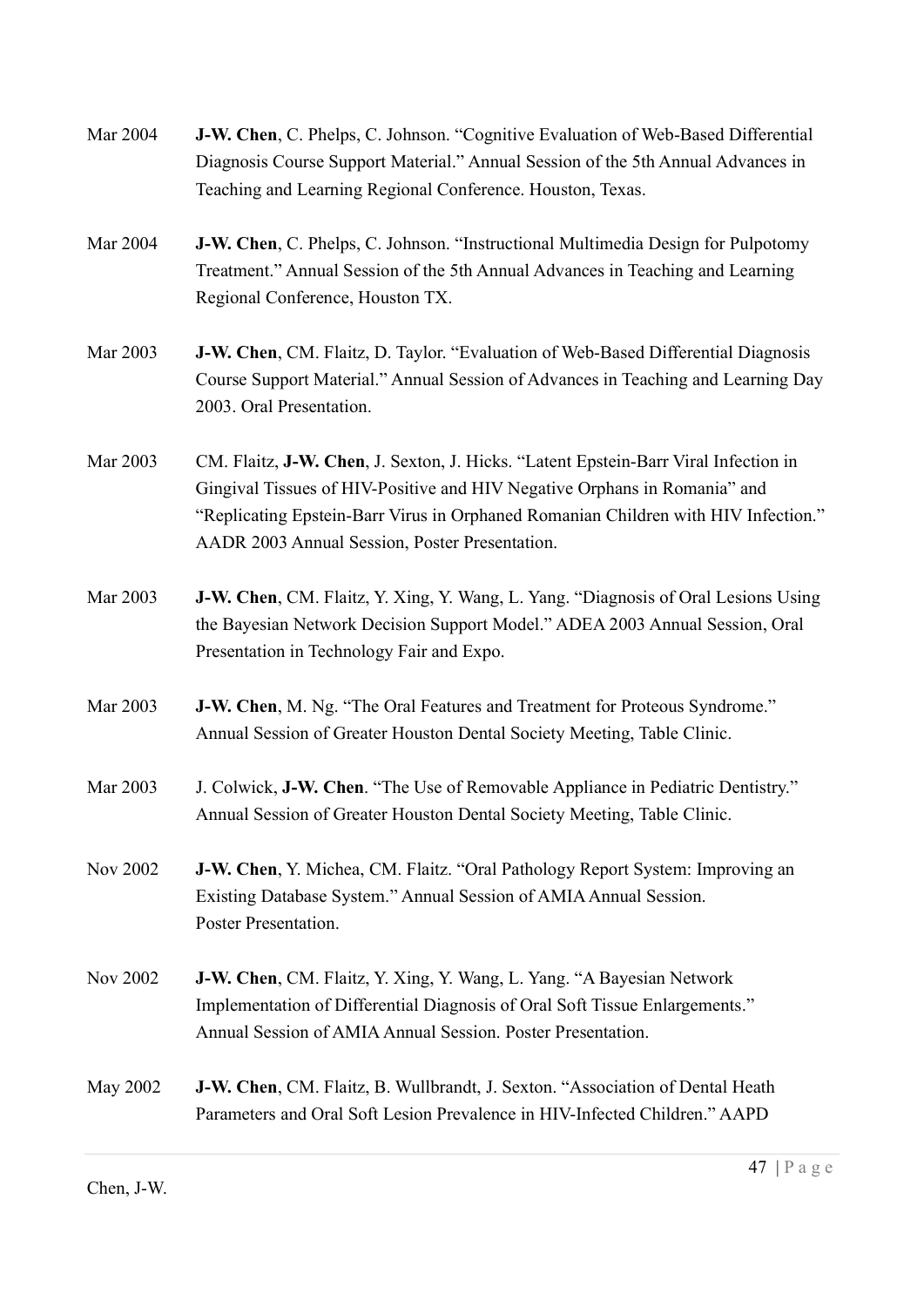|          | Annual Session. Oral Presentation in Foundation Research Award Finalist                                                                                                                                          |
|----------|------------------------------------------------------------------------------------------------------------------------------------------------------------------------------------------------------------------|
|          | Presentation (First Place Award in AAPD Foundation Research Award).                                                                                                                                              |
| Mar 2002 | J-W. Chen, CM. Flaitz, Y. Xing, Y. Wang, L. Yang. "Differential Diagnosis of Oral Soft                                                                                                                           |
|          | Tissue Lesions." Annual Session of ADEA Annual Session, Oral Presentation in                                                                                                                                     |
|          | Technology Fair and Expo.                                                                                                                                                                                        |
| Feb 2002 | J-W. Chen, CM. Flaitz, Y. Xing, Y. Wang, L. Yang. "Differential Diagnosis of Oral                                                                                                                                |
|          | Soft Tissue Lesions." Advances in Teaching & Learning Day 2002.                                                                                                                                                  |
|          | Invited and Represent Dental School for "Best-of-Show" Oral Presentation.                                                                                                                                        |
| Nov 2001 | <b>J-W. Chen, CM. Flaitz, J. Zhang. "A Web based Education Tool for Differential</b><br>Diagnosis of Oral Soft Tissue Lesions". Annual Session of UT 7 <sup>th</sup> Annual Research Day<br>Poster Presentation. |
| Jun 2001 | <b>J-W. Chen, J. Brixey, J. Zhang. "The EMR Prescription and Handwriting Prescription:</b><br>Which One Is Better?" Annual Session of International Human and Systems Meeting                                    |
|          | at NASA.                                                                                                                                                                                                         |
| May 2001 | J-W. Chen, D. Owen, J. Hyman. "Periodontal Ligament Tissue Vitality and Storage                                                                                                                                  |
|          | Media Temperature: A Novel Digital Imaging System." Annual Session of American<br>Academy of Pediatric Dentistry Annual Meeting.                                                                                 |
| May 2001 | J-W. Chen, P. Shelton. "Proteus Syndrome – A Case Report". Annual Session of                                                                                                                                     |
|          | American Academy of Pediatric Dentistry Annual Meeting.                                                                                                                                                          |
| May 2001 | J-W. Chen, J. Brixey, J. Zhang. "The Social Dynamic Comparison in EMR and Hand                                                                                                                                   |
|          | Written Prescription." University of Texas School of Health Information Sciences at<br>Houston Symposium.                                                                                                        |
| May 2001 | J-W. Chen, T. Johnson, CM. Flaitz. "The Comparison of Capture Accuracy in                                                                                                                                        |
|          | Different Medical and Dental Coding Systems." University of Texas School of Health<br>Information Sciences at Houston Symposium. Poster Presentation:                                                            |
| Feb 2001 | J-W. Chen, CM. Flaitz, J. Zhang. "An Online Education Program for Differential                                                                                                                                   |
|          | Diagnosis of Oral Soft Tissue Lesion." Advances in Teaching/Learning Day at<br>University of Texas at Houston. Poster Presentation.                                                                              |
|          |                                                                                                                                                                                                                  |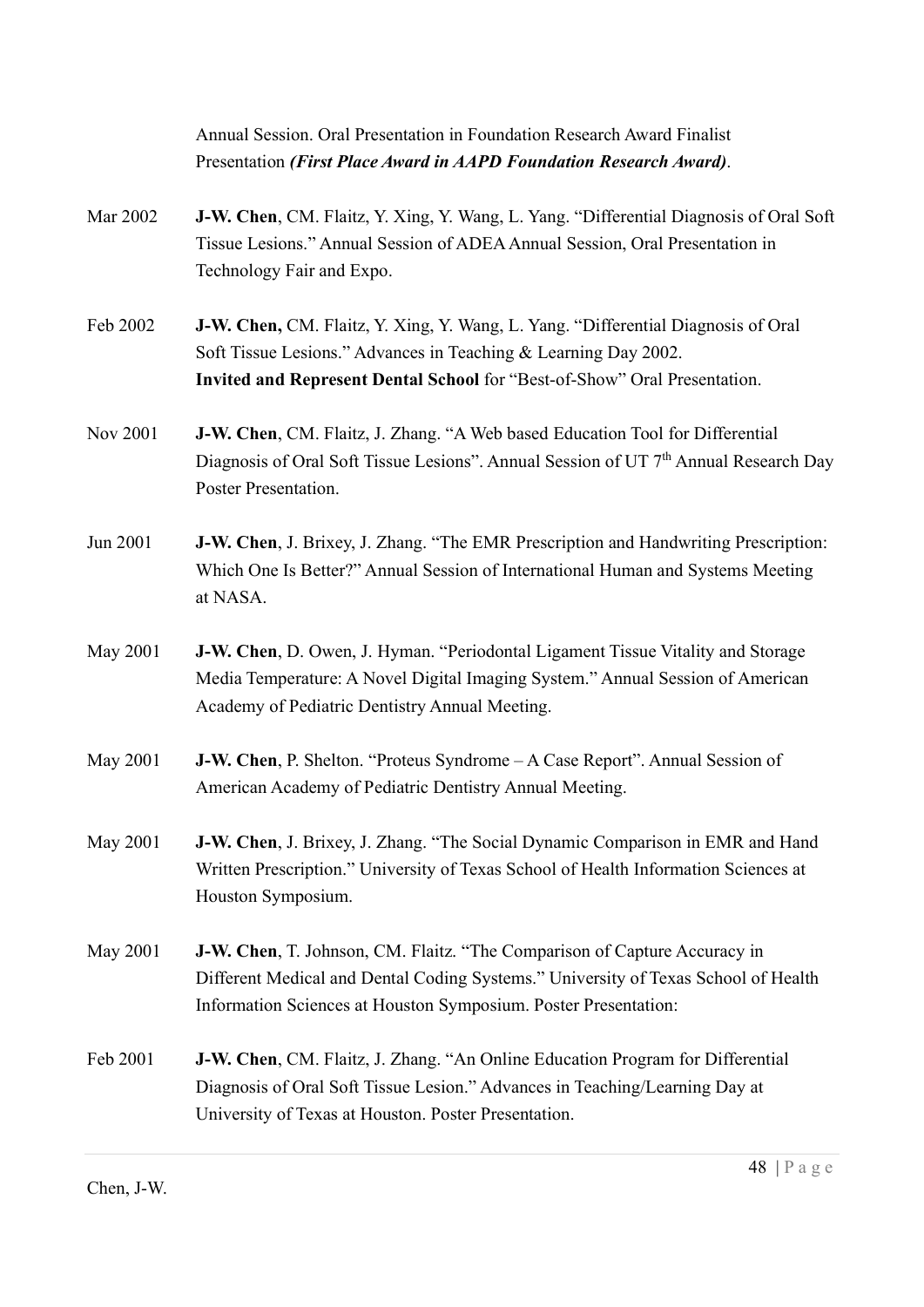- Dec 2000 J-W. Chen, CM. Flaitz, J. Zhang. "The Web Based Education System in Oral Pathology." University of Texas School of Health Information Sciences at Houston Symposium. Poster Presentation.
- Dec 2000 **J-W. Chen**, K. Dunn, Y. Michea. "The Case Study of Telemedicine in Pediatric Aspect" and "The Security and Privacy in Telemedicine". University of Texas School of Health Information Sciences at Houston Symposium. Poster Presentation.

## PUBLICATIONS:

#### Published Abstracts:

J-W. Chen. P. Kermanshahi. S. Lee. M. Meharry. Color Stability of Zirconia vs. Preveneered Anterior Primary Crowns. IADR Convention, San Francisco, CA 2017.

A Matin, J-W. Chen. Assessing Knowledge and Attitudes in Systematic Review Using KACE Instrument. IADR/AADR Convention, Los Angeles, CA 2016.

X. Lam, J-W. Chen. Effect of a Clinical Decision Support Tool on Dental Trauma Management in Primary Teeth. IADR/AADR Convention, Los Angeles, CA 2016.

J-W. Chen. The Effect of Prophy Polishing on Stained Composite Surface of the Preveneered Stainless Steel Crowns. IADR/AADR Convention, Los Angeles, CA.

B. Nelson, J-W. Chen. The Association between Parenting Style and Parental Acceptance of Behavior Management Techniques. IADR/AADR Convention, Los Angeles, CA.

S. Omar, J-W. Chen. Pediatric Resident Clinical Thinking Skills in Performing Systematic Review. IADR/AADR Convention, Los Angeles, CA, 2016.

A Cuellar, J-W. Chen. Case Report: Dental Management of a Pediatric Patient with Van der Woude Syndrome. CSPD 40<sup>th</sup> Annual Meeting. Dana Point, CA, 2015.

A Zenthoefer, J-W. Chen. Repeated Traumatic Dental Injuries: Diagnosis and Treatment Options. CSPD 40th Annual Meeting. Dana Point, CA, 2015.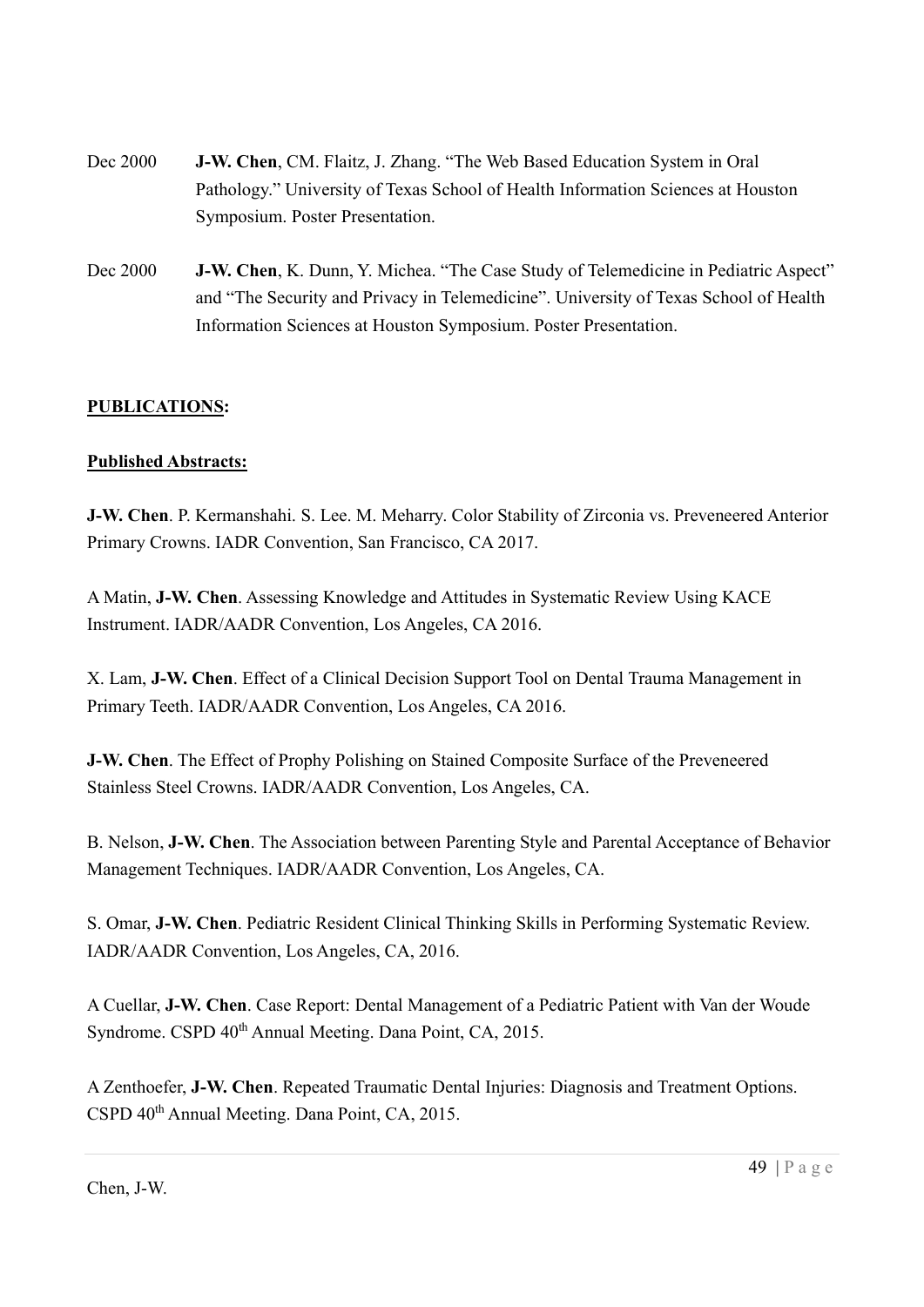A Chung, J-W. Chen. Comprehensive Oral and Dental Rehabilitation under General Anesthesia of Pediatric Patient with Epidermolysis Bullosa. CSPD 40<sup>th</sup> Annual Meeting. Dana Point, CA, 2015.

M. Young, J-W. Chen. Down But Not Out: Dental Trauma and Internal Whitening. CSPD 40<sup>th</sup> Annual Meeting. Dana Point, CA, 2015.

P. Nasibi, J-W. Chen. Cherubism: Review and Case Report. CSPD 40<sup>th</sup> Annual Meeting. Dana Point, CA, 2015.

R. Baker, J-W. Chen. Case Report: Dental Considerations for a Patient with Acute Lymphoblastic Leukemia. CSPD 40<sup>th</sup> Annual Meeting. Dana Point, CA, 2015.

X. Lam, J-W. Chen. Clinical Decision Support Tool in Managing Traumatic Dental Injury in the Pediatric Patient. CSPD 40<sup>th</sup> Annual Meeting. Dana Point, CA, 2015.

A Genish, J-W. Chen. Dental Management of Patient with Isolated Hemangioma of the Head and Neck. CSPD 39<sup>th</sup> Annual Meeting. Monterey, CA, 2014.

A Chung, J-W. Chen. Dental Trauma with Transient Apical Breakdown. CSPD 39<sup>th</sup> Annual Meeting. Monterey, CA, 2014.

K. Truong, W. Okumura, S. Omar, J-W. Chen. Chronic Graft-Versus-Host Disease: Review and Case Report. CSPD 38th Meeting. Rancho Mirage, California, 2013.

M. DeLeon, J-W. Chen, S. Omar. The Use of Presurgical Naso-Alveolar Molding Appliance in Cleft Lip and Palate Patients. CSPD 38<sup>th</sup> Annual Meeting. Rancho Mirage, California, 2013.

S. Phan, B. Nelson, J-W. Chen, S. Omar. Dentin Dysplasia: A Case Report and Review of Literature. CSPD 38th Annual Meeting. Rancho Mirage, California, 2013.

U. Phan, S. Omar, J-W. Chen. Case Report: A Pediatric Dental Patient with Proteus Syndrome. CSPD 38th Annual Meeting, Rancho Mirage, California, 2013.

M. Shin, S. Omar, J-W. Chen. Case Report: Treatment of Severe Pre-Eruptive Intracoronal Resorption of a Permanent Second Molar. CSPD 38<sup>th</sup> Annual Meeting. Rancho Mirage, California, 2013.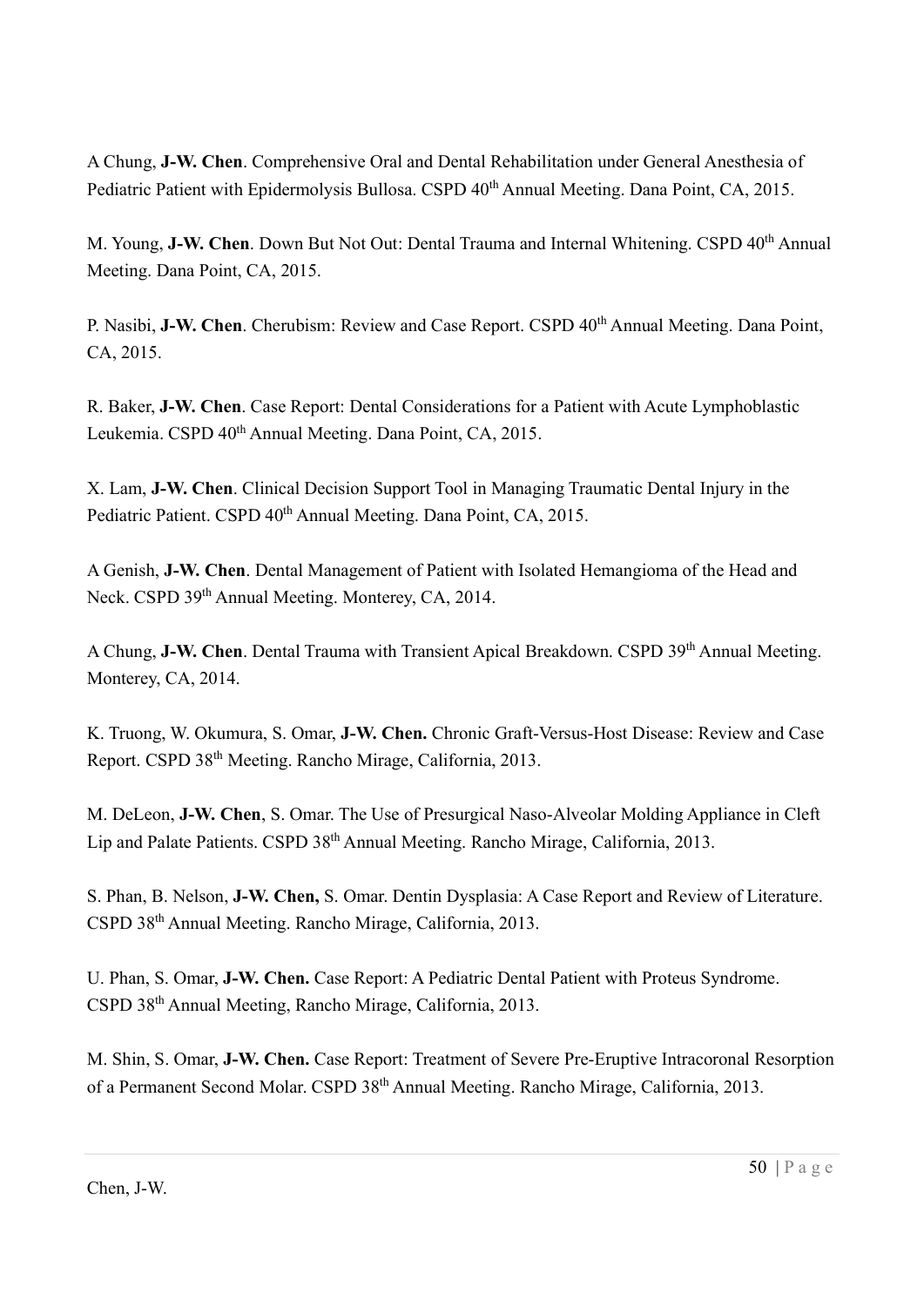P. Kermanshahi, S. Omar, J-W. Chen. A Case Report of Decoronation Following Trauma. CSPD 38<sup>th</sup> Annual Meeting. Rancho Mirage, California, 2013.

C. Lepetich, B. Nelson, S. Omar, J-W. Chen, A. Matin. Delayed Replantation of an Avulsed Maxillary Central Incisor: A Case Report. CSPD 38<sup>th</sup> Annual Meeting. Rancho Mirage, California, 2013.

J. Lee, J-W. Chen, S. Omar, S.R. Kwon, M. Meharry. Evaluation of Stain Penetration by Beverages in Resin Infiltrated Enamel. CSPD 38th Annual Meeting. Rancho Mirage, California, 2013.

J. Lee, J-W. Chen, S. Omar, S.R. Kwon, M. Meharry. Evaluation of Stain Penetration by Beverages in Resin Infiltrated Enamel. AAPD 66<sup>th</sup> Annual Session. Florida, 2013.

J-W. Chen, Y. Li, J. Monserrat. Acoustic Comparison of Er,Cr:YSSG laser and Dental High Speed Handpiece. International Association of Dental Research. Seattle, Washington. 2013.

M. Meharry, S.R. Kwon, J-W. Chen. A Sixth Generation Dental Bonding Agent Alternate Placement Protocol Comparison. International Association of Dental Research. Washington State Convention Center. 2013.

M. Meharry, SS. Lee, J-W. Chen. Whitening Effectiveness Comparison of Four Different Bleaching Tray Designs. IADR/AAADR General Session. San Diego, California. 2011.

S. Omar, J-W. Chen, B. Nelson, W. Okumura, W. Zhang. Fluoride Level in Commonly consumed Infant Juices. IADR/AAADR General Session. San Diego, California. 2011.

L. Butler, J-W. Chen, FR. Traficant, HC. Roggenkamp, H. Riter. Effects of Contaminations on Dentin Bonding Strength of Glass Ionomers. AADR 39<sup>th</sup> Annual Meeting. Washington, DC. 2010. Abstract #0217.

S. Segura, J-W. Chen, B. Nelson, FR. Traficante. Relationship between Parents' Knowledge of Caries Transmissibility and Caries Prevalence. AADR 39<sup>th</sup> Annual Meeting. Washington, DC. 2010. Abstract #1090.

CX. Sun, NR. Wall, N. Angelov, C. Ririe, J-W. Chen, DS. Boskovic, JM. Henkin. Expression Change of Adenosine Receptors in Human Chronic Periodontics. AADR 39<sup>th</sup> Annual Meeting. Washington, DC. 2010. Abstract #1445.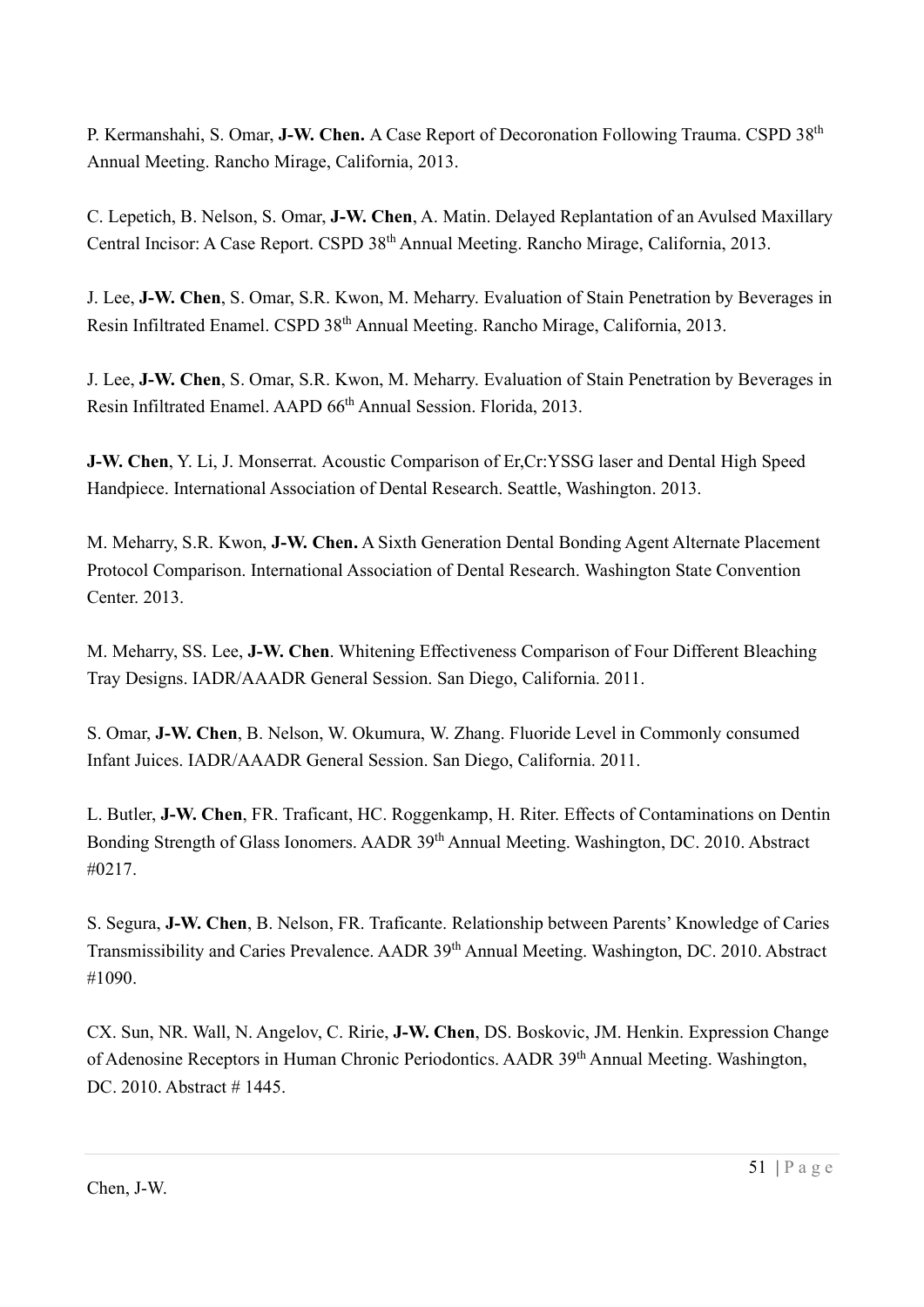J-W. Chen. New Trend in Pediatric Dentistry: (1) Change of Caries Preventions, (2) The Esthetic Restoration in Primary Anterior Teeth I, (3) The Esthetic Restoration in Primary Anterior Teeth II, (4) New Technology in Pediatric Dentistry. Annual Scientific Meeting, Academy of Pediatric Dentistry, Taiwan. Academy of Pediatric Dentistry. Kaohsiung, Taiwan, 2010.

J-W. Chen. Pediatric Oral and Dental Trauma Management. The Annual Scientific Meeting of the ADS-ROC Abstract Form. Taipei, Taiwan, 2010.

J-W. Chen. Oral Manifestations and Dental Care in HIV Infected Children. Annual Scientific Meeting of the Association for Dental Sciences of the Republic of China. Taipei, Taiwan, 2008.

J. Stalker, R. Paravina, G. Majkic, S. Kiat-Amnuay, J-W. Chen. Designing a Model Dental Shade Guide for Pediatric Population. University of Texas – Houston/Health Science Center. IADR 37<sup>th</sup> Annual Meeting General Session, 2008.

J-W. Chen, SL. Chumbley, J. Zhang. A Quantitative Study of Work Flow in a Dental Clinic. 0413:2008 International Association of Dental Research. 2008.

DS. Reznik, AH. Jeske, JD. English, J-W. Chen, JA. Corbett, HI. Bussa. Comparative Efficacy of Topical Anesthetics for Placement of Orthodontic Anchors. 0910:2008 International Association of Dental Research.

B. Stanworth, AJ. Moretti, JA. Katancik, K. Luce, J-W. Chen, SV Mckay, RL Weltman, CM Flaitz. Salivary EGF Levels Are Elevated in Adolescents with T2DM. 0318:2008 International Association of Dental Research.

J-W. Chen, J. Kim, R.D. Paravina. Color Difference Between Corresponding Primary Teeth in Upper/Lower Jaw. University of Texas – Houston/Health Science Center. IADR General Session and Exhibition. New Orleans, Louisiana, 2007.

J. Kim, J-W. Chen, J. Ontiveros, R.D. Paravina. Coverage Error and Shade Frequency of Primary Teeth. University of Texas – Houston/Health Science Center. IADR 36<sup>th</sup> Annual Meeting General Session. 0806:2007.

J-W. Chen, J. Zhang. Identifying Functional Discrepancies among Systems, Users, and Activities of Electronic Dental Records: A Work Domain Ontology Approach. American Medical Informatics Association Annual Symposium 2007. (AMIA-0048-S2007 - Poster).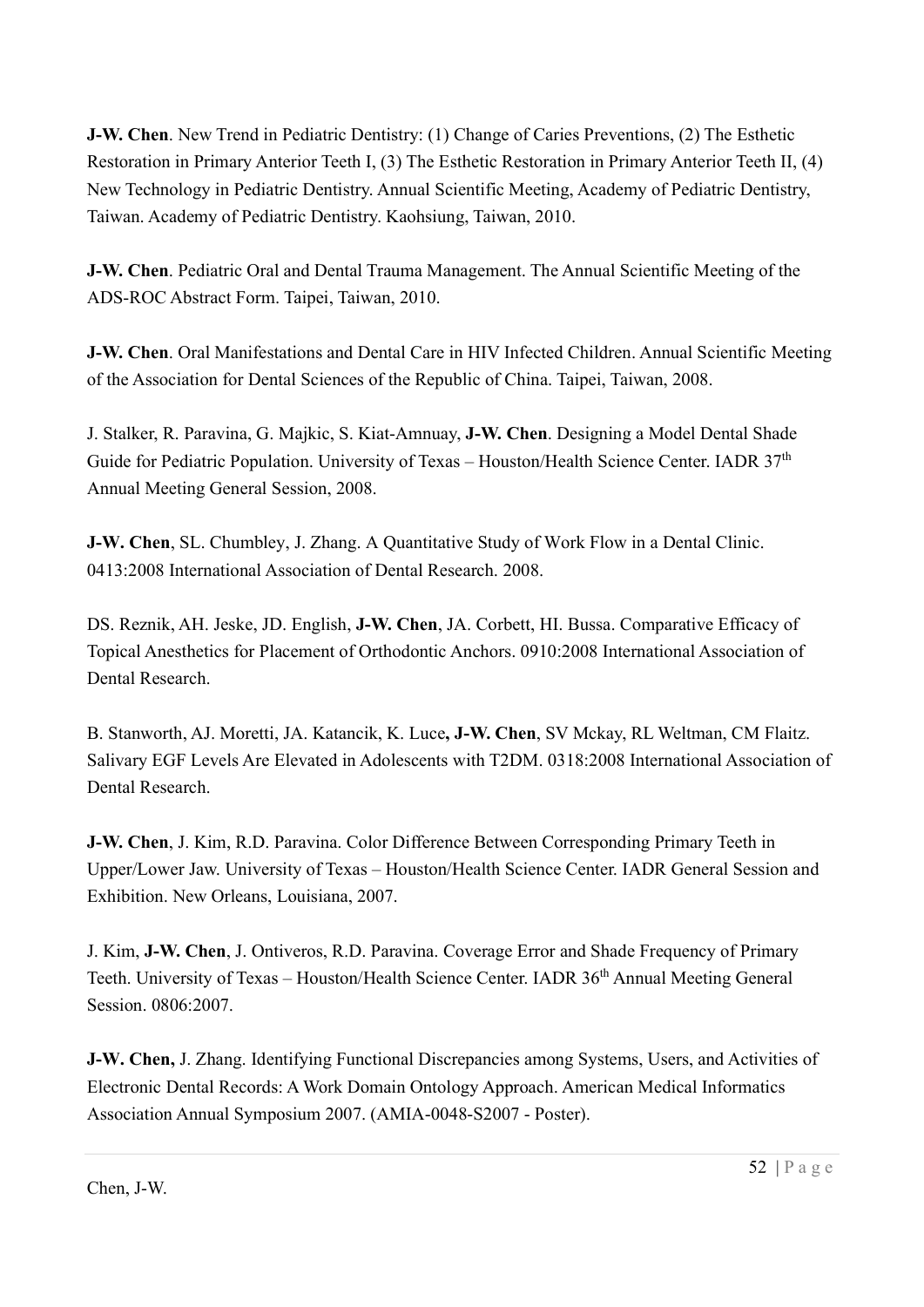AJ. Moretti, KK. Luce, J-W. Chen, C. Flaitz, SV. McKay, and RL. Weltman. Periodontal Disease among Children and Adolescents with Type 2 Diabetes-Mellitus. 1854; 2007 International Association of Dental Research.

J-W. Chen, R. Tate, T. Wild. An Interactive E-Course Design: A Combination of Multimedia, Problem-Based Learning, and Interactive Web Courseware. Tech Expo and Abstract, 2007 American Dental Education Association.

A.E. Levine, J-W. Chen, RD. Bebermeyer, D. Davis. An Interdisciplinary Approach to a Dental Information Technology Course, 2007 American Dental Education Association.

J-W. Chen, J. Kim, RD. Paravina. Color Differences among Various Forms of Primary Teeth in the Same Arch. 24<sup>th</sup> Annual Houston Conference on Biomedical Engineering Research, February 2007.

MC. Hamilton, J-W. Chen, AH. Jeske, SV. Seybold, JC. McMahon, M. Milano. "Behavior Comparison of ADHD vs. ASA I Patients under Conscious Sedation." J Pediatric Dentistry, 2006; 28(1):200.

J-W. Chen, C. Johnson, R. Tate, T. Wild, C. Phelps. A Combination of Multimedia, Problem Based Learning and Interactive Course Design. Teaching and Learning Day Regional Conference May 18, 2006.

J-W. Chen, C. Phelps, Y. Michea, C. Johnson. Comparing Cognitive Achievement and Performance of Pulpotomy by Using Multimedia. ADEA (American Dental Education Association) Tech Expo Section: Abstract #1680 March 11, 2006.

J-W. Chen, J. Zhang. Building User and Designer Model for an EDR System. UT Research Day Proceeding Abstract #69 November 2005.

J-W. Chen, C. Phelps, CW. Johnson, P. Pahlavan, Y. Michea. Instructional Multimedia Design for Teaching Pulpotomy Treatment. School of Health Information Science, University of Texas Health Science Center, Houston, ADEA March 2005.

J-W. Chen, C. Flaitz, T. Johnson. Comparison of Accuracy Captured by Different Controlled Languages in Oral Pathology Diagnoses. Proceeding of AMIA Annual Symposium 2005.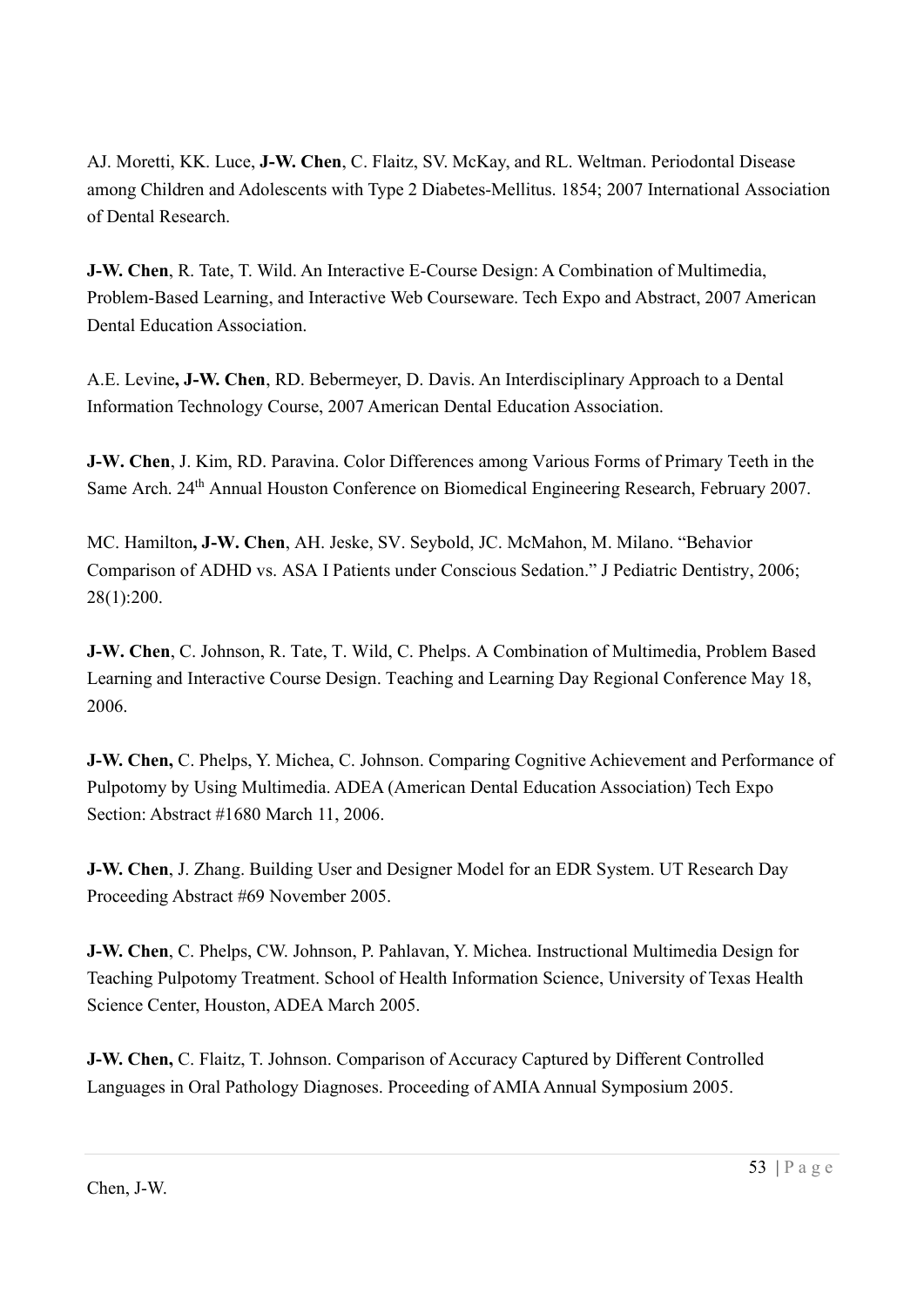J-W. Chen, C. Flaitz, D. Taylor. Cognitive Evaluation of Web-Based Differential Diagnosis Course Support Material. IADR Proceeding 2005.

J. Gateno, JF. Teichgraeber, C. Chavarria, CF. Ezzat, R. Stratmann, J-W. Chen, JJ. Xia. Pre-Surgical Nasoalveolar Molding (PNAM) Therapy for the Treatment of Unilateral Cleft Lip and Palate: A Preliminary Study. AAOMS Proceeding 2005.

J-W. Chen, C. Phelps, C. Johnson. Technology in Dental Education: Comparing Multiple Media Representation for Understanding & Performance of Pulpotomy Treatment. Advances in Teaching/Learning Day at UT Houston 2005.

J-W. Chen, C. Phelps, C. Johnson. Instructional Multimedia Design for Teaching Pulpotomy Treatment. UT Research Day Proceeding Abstract #18. November 2004.

J-W. Chen, J. Zhang. Comparing Text-Based and Graphic User Interface of an Electronic Dental Record System in Educator's Module. UT Research Day Proceeding Abstract #19 (Won Third Place in Poster Presentation.) November 2004.

J-W. Chen, CM. Flaitz, D. Taylor: Cognitive Evaluation of Web-Based Differential Diagnosis Course Support Material. Advances in Teaching/Learning Day at UT Houston. 2004.

C. Flaitz, J-W. Chen, J. Hicks. Replicating Epstein - Barr virus in Orphaned Romanian Children with HIV Infection. Abstr AADR Annual Symposium. 2003 [abstract 0877].

S. Joseph, C. Flaitz, J-W. Chen. Latent Epstein – Barr Viral Infection in Gingival Tissues of HIV-Positive and HIV-Negative Orphans in Romania. Abstr AADR Annual Symposium 2003.

MI. Lin, CM. Flaitz, AJ. Moretti, SV. Seybold, J-W. Chen: Evaluation of Halitosis in Children and Mothers Using Organoleptic and Halimeter Test. J Pediatr Dent, March/April 2002;23(2).

J-W. Chen, CM. Flaitz, D. Taylor. Evaluation of Web-Based Differential Diagnosis Course Support Material. Abstr Proceedings Advances in Teaching/Learning Day at UT Houston. 2002.

Y. Michea, J-W. Chen, Y. Xing, K. Johnson, CM. Flaitz. Oral Pathology Report System: Improving an Existing Database System. Abstr Proceedings AMIA Annual Symposium 2002 [abstract 1104].

MI. Lin, CM. Flaitz, AJ. Moretti, SV. Seybold, J-W. Chen. Evaluation of Halitosis in Children and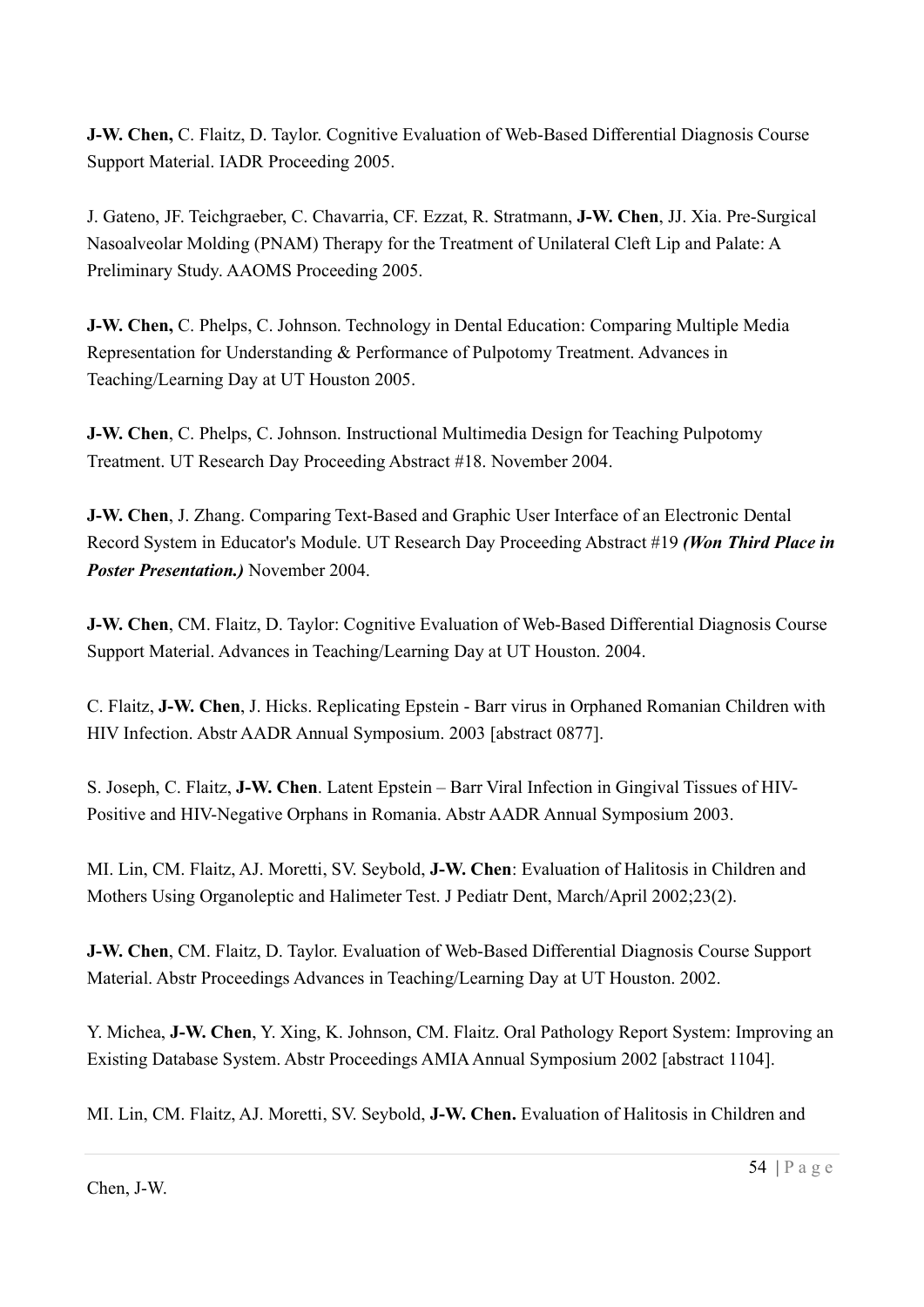Mothers Using Organoleptic and Halimeter Test. Abstr Pediatr Dent, 2002;24(2):169-170.

J-W. Chen, CM. Flaitz, B. Wullbrandt, J. Sexton. Association of Dental Health Parameters with Oral Lesion Prevalence in HIV-Infected Children. Abstract Pediatr Dent 2002;24(2):175-176.

CM. Flaitz, J-W. Chen, B. Wullbrandt, J. Sexton, J. Hicks. Fungal Colonization of Cervicular and Marginal Gingiva in HIV-Infected Children: A Clinicaopathologic Study Pediatr Dent 2002;24(2):176- 177.

J-W. Chen, J. Brixey. The EMR Prescription and Hand Writing Prescription: Which One Is Better? Abstr Proceedings International Human and Systems Meeting. 2001.

J-W. Chen, CM. Flaitz, D. Taylor. An Online Education Program for Differential Diagnosis of Oral Soft Tissue Lesions. Abstr Proceedings Advances in Teaching / Learning Day at UT Houston. 2001.

J-W. Chen, DG. Owen, J. Hyman. Periodontal Ligament Tissue Vitality and Storage Media Temperature: A Novel Digital Imaging System. Abstr Pediatr Dent, 2001;23(2):176-177.

## Peer Reviewed Papers

L. Jing, J-W. Chen, C. Roggenkamp, M. Suprono. Effect of Crown Preparation Height on Retention of a Prefabricated Primary Posterior Zirconia Crown. Pediatr Dent, May/Jun 2019, 3-7.

L. A. Rosato, J-W. Chen, C. Roggenkamp, J-M. Su. Retentive Strengths for Prefabricated Primary Molar Zirconia Crowns Using Five Different Cements. Taiwan Journal of Pediatric Dentistry, December 2018, Vol. 18 No. 4.

B. D. Meyer, J-W. Chen, & J. Y. Lee. Pharmacologic management for pediatric dental patients in the 21st century. Gen Dent, 66(6), 19-22. November/December 2018.

S. Dima, W-J. Chang, J-W. Chen, N-C. Teng. Early Childhood Caries-Related Knowledge, Attitude, and Practice: Discordance between Pediatricians and Dentists toward Medical Office-Based Prevention in Taiwan. Int J of Environ Res Public Health, May 2018. Article ID 10.3390.

J. Machado, J-W. Chen, X. Lam. Use of a Clinical Decision Support Tool for the Management of Traumatic Dental Injuries in the Primary Dentition by Novice and Expert Clinicians. Dent Traumatol, April 2018. Article ID 10.1111/edt.12390.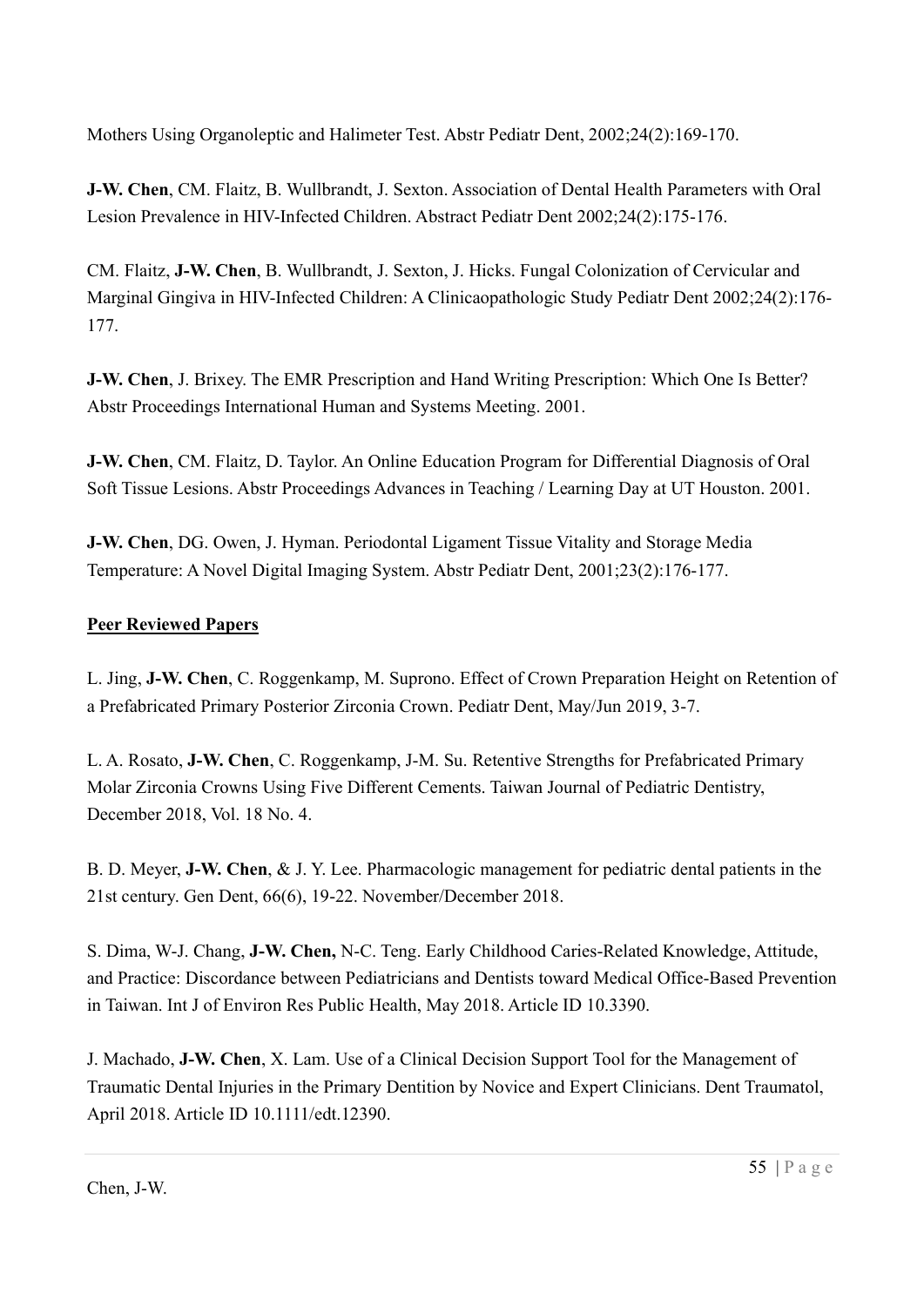W-J Chang, A. Shinichi, S. Kamakura, R-Y. Huang, and J-W. Chen. Bioengineering Materials in Dental Application. BioMed Res Int, vol. 2017, Article ID 2135036, 2017.

K. Truong, J-W. Chen, S. Lee, and H. Riter. Changes of Surface Properties of Composite Preveneered Stainless Steel Crowns after Prophy Polishing to Remove Stains. Pediatr Dent, April 2017, 217-224.

M. Shin, J-W. Chen, C-Y. Tsai, R. Aprecio, W. Zhang, J-M. Yochim, N. Teng, M. Torabinejad. Cytotoxicity and Antimicrobial Effects of a New Fast-Set MTA. BioMed Res Int, vol. 2017, Article ID 2071247, 2017.

J. Lee, J-W. Chen, S. Omar, SR. Kwon, and M. Meharry. Evaluation of Stain Penetration by Beverages in Demineralized Enamel Treated With Resin Infiltration. Oper Dent 2016 41:1, 93-102.

DeLeon M, J-W. Chen. Effects of Preparation Design on the Compressive Strength of Primary Anterior Zirconia Crowns, an In-Vitro Study. Articulator Magazine of Loma Linda University School of Dentistry, 2016; 26(2): 32-37.

S. Omar, J. Choi, B. Nelson, M. Shin, J-W. Chen. Pre-Eruptive Intracoronal Resorption (PEIR): Literature Review and Case Report. J Cal Dent Asso 2015:43(5):255-260.

A. Marghalani, S. Omar, J-W. Chen. Clinical and Radiographic Success of Mineral Trioxide Aggregate Compared with Formocresol as a Pulpotomy Treatment in Primary Molars: A Systematic Review and Meta-Analysis. J Am Dent Assoc 2014;145(7): 7:14-21.

L. McCormack, J-W. Chen, L. Trapp, A. Job. A Comparison of Sedation Related Events for Two Multi-Agent Oral Sedation Regimens in Pediatric Dental Patients. Pediatr Dent 2014;36:302-8.

S. Omar, J-W. Chen, B. Nelson, W. Okumura, and W. Zhang. Fluoride Concentration in Commonly Consumed Infant Juices. Journal of Dentistry for Child J Dent Child 2014;81(1):20-26.

M. Meharry, S-R. Kwon, J-W. Chen. Comparison of Alternate Protocols for Placing a Sixth Generation Dental Bonding Agent. Dentistry 2013; 3:178. Doi:10.4172/2161-1122.1000178.

L. Gutenberg and J-W. Chen. Methemoglobin Levels in Pediatric Dental Patients. Anesth Prog 2013; 60(3):99-108.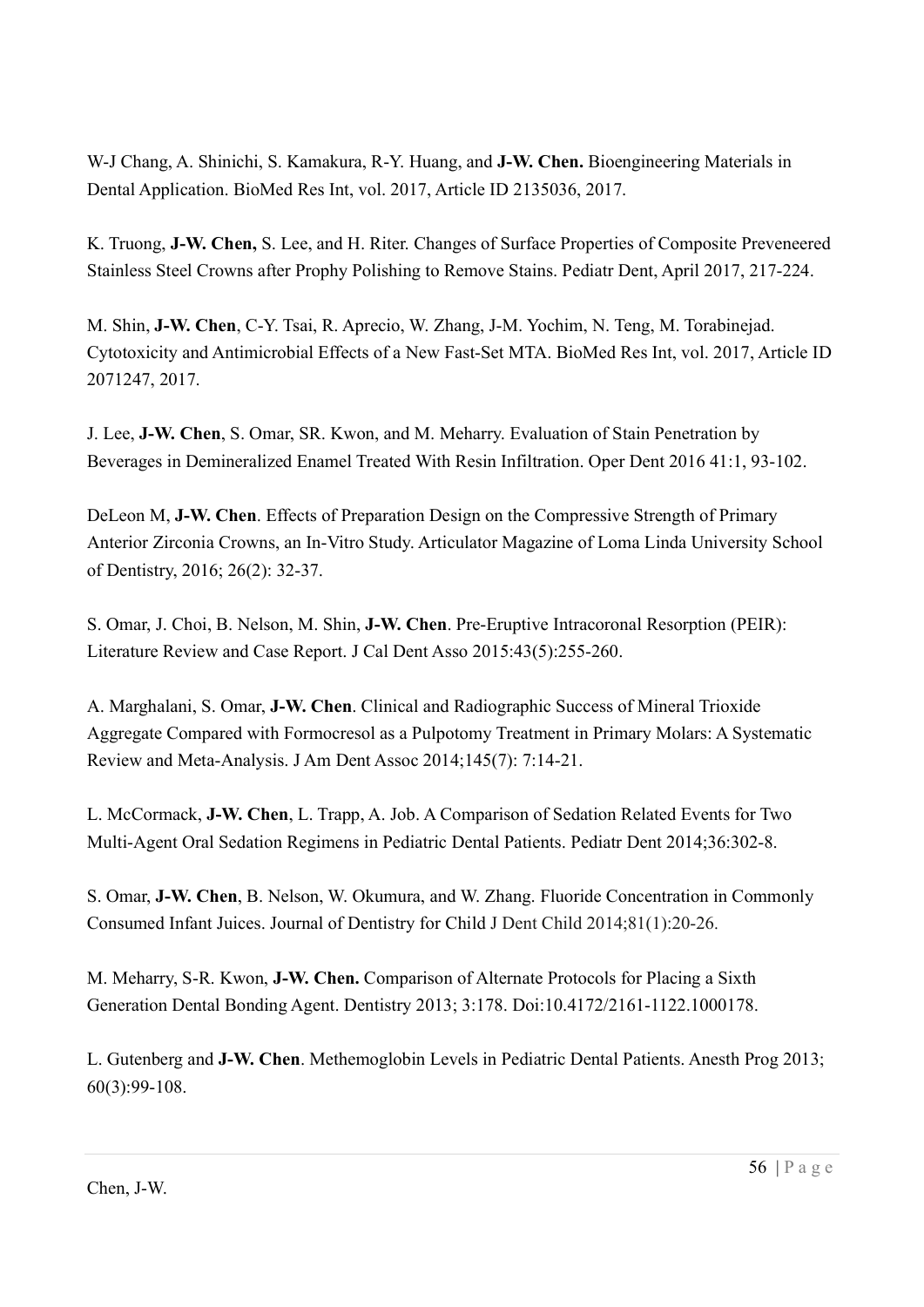B. Fletcher, J-W. Chen, T. Milledge, and C. Roggenkamp. Experimental Initial Partial-Polymerization Method for Fuji II Placement Evaluated for Microleakage with/without Fuji Coat. Oper Dent 2013; 38(4):1-11.

K. Tran, M. Torabinejad, S. Shabahang, B. Retamozo, R. Aprecio, & J-W. Chen. Comparison of Efficacy of Pulverization and Sterile Paper Point Techniques for Sampling Root Canals. J Endod. 2013; 39(8): 1057-1059.

M. Jorden, J-W. Chen, E. Easley, Y. Li, & S. Kurti. Acoustic Comparison of Er,Cr:YSGG Laser and Dental High Speed Handpiece for Primary Anterior Tooth Preparation. SPIE. 2013:8566 85660K-1.

A. Garbacea, J. Lozada, C. Church, AJ Al-Ardah, KA. Seiberling, Naylor, W., and J-W. Chen. The Incidence of Maxillary Sinus Membrane Perforation during Endoscopically Assessed Crestal Sinus Floor Elevation: A Pilot Study. J Oral Implantol 2012; 38(4): 345-59.

R. Santana, J. Lozada, A. Kleinman, A. Al-Ardah, A. Herford, and J-W. Chen. Accuracy of CBCT and 3D Stereolithographic Model in Identifying the Anterior Loop of the Mental Nerve: A Study on Cadavers. J Oral Implantol 2012; 38(6): 668-76.

J-W. Chen, V.L. Leggitt. Pulp Treatment for Young first Permanent Molars: To Treat or Extract? Endod Topics. 2012:23:24-40.

J-W. Chen, M. Jorden. Materials for Primary Tooth Pulp Treatment: The Present and the Future. Endod Topics. 2012:23:41-49.

C-X. Sun, N. Wall, N. Angelov, C. Ririe, J-W. Chen, D. Boskovic, J. Henkin. Changes in mRNA Expression of Adenosine Receptors in Human Chronic Periodontitis. Chin J Dent Res. 2011;14(2):113- 120.

P. Roe, J. Kan, K. Rungcharassaeng, J. Lozada, A. Kleinman, C. Goodacre, J-W. Chen. Immediate Loading of Unsplinted Implants in the Anterior Mandible for Overdentures: A Case Series. Int J Oral Maxillofac Implants 2010:25(5):1028-35 PMID 20862419.

J. Moseley, J-W. Chen, F. Traficante, R. Grabowsky. Comparison of Fluoride Concentrations in Commonly Consumed Ready-to-eat Infant Foods. Pediatr Dent 2010;32(7):389-93.

B. Katheria, C. Kau, R.Tate, J-W. Chen, J. English, J. Bouquot. Effectiveness of Impacted and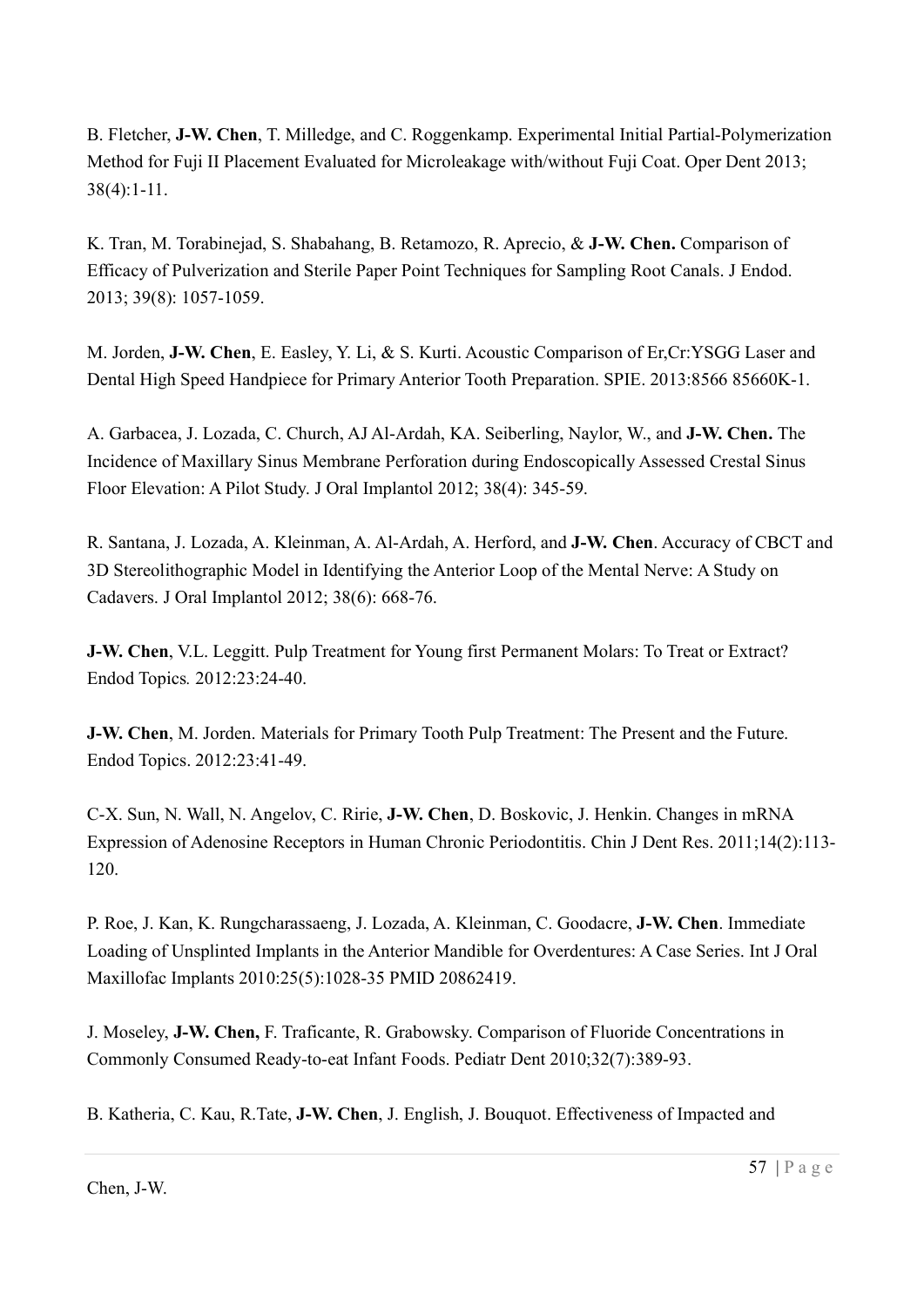Supernumerary Tooth Diagnosis from Traditional Radiography Versus Cone Beam Computed Tomography. Pediatr Dent 2010;32(4):389-394.

DS. Reznik, AH. Jeske, J-W. Chen, J. English. Comparative Efficacy of Two Topical Anesthetics for the Placement of Orthodontic Temporary Anchorage Devices. Anesth Prog 2009;56:81-85.

C. Siew, S. Strock, H. Ristic, P. Kang, H-N. Chou, J-W. Chen, J. Frantsve-Hawley, D. Meyer. Assessing a Potential Risk Factor for Enamel Fluorosis: A Preliminary Evaluation of Fluoride Content in Infant Formulas. J Am Dent Assoc 2009;140(10):1228-36, PMID 19797552.

AE. Levine, RD. Bebermeyer, J-W. Chen, D. Davis, C. Harty. Development of a Dental Information Technology Course: An Interdisciplinary Approach. J Dent Educ 2008;72(9):1067-1076.

R. Paravina, G. Majkic, JR. Stalker, S. Kiat-amnuay, J-W. Chen. Development of a Model Shade Guide for Primary Teeth. Eur Arch Paediatr Dent. 2008:9(2)74-78.

M. Gupta, J-W. Chen, J. Ontiveros. Veneer Retention of Pre-Veneered Primary Stainless Steel Crowns after Crimping. J Dent Child. 2008;75(1):44-47.

J-W. Chen, J. Zhang. Comparing Text-Based and Graphic User Interfaces for Novice and Expert Users. AMIA 2007 Annual Symposium proceeding. (ID AMIA-0560-S2007)

J-W. Chen, J. Zhang. Identifying functional discrepancies among systems, users, and activities of electronic dental records: A work domain ontology approach. AMIA Annu Symp Proc. 2007 Oct 11:904.

AH. Jeske, JG. Giovannitti , KA. Peters, J-W. Chen, MP. Ryan. Review and Update of Enteral Conscious Sedation and Emergency Procedures for Texas Dental Practitioners. Tex Dent J May 2007;124(5):468-478.

JB. Kim, R. Paravina, J-W. Chen. In-Vivo Evaluation of Color of Primary Teeth. J Ped Dent 2007;29:383-6.

Y-F. Cheng, J-W. Chen, S-J. Lin, H-K. Lu. Is Coronally Positioned Flap Procedure with Enamel Matrix Derivative or Root Conditioning a Relevant Predictor for Achieving Root Coverage? A Systemic Review. J Periodontal Res 2007;1:2-11,. (Online Journal)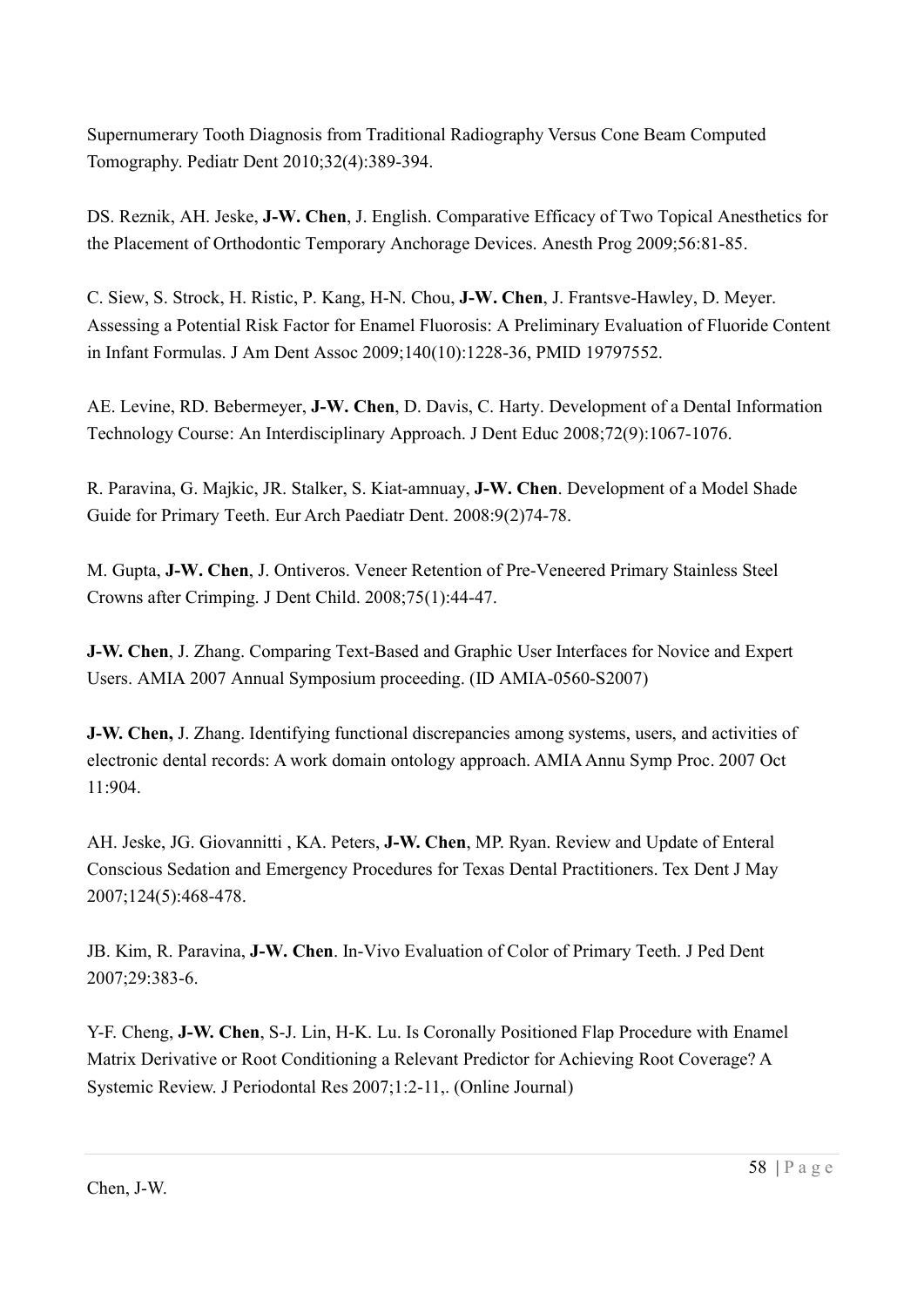CF. Ezzat, C. Chavarria, JF. Teichgraeber, J-W. Chen, RG. Stratmann, J. Gateno, JJ. Xia. Pre-Surgical Nasoalveolar Molding (PNAM) Therapy for the Treatment of Unilateral Cleft Lip and Palate: A Preliminary Study. Cleft Palate Craniofac J. 2007;44(1):8-12.

M. Milano, JY. Lee, K. Donavan, J-W. Chen. A Cross-Sectional Study of Medication Related Factors and Caries Experience in Asthmatic Children. Pediatr Dent 2006;28:5.

J-W. Chen, SV. Seybold, H. Yazdi. Assessment of the Effects of 2 Sedation Regimens on Cardiopulmonary Parameters in Pediatric Dental Patients: A Retrospective Study. Pediatr Dent 2006;28:350-356.

J-W. Chen, Flaitz C, Johnson T. Comparison of Accuracy Captured by Different Controlled Languages in Oral Pathology Diagnoses. AMIA Annu Symp Proc. 2005;2005:918.

C. Chavarria, J-W. Chen, JF. Teichgraeber. Use of Pre-Surgical Nasal Alveolar Molding Appliance in Treating Cleft Lip and Palate Patients. Tex Dent J; Oct 2004;976-981.

M. Lin, CM. Flaitz, AJ. Moretti, SV. Seybold, J-W. Chen. Evaluation of Halitosis in Children and Mothers. Pediatr Dent 2003;25(6):553-58.

J-W. Chen, CM. Flaitz, B. Wullbrandt, Sexton. Oral Lesion Prevalence in HIV-Infected Romanian Children. Pediatr Dent 2003;25:479-484.

J-W. Chen, MH. Hobdell, K. Dunn, KA. Johnson, J. Zhang. Teledentistry and Its Use in Dental Education. J Am Dent Assoc 2003;134(3):342-6.

J-W. Chen, CM. Flaitz, Y. Xing. Diagnosis of Oral Lesions Using the Bayesian Network Decision Support Model. E-Paper 2003 Feb ADEA proceeding.

Michea Y, J-W. Chen, Xing Y, Johnson K, Flaitz CM. Oral Pathology Report System: Improving an Existing Database System. AMIA Annu Symp Proc. 2002:1104.

J-W. Chen, Owen D, Hymen J: Periodontal Ligament Tissue Vitality and Storage Media Temperature: A Novel Digital Imaging System" J Pediatr Dent Vol 23(2) 2001.

J-W. Chen, Bruxie J, Zhang J: "The EMR prescription and hand writing prescription: which one is better". Proceedings International Human and System Meeting 2001.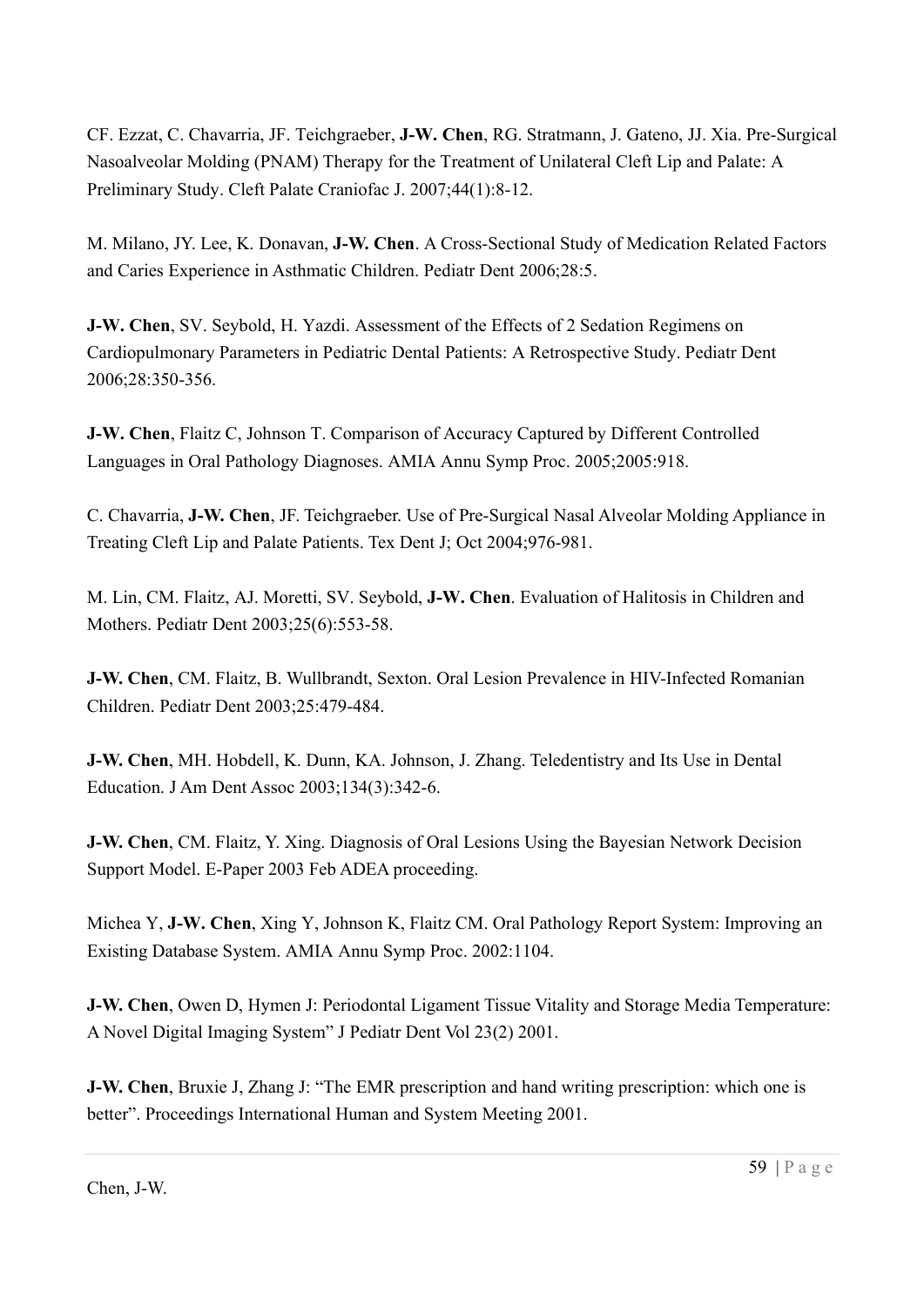## Published Papers:

J-W. Chen. The Face in the Mirror. Scope Magazine of Loma Linda University Health, 2011; 47(1): 20-23.

J-W. Chen. Be the Angel for Cleft Lip and Cleft Palate Children What You Can Do to Help. Loma Linda University Dentistry, 2010; 21(2): 30-36.

## BOOKS:

- 2019 Interactive Behavior Management in Pediatric Dentistry. ISBN: 978-986-96413-4-0. Chapter Author, Chapter 27 "Oral Sedation and Behavior Management under Oral Sedation."
- 2011 Pediatric Dentistry Clinical Handbook, A Resource Guide for Pediatric Residents. 2<sup>nd</sup> Edition. Author
- 2010 Pediatric Dentistry Clinical Handbook, A Resource Guide for Pediatric Residents. 1 st Edition. Author
- 2010 Loma Linda University School of Dentistry Advanced Education Program in Pediatric Dentistry, Scholarly Resident Manual. Author

## Professional Affiliations:

Academy of Dentistry International; Fellow 2017 – Present International Association for Dental Research; Pediatric Oral Health Research Scientific Group Secretary and Treasurer, 2017 – Present International Association of Paediatric Dentistry; Education Committee Member 2015 – Present; Scientific Committee Member, 2017 – Present; Reviewing Committee Member, 2017 – Present College of Diplomats; Fellow 2006 – Present American College of Dentists; Fellow 2013 – Present Omicron Kappa Upsilon – Chi-Chi-Chapter Commission of Dental Accreditation – Site Visitor 2015 – Present American Cleft Palate-Craniofacial Association, 2014 – Present International Association of Dental Traumatology, 2011 – Present California Dental Association, 2008 – Present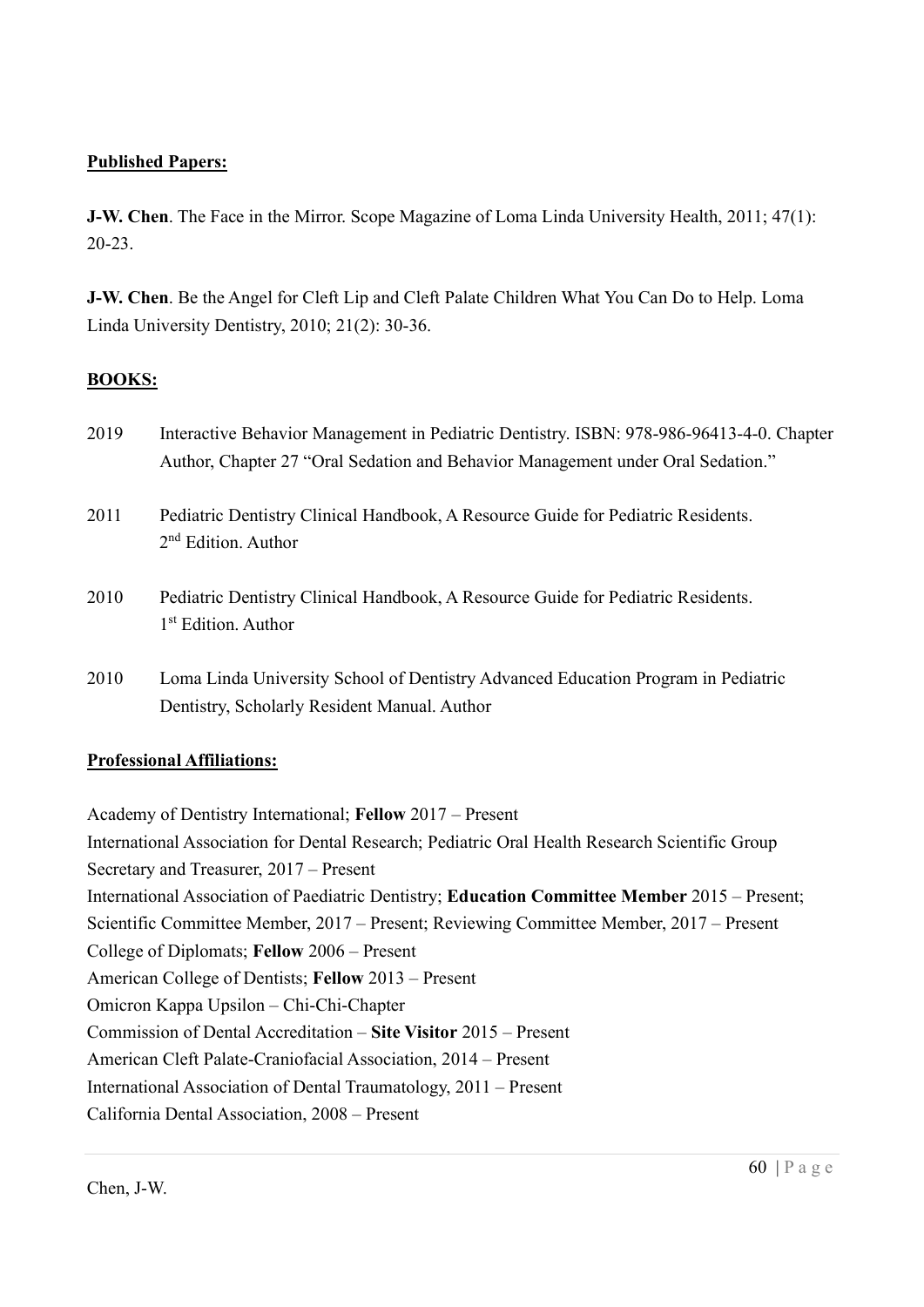California Society of Pediatric Dentistry,  $2008 -$  Present; **Board of Director**  $2011 - 2014$ , **Editor in** Chief 2014 – 2015, Chair for Communications Committee 2014 – 2015, Chair for table clinic judging 2014 – 2015, Chair for Continuing Education Committee 2016 – Present Tri-County Dental Association, 2008 – Present American Dental Association – 2008 to Present American Board of Pediatric Dentistry, 2006 – Present; Oral examiner 2009 – Present; ABPD examination committee 2015 – Present Houston Academy of Pediatric Dentistry, 2000 – Present; Vice President 2007 – 2008 American Dental Education Association, 2000 – Present American Medical Informatics Association – Dental Informatics Work Group, 2000 – Present American Academy of Pediatric Dentistry, 1997 – Present; Scientific Council of Scientific Affairs, 2016 – Present The American Orthodontic Society, 1998 – 2000 Maryland Society of Dentistry for Children, 1998 – 2000 Chinese Dentist Association, 1996 – Present Taipei Dentist Association, 1996 – 2000 Taiwan Pediatric Dentist Association, 1996 – Present

## Special Training

- 2002 Web education tool "Black Board".
- 2001 Database program "Microsoft Access".
- 2000 Web design software "Front page" and diagram design software "VISIO".
- 1999 Postgraduate electric engineering "Digital Image Processing Course", use "MATLAB" software for image processing. Statistic program "SPSS".
- 1998 Rotation in UMMS hospital for general anesthesia training one month

#### Committee Activities

#### Loma Linda University:

- 2014 Present, Faculty of Graduate Studies Dean's Award Committee, Member
- 2014 Present, Faculty of Graduate Studies Committee, Member
- 2014 Present, Task Force on Traveling Policies, Member
- 2010 Present, Quality Assurance, Member
- 2009 Present, Research Task Force Chair
- 2009 Present, Faculty Development Committee, Member
- 2008 Present, Research Committee, Member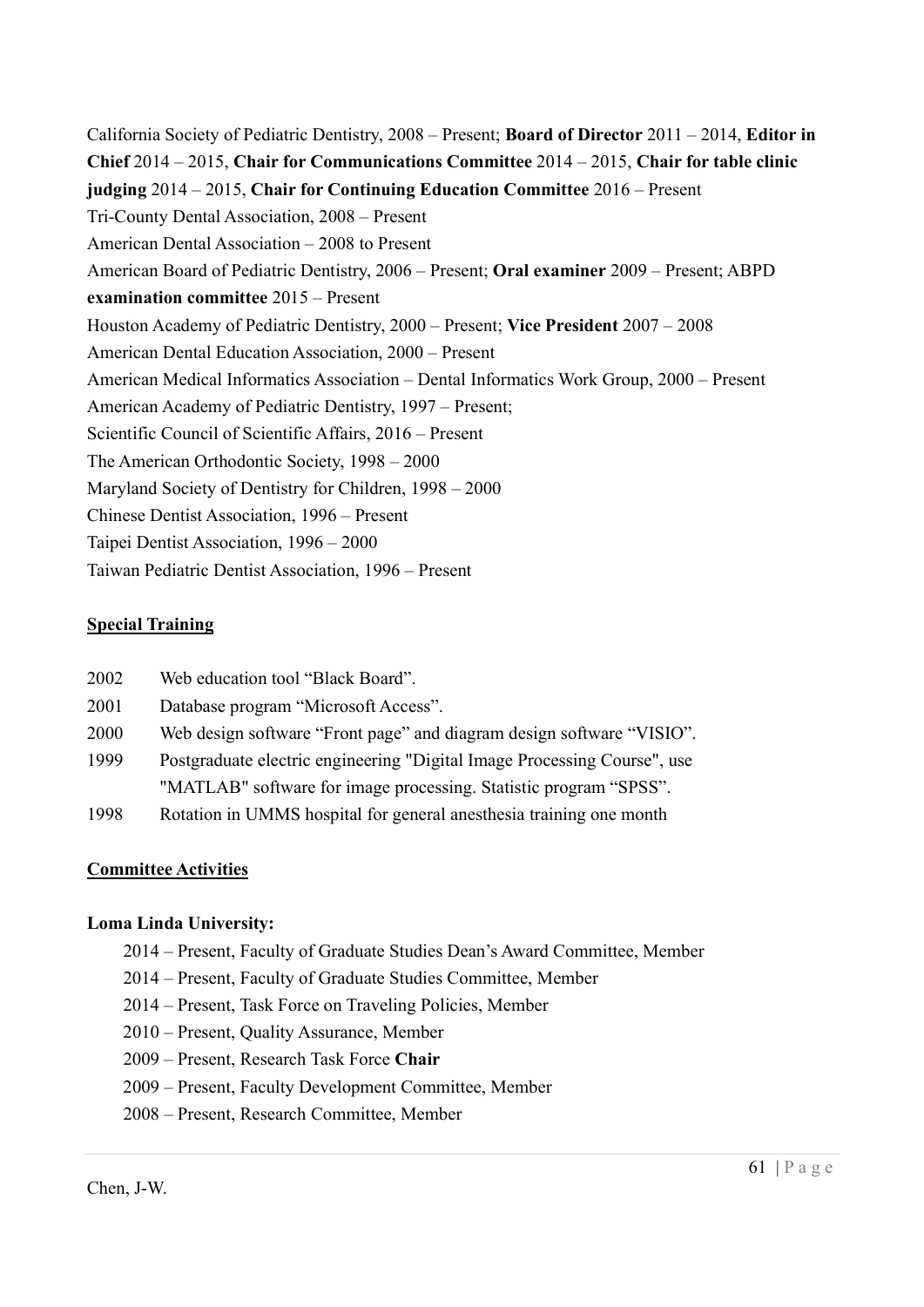- 2008 Present, Faculty of Graduate Studies Committee, Member
- 2008 Present, Computer Steering Committee, Member

#### Other Affiliations:

- 2010 Present, CSPD, Continued Education Committee (2101 2015), Chair (2016)
- 2010 Present, CSPD, Alumni Reception Committee
- 2014 2015, California Society of Pediatric Dentistry, Chief Editor of Newsletter
- 2013 2015, California Society of Pediatric Dentistry, Patient Service Committee, Member
- 2012 2015, California Society of Pediatric Dentistry, Faculty Outreach Committee, Chair
- 2011 2014, California Society of Pediatric Dentistry, Board of Director
- 2010 2013, Chair of "E" Conference
- 2010 2013, CSPD, Patient Safety Committee Advisory
- 2010 2015, CSPD, Communication Committee, Chair (2014 2015)

#### University of Texas Health Science Center at Houston Committee

- 1. UTDB
	- 2006 2007 Chair of Research Committee
	- 2005 2008 Faculty Development and Evaluation Committee, Member
	- 2005 2008 Research Committee, Member
	- 2006 2007 Dental Service, Research & Development Plan Board of Directors, Department

Representative

- 2004 2005 Computer Committee, Member
- 2004 2005 Evaluation Committee, Member
- 2004 2005 Research Committee, Member
- Self-Study subcommittee for ADA accreditation site visit

Technology committee Ad Hoc

2. HSC

 Integrated Patient Records Project Advisor Committee (IPRPA) Representative of UTDB SHIS Alumni organization, member Represent UTDB go to NIDCR grant training meeting.

February 2015 – Present CODA Commission of Dental Accreditation; Site visitor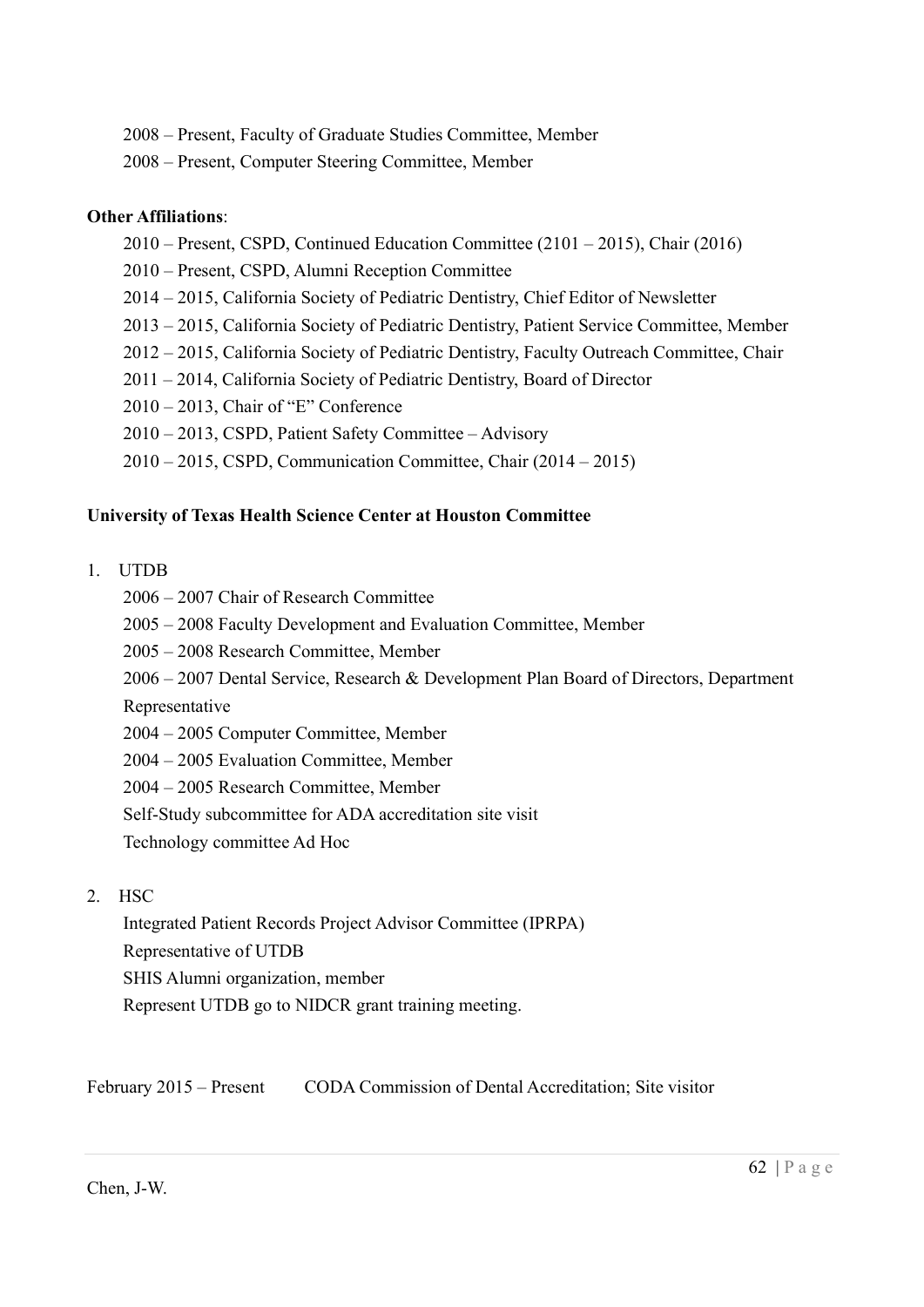October 2011 – Present Advanced Specialty Education Commission Consultant for CODA/ADA

August 2009 – Present Consultant and Oral Examiner for ABPD Oral Clinical Examination

#### International Level Professional Organization Service

October 2015 – Present International Association of Paediatric Dentistry, Education committee

#### **Community Service**

- May 2017 Volunteer preconference judge for poster presentations AAPD Conference
- Jan 2017 Clinic with a Heart Free dental services to Loma Linda community
- July 2016 SRRSH Free dental service to Children in China, Hangzhou, China
- May 2016 Volunteer preconference judge for poster presentations AAPD Conference
- Feb 2016 Give Kids a Smile Free dental services to San Bernardino community
- Jan 2016 Clinic with a Heart Free dental services to Loma Linda community
- May 2015 LLUH Home Vent Dental Clinic dental service to Ventilation patients
- Jan 2015 Give a Kid a Smile Free dental services to San Bernardino community
- Feb 2014 Give Kids a Smile Free dental services to San Bernardino community
- Jan 2014 Clinic with a Heart Free dental services to Loma Linda community
- May 2012 Loma Linda Children's Hospital 27<sup>th</sup> Annual Children's Day 2012, LLUMC
- Feb 2012 Give Kids a Smile Free dental services to San Bernardino community
- Nov 2011 College of Dentistry, University of Dammam, Saudi Arabia, 30-day Instructor
- Jul 2011 Mary Mercy Center, San Bernardino Free dental clinic for homeless children/adults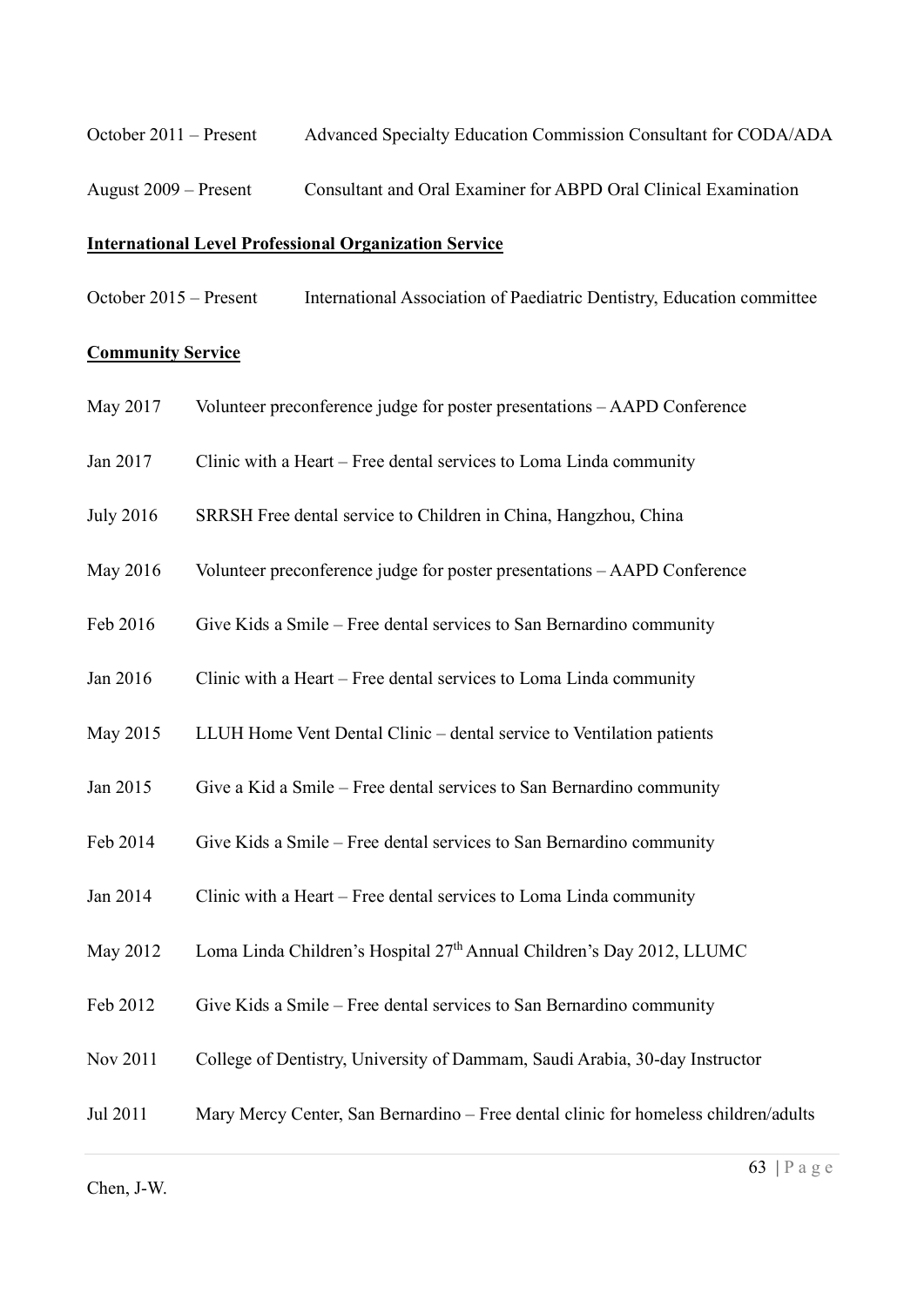- May 2011 Loma Linda University School of Dentistry Mission Trip to Nicaragua Free dental service to community
- Feb 2011 Give Kids a Smile Free dental services to San Bernardino community
- Jan 2011 Clinic with a Heart Free dental services to Loma Linda community
- Feb 2010 Give Kids a Smile Free dental services to San Bernardino community
- Jan 2010 Clinic with a Heart Free dental services to Loma Linda community
- Feb 2009 Give Kids a Smile Free dental services to San Bernardino community
- Jan 2009 Clinic with a Heart Free dental services to Loma Linda community
- Aug 2005 Chinese Community Health Fair of Houston Oral health screening
- Feb 2005 TIMA Community Health Fair
- Nov 2005 TIMA Health Fair George Brown Conventional Center (with city-wide club)
- Aug 2004 Chinese Community Health Fair of Houston Oral health screening
- May 2004 Special Olympics volunteer Delmar Stadium
- Feb 2004 TIMA Community Health Fair
- Nov 2004 TIMA Health Fair George Brown Conventional Center (with city-wide club)
- 2002 08 Executive Director of Chung-Tai Zen Center of Houston
- 2000 04 Tzu-Chi International Medical Association Member Volunteer dental service
- 2000 02 Volunteer Community Education Service volunteer Chinese teacher for Tzu-Chi Buddhism culture school and to provide oral hygiene education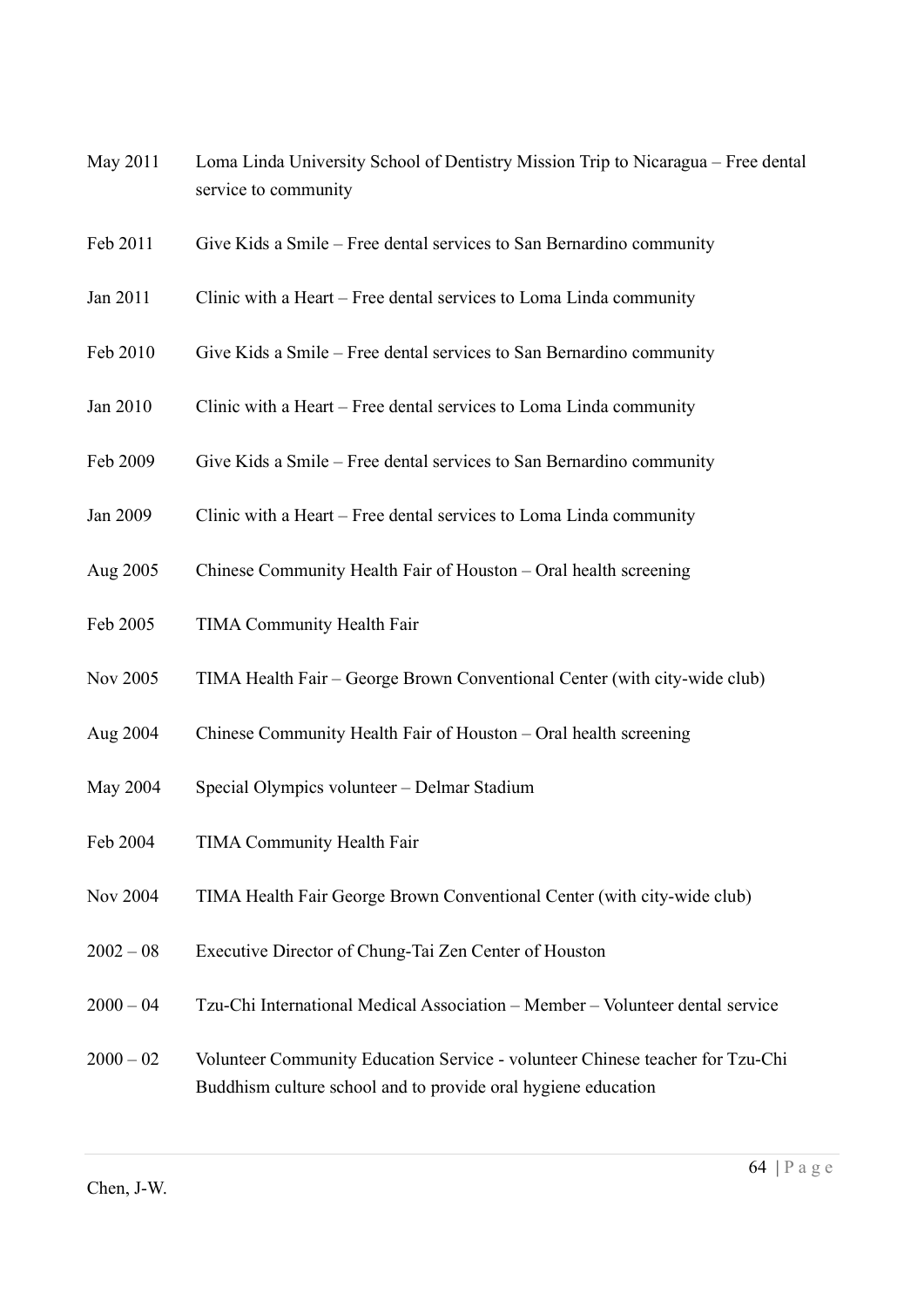| 2001        | World Vision Romania – HIV children oral exam and service                                                                                                                                   |
|-------------|---------------------------------------------------------------------------------------------------------------------------------------------------------------------------------------------|
| $2000 - 04$ | Houston Health Fair volunteer to provide translation and dental consultation                                                                                                                |
| $1996 - 98$ | Volunteer Dental Community Work – Member of Tzu-Chi Buddhism Foundation<br>Medical Service Team to provide free dental service for indigent populations in various<br>rural/ mountain areas |
| $1993 - 98$ | Tai-Dung – Leader of Oral Hygiene Education Department                                                                                                                                      |
| 1997        | Yi-Lan – Free dental service as a dentist and instructor                                                                                                                                    |
| $1991 - 97$ | Oral Medical Service Group of T.M.C. School of Dentistry, student leader                                                                                                                    |
| 1991        | Oral Medical Service Group of T.M.C. School of Dentistry Kao-Hsiung – team member                                                                                                           |

# Grant Support

| 2017        | Health Resources and Services Administration (HRSA) Faculty Loan Repayment Grant<br>$(\$864,000)$                                            |
|-------------|----------------------------------------------------------------------------------------------------------------------------------------------|
| 2017        | California Society of Pediatric Dentistry Foundation Program Enrichment Grant<br>$(\$4000)$                                                  |
| 2015        | California Society of Pediatric Dentistry Foundation Program Enrichment Grant<br>$(\$6000)$                                                  |
| 2013        | St. Renatus (SR-3-04) Phase III/FDA Study                                                                                                    |
| 2013        | California Society of Pediatric Dentistry – Research Award (\$1000.00)                                                                       |
| 2012        | Bridging the Gap Grant – California Society of Pediatric Dentistry Foundation<br>$(\$25,000.00)$                                             |
| $2006 - 08$ | NLM Fellowship: Medical Informatics research training grant - NLM grant No. 5<br>T15-LM07093-14 (2007: \$48,493 +1500; 2006: \$46,448 +1500) |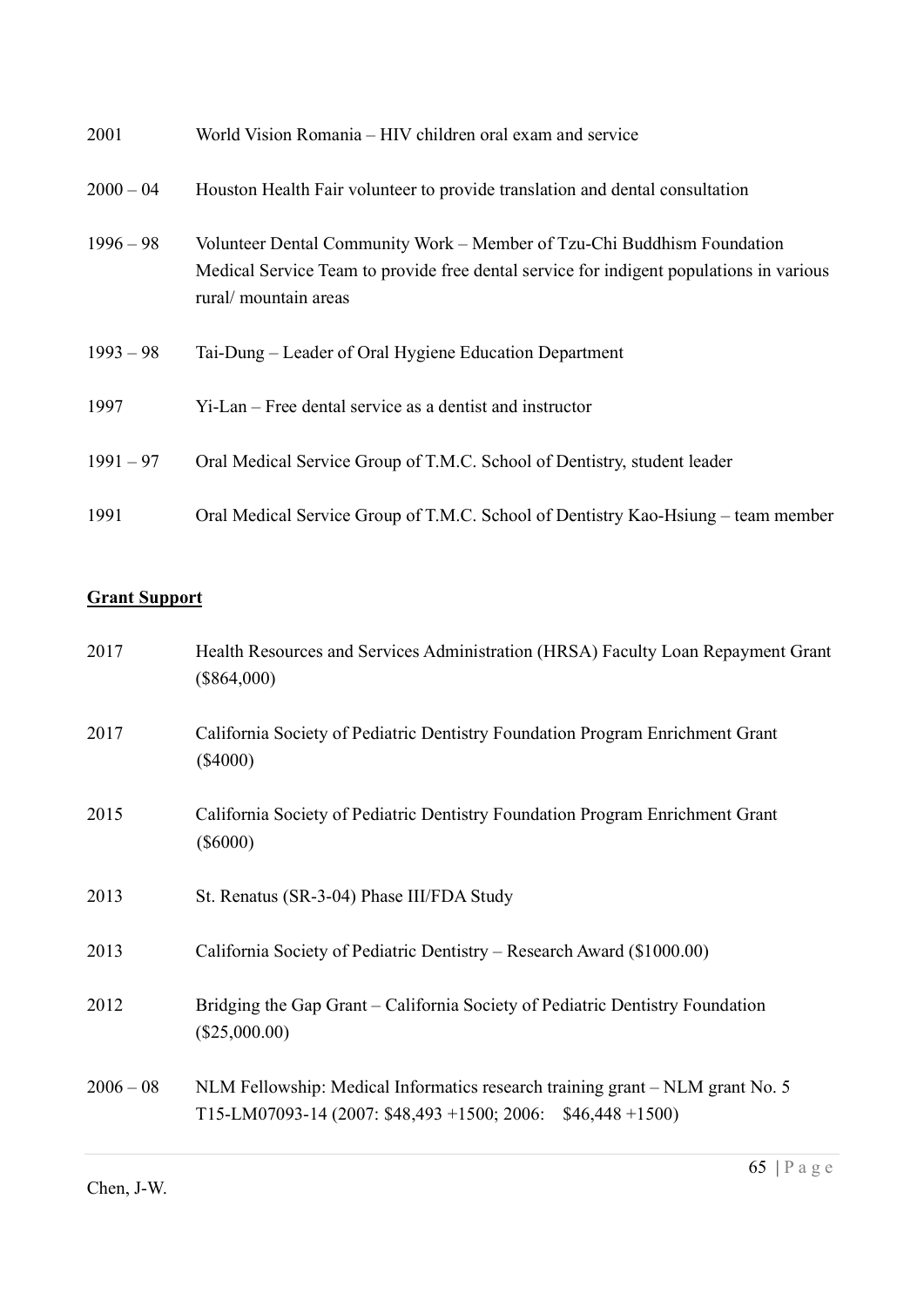- 2004 05 PI: University of Texas Houston, Technology and Education Small Grant Program (\$5,342) Project title: Instructional Multimedia Design for Pulpotomy Treatment.
- 2003 06 Co-PI NIH/NIDCR T35DE07252-09. Trainee: NIH T32 grant receiver. National Institution of Health Trainee of University of Texas Training Program in Craniofacial-Oral Biology Research that is Comprehensive and Integrated with the Health Science Center at Houston (UT-TORCH) (Health informatics) (2004: \$12,702; 2005: \$51,036)

## **Honors and Awards**

| 2017 | Taipei Medical University's Outstanding Alumnus and Distinguished Academic<br>Achievement Award                      |
|------|----------------------------------------------------------------------------------------------------------------------|
| 2017 | AAPD Speakers Bureau Committee Member                                                                                |
| 2016 | Dean's Scholar, The University of Texas Health Science Center at Houston, School of<br><b>Biomedical Informatics</b> |
| 2014 | Promotion to Professor on Administrative Track                                                                       |
| 2013 | America's Top Dentist 2013: Consumers' Research Council of America                                                   |
| 2013 | Fellow of the American College of Dentists (ACD)                                                                     |
| 2012 | Omicron Kappa Upsilon National Dental Honor Society, Chi Chi Chapter                                                 |
| 2011 | Certificate of Appreciation College of Dentistry University of Dammam, Saudi Arabia                                  |
| 2009 | Board Examiner for American Board of Pediatric Dentistry                                                             |
| 2008 | Promotion to Associate Professor on the Clinical Educator track.                                                     |
| 2007 | Finalist of AMIA 2007 Annual Symposium student paper competition.                                                    |
| 2007 | Fellow status of American Academy of Pediatric Dentistry.                                                            |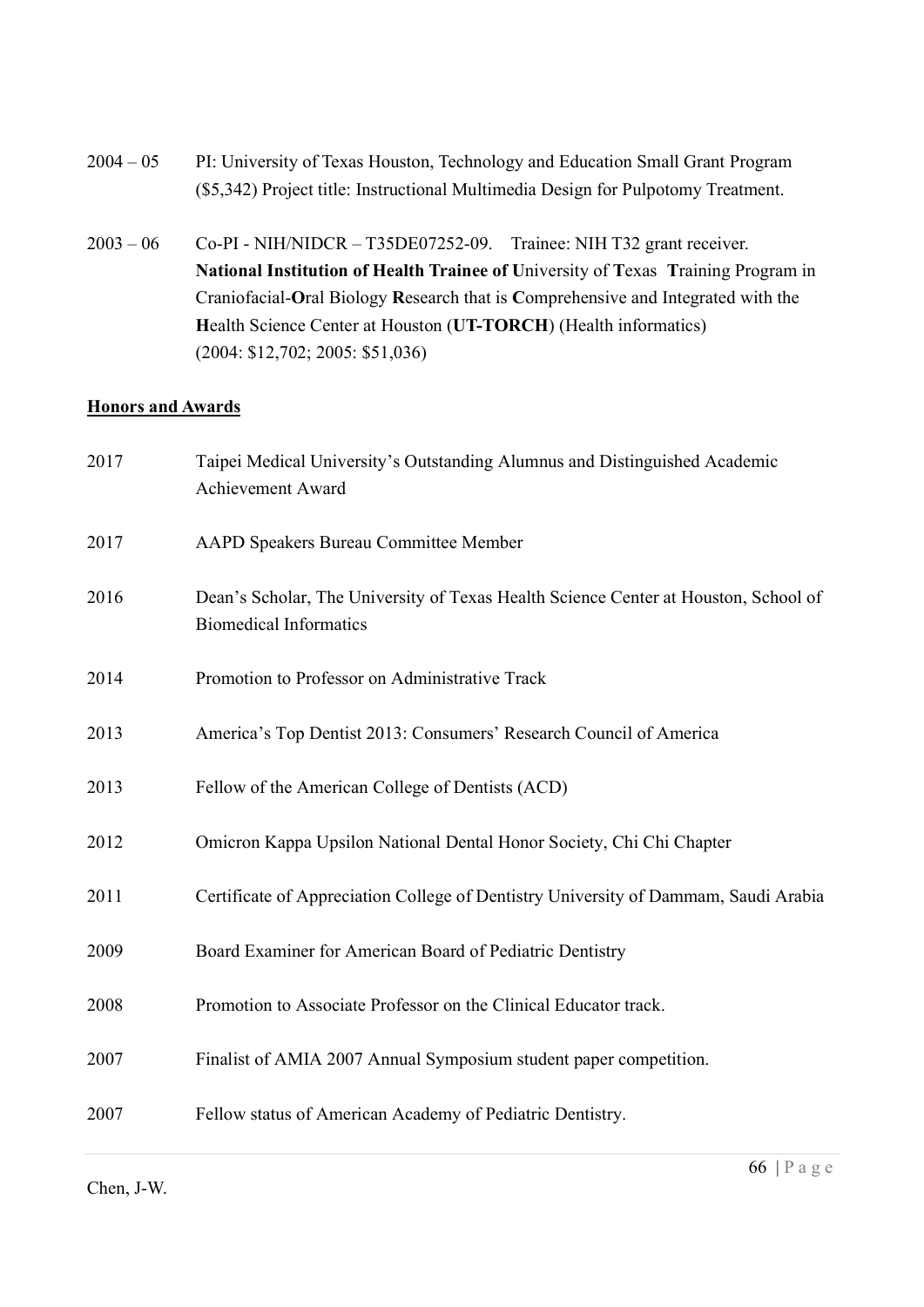| 2006 | Diplomat of American Board Pediatric Dentistry                                                                                                                                                                                        |
|------|---------------------------------------------------------------------------------------------------------------------------------------------------------------------------------------------------------------------------------------|
| 2006 | Awarded of Keck Fellowship. The award period is 6/15/06 through 6/14/09.                                                                                                                                                              |
| 2006 | Cambridge Who's who among executive and professional women dentists, dental<br>hygienists and dental assistants.                                                                                                                      |
| 2005 | Best Pediatric Dentist recognized by H Magazine                                                                                                                                                                                       |
| 2005 | Pediatric dentist interviewed and reported to represent dental informatics field: "Ending"<br>the Document Game - Connecting and Transforming Your Health Care Through<br>Information Technology." (www.EndingTheDocumentGame.gov)    |
| 2005 | 2005 Committee on the Status of Women Student Travel Award                                                                                                                                                                            |
| 2004 | Research Day Student Poster Competition 3rd Place                                                                                                                                                                                     |
| 2004 | Recipient of NIH T32 grant, UT-TORCH, University of Texas Health Science<br>Center at Houston's Comprehensive Research Training Program in Craniofacial and<br>Oral Biology Research. (Track IV – post doctoral annual term training) |
| 2004 | Finalist for the American Academy of Pediatric Dentistry Foundation (AAPDF)<br>Foundation Research Award (FRA) competition.                                                                                                           |
| 2003 | America's Best Dentist by Consumers' Research Council of America                                                                                                                                                                      |
| 2003 | Dean's Teaching Excellence Award - University of Texas Health                                                                                                                                                                         |
| 2003 | Recipient of NIH T32 grant, UT-TORCH, University of Texas Health Science<br>Center at Houston's Comprehensive Research Training Program in Craniofacial and<br>Oral Biology Research. (Track V – faculty short term training)         |
| 2002 | Finalist and first place winner for the American Academy of Pediatric Dentistry<br>Foundation (AAPDF) Foundation Research Award (FRA) competition.                                                                                    |
| 2002 | First Place in ADEA Instructional Computing in Dental Education Competition, Web                                                                                                                                                      |
|      |                                                                                                                                                                                                                                       |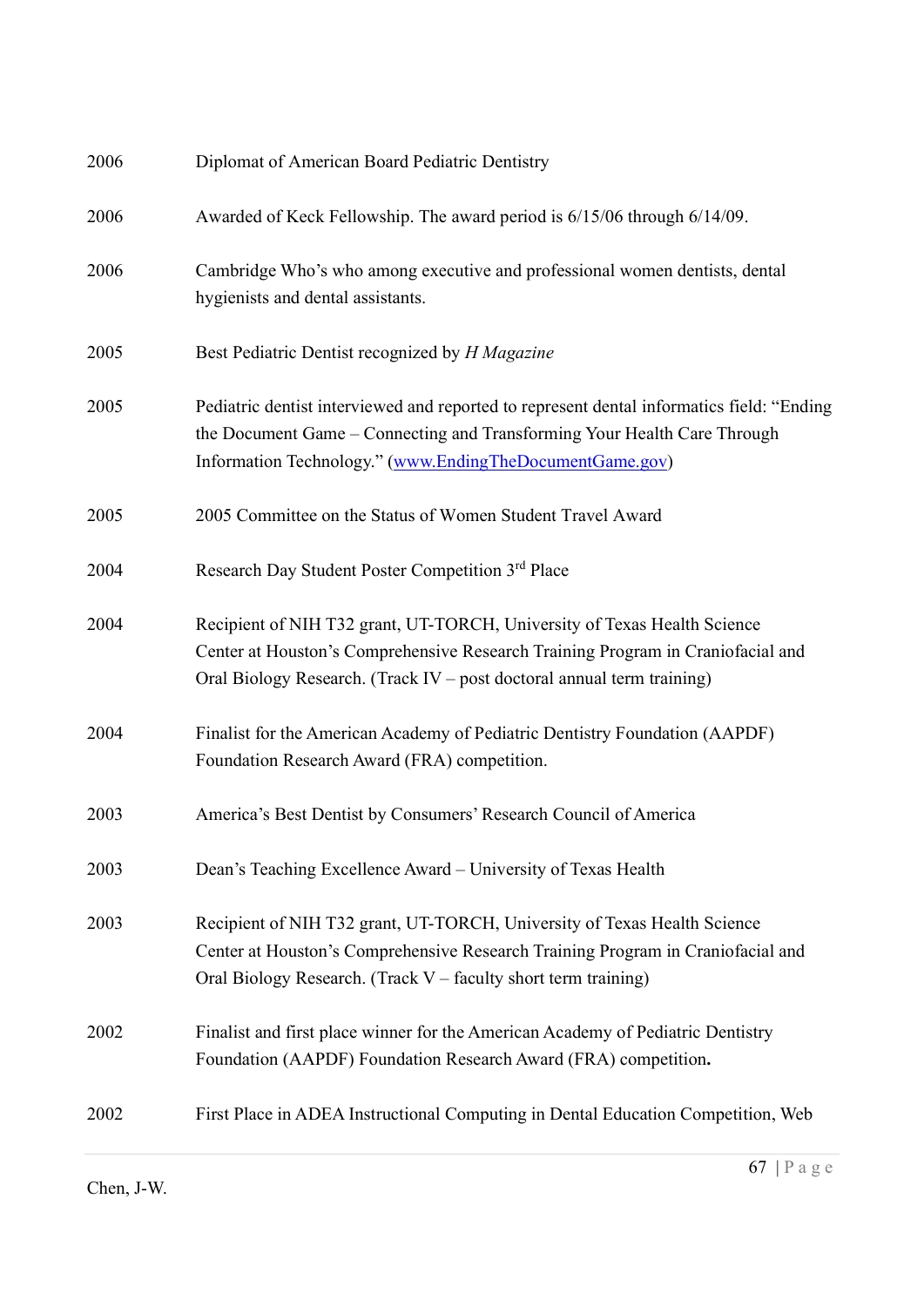|      | Based Support Material Category. (\$1000)                                                                                             |
|------|---------------------------------------------------------------------------------------------------------------------------------------|
| 2001 | The First Place in 2001 Health Care Team Competition                                                                                  |
| 2000 | University of Texas Houston, School of Allied Health Dean's Competitive Academic<br>Scholarship Award (\$20,000 per year for 2 years) |
|      | 1999 – 2000 Pediatric Dentistry Department Research Grant                                                                             |
|      | 1999 – 2000 President of Taiwanese Student and Scholar Association                                                                    |
|      | 1990 – 1991 Taiwan Power Company Scholarship Academic Merit Scholarship                                                               |
|      | 1994 – 1996 Taiwan Power Company Scholarship Academic Merit Scholarship                                                               |
| 1996 | Outstanding Award of Taipei Medical College                                                                                           |
| 1995 | Keelong Government Academic Scholarship                                                                                               |

# Taiwan Music Competitions:

| $1994 - 96$ | Soprano and conductor instructor of TMC chorus, three times championship |
|-------------|--------------------------------------------------------------------------|
| 1993        | Conductor of the TMC chorus, championship winner                         |
| 1992        | Soprano Leader, first place winner                                       |

# TMC President Music Competition:

| 1995 | Won $1st$ place in duet                          |
|------|--------------------------------------------------|
| 1990 | Conducted dentistry department - won $3rd$ place |

## **Other**

# Editor of books:

 Doorway to Zen; 2009 Essence of Life; 2007 Chan (Chinese Zen); 2005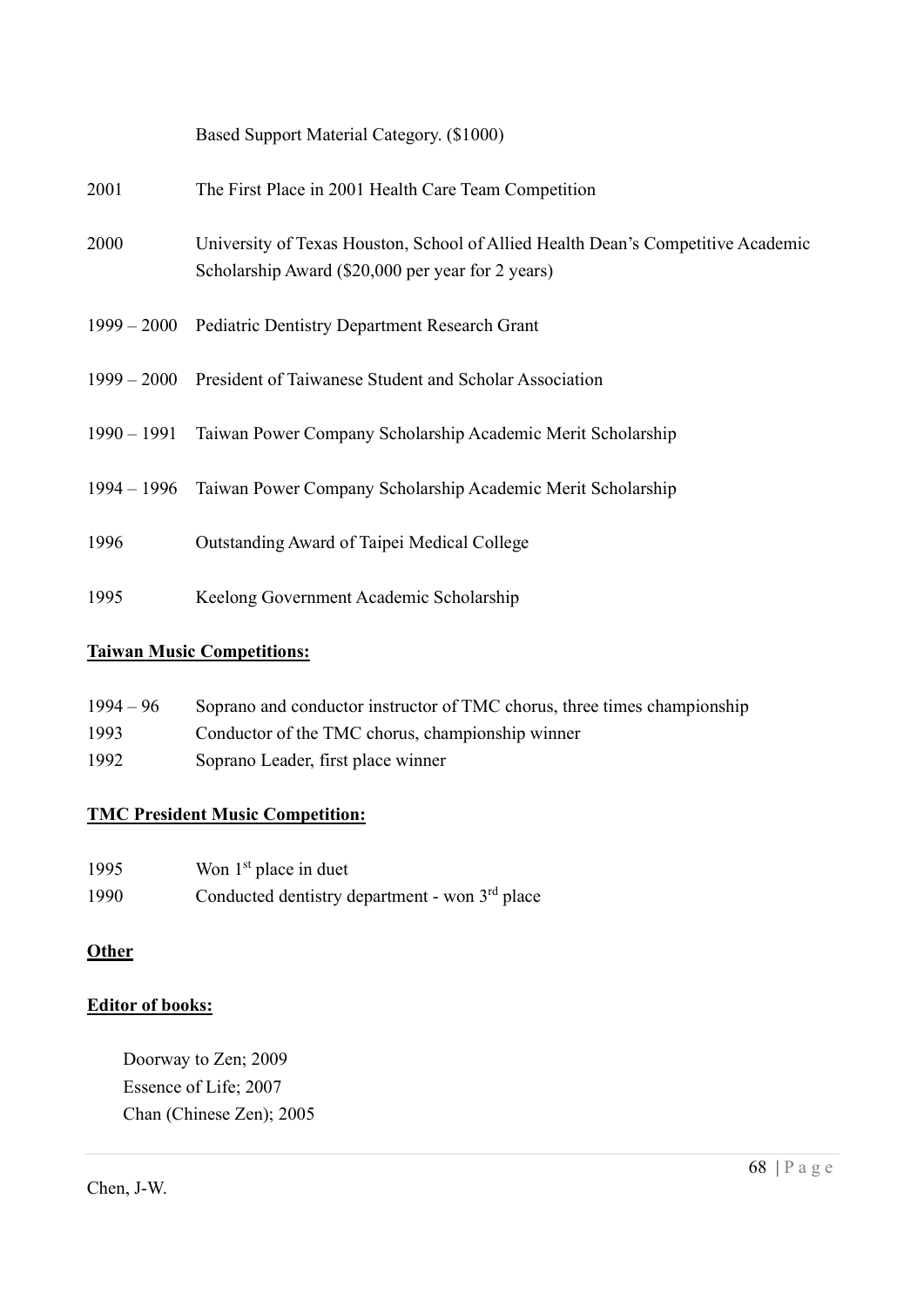## Interviewed by Media:

| 2019 | LLUH News, "Five Ways to Take Care of your Kid's Teeth" article<br>(https://news.llu.edu/clinical/five-ways-take-care-of-your-kids-teeth) |
|------|-------------------------------------------------------------------------------------------------------------------------------------------|
| 2018 | LLUH News, "5 Myths of Dental Trauma" article (https://news.llu.edu/clinical/5-myths-of-<br>dental-trauma)                                |
| 2015 | LLUSD Articulator magazine, "Noah's cookies" story Summer/Autumn 2015                                                                     |
| 2015 | LLUSD Articulator magazine, "LLUSD pediatric dentistry team advocate for California<br>kids' oral healthcare" story Summer/autumn 2015    |
| 2015 | LLU Dentistry magazine, "PNAM-augmented cleft lip and palate repair alumni celebrate<br>with reunion" story Winter/Spring 2015            |
| 2014 | Loma Linda University Health Today, "Reunion celebrates school of dentistry's five years of<br>successful PNAM" November 26, 2014.        |
| 2014 | The Press Enterprise, "Loma Linda: Cleft lip, palate patients rejoice at reunion" newspaper<br>published on Oct 24, 2014.                 |
| 2011 | The Bulletin of the California Society of Pediatric Dentistry Faculty Spotlight 2011; 39(3):18                                            |
| 2007 | TV interviewed by Ch. 11Khou (October 2007)                                                                                               |
| 2007 | TV interviewed by Ch. 11 Khou (May 2007)                                                                                                  |
| 2003 | Interviewed by Distinctions "UT Torch Trainee Makes Connection to Dental Informatics"<br>(October 2003)                                   |